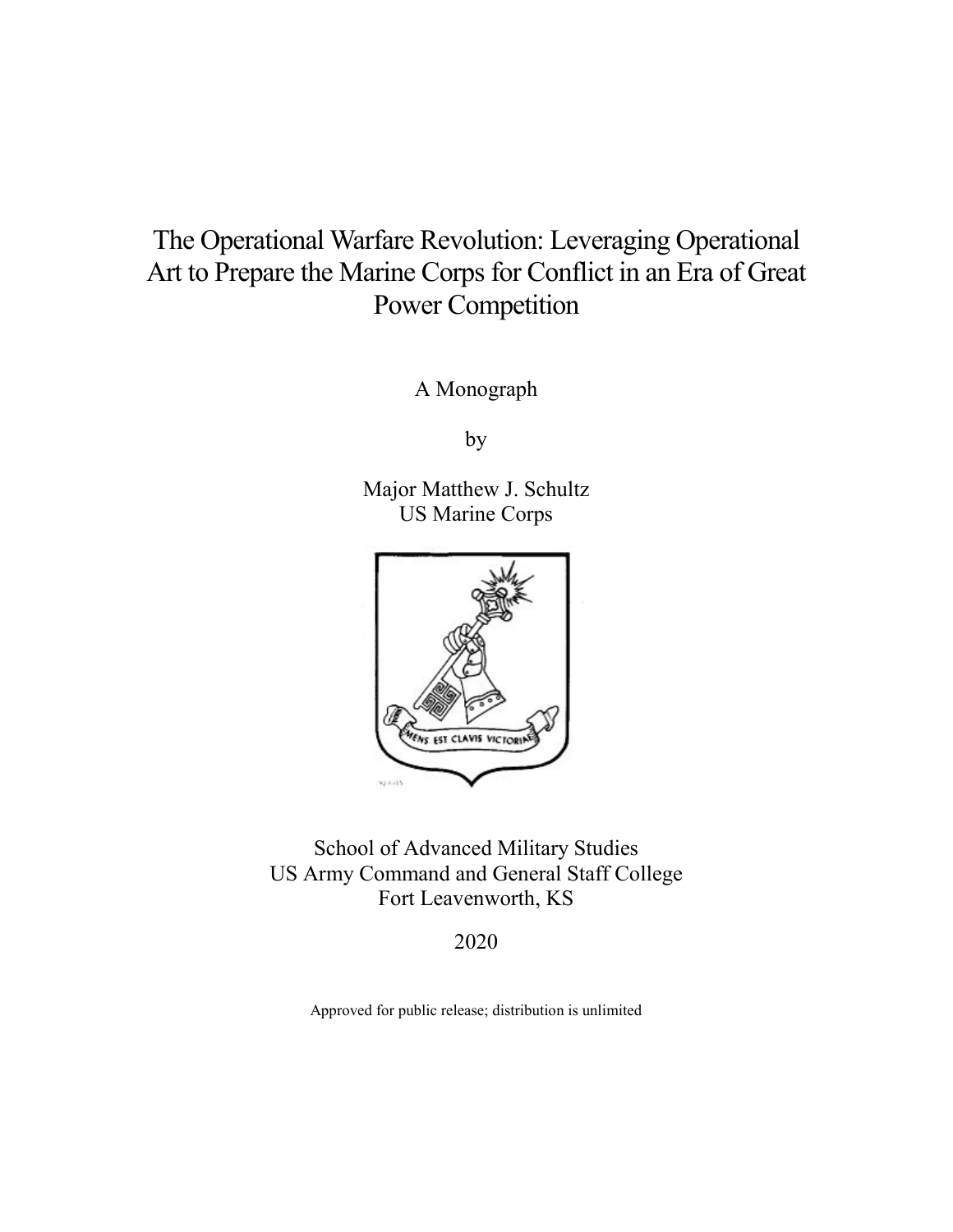|                                                                                                                                                                                                                                                                                                                                                                                                                                                                                                                                                                                                                                                                                                                                                                                                                                                                                                                                                                                                                                                                                                                                                                                                                                                                                                                                                                                         | <b>REPORT DOCUMENTATION PAGE</b>                                                                                                    | Form Approved<br>OMB No. 0704-0188                           |                                                        |                                                   |                                                         |  |  |
|-----------------------------------------------------------------------------------------------------------------------------------------------------------------------------------------------------------------------------------------------------------------------------------------------------------------------------------------------------------------------------------------------------------------------------------------------------------------------------------------------------------------------------------------------------------------------------------------------------------------------------------------------------------------------------------------------------------------------------------------------------------------------------------------------------------------------------------------------------------------------------------------------------------------------------------------------------------------------------------------------------------------------------------------------------------------------------------------------------------------------------------------------------------------------------------------------------------------------------------------------------------------------------------------------------------------------------------------------------------------------------------------|-------------------------------------------------------------------------------------------------------------------------------------|--------------------------------------------------------------|--------------------------------------------------------|---------------------------------------------------|---------------------------------------------------------|--|--|
| Public reporting burden for this collection of information is estimated to average 1 hour per response, including the time for reviewing instructions, searching existing data<br>sources, gathering and maintaining the data needed, and completing and reviewing this collection of information. Send comments regarding this burden estimate or any<br>other aspect of this collection of information, including suggestions for reducing this burden to Department of Defense, Washington Headquarters Services, Directorate for<br>Information Operations and Reports (0704-0188), 1215 Jefferson Davis Highway, Suite 1204, Arlington, VA 22202-4302. Respondents should be aware that<br>notwithstanding any other provision of law, no person shall be subject to any penalty for failing to comply with a collection of information if it does not display a currently valid<br>OMB control number. PLEASE DO NOT RETURN YOUR FORM TO THE ABOVE ADDRESS.                                                                                                                                                                                                                                                                                                                                                                                                                       |                                                                                                                                     |                                                              |                                                        |                                                   |                                                         |  |  |
|                                                                                                                                                                                                                                                                                                                                                                                                                                                                                                                                                                                                                                                                                                                                                                                                                                                                                                                                                                                                                                                                                                                                                                                                                                                                                                                                                                                         | 1. REPORT DATE (DD-MM-YYYY)                                                                                                         |                                                              | 2. REPORT TYPE                                         |                                                   | 3. DATES COVERED (From - To)                            |  |  |
| 25-02-2020                                                                                                                                                                                                                                                                                                                                                                                                                                                                                                                                                                                                                                                                                                                                                                                                                                                                                                                                                                                                                                                                                                                                                                                                                                                                                                                                                                              |                                                                                                                                     |                                                              | Master's Thesis                                        |                                                   | AUG 2019 - FEB 2020                                     |  |  |
| <b>4. TITLE AND SUBTITLE</b>                                                                                                                                                                                                                                                                                                                                                                                                                                                                                                                                                                                                                                                                                                                                                                                                                                                                                                                                                                                                                                                                                                                                                                                                                                                                                                                                                            |                                                                                                                                     |                                                              |                                                        |                                                   | <b>5a. CONTRACT NUMBER</b>                              |  |  |
| Competition                                                                                                                                                                                                                                                                                                                                                                                                                                                                                                                                                                                                                                                                                                                                                                                                                                                                                                                                                                                                                                                                                                                                                                                                                                                                                                                                                                             | The Operational Warfare Revolution: Leveraging Operational Art to<br>Prepare the Marine Corps for Conflict in an Era of Great Power | <b>5b. GRANT NUMBER</b><br><b>5c. PROGRAM ELEMENT NUMBER</b> |                                                        |                                                   |                                                         |  |  |
|                                                                                                                                                                                                                                                                                                                                                                                                                                                                                                                                                                                                                                                                                                                                                                                                                                                                                                                                                                                                                                                                                                                                                                                                                                                                                                                                                                                         |                                                                                                                                     |                                                              |                                                        |                                                   |                                                         |  |  |
| 6. AUTHOR(S)                                                                                                                                                                                                                                                                                                                                                                                                                                                                                                                                                                                                                                                                                                                                                                                                                                                                                                                                                                                                                                                                                                                                                                                                                                                                                                                                                                            |                                                                                                                                     |                                                              |                                                        |                                                   | 5d. PROJECT NUMBER                                      |  |  |
|                                                                                                                                                                                                                                                                                                                                                                                                                                                                                                                                                                                                                                                                                                                                                                                                                                                                                                                                                                                                                                                                                                                                                                                                                                                                                                                                                                                         | Major Matthew Schultz                                                                                                               | <b>5e. TASK NUMBER</b>                                       |                                                        |                                                   |                                                         |  |  |
|                                                                                                                                                                                                                                                                                                                                                                                                                                                                                                                                                                                                                                                                                                                                                                                                                                                                                                                                                                                                                                                                                                                                                                                                                                                                                                                                                                                         |                                                                                                                                     |                                                              |                                                        |                                                   | <b>5f. WORK UNIT NUMBER</b>                             |  |  |
| 7. PERFORMING ORGANIZATION NAME(S) AND ADDRESS(ES)<br>U.S. Army Command and General Staff College<br>ATTN: ATZL-SWD-GD                                                                                                                                                                                                                                                                                                                                                                                                                                                                                                                                                                                                                                                                                                                                                                                                                                                                                                                                                                                                                                                                                                                                                                                                                                                                  |                                                                                                                                     |                                                              |                                                        |                                                   | 8. PERFORMING ORG REPORT<br><b>NUMBER</b>               |  |  |
| Fort Leavenworth, KS 66027-2301<br>9. SPONSORING / MONITORING AGENCY NAME(S) AND ADDRESS(ES)                                                                                                                                                                                                                                                                                                                                                                                                                                                                                                                                                                                                                                                                                                                                                                                                                                                                                                                                                                                                                                                                                                                                                                                                                                                                                            |                                                                                                                                     |                                                              |                                                        | <b>10. SPONSOR/MONITOR'S</b><br><b>ACRONYM(S)</b> |                                                         |  |  |
|                                                                                                                                                                                                                                                                                                                                                                                                                                                                                                                                                                                                                                                                                                                                                                                                                                                                                                                                                                                                                                                                                                                                                                                                                                                                                                                                                                                         |                                                                                                                                     |                                                              |                                                        |                                                   | <b>11. SPONSOR/MONITOR'S REPORT</b><br><b>NUMBER(S)</b> |  |  |
|                                                                                                                                                                                                                                                                                                                                                                                                                                                                                                                                                                                                                                                                                                                                                                                                                                                                                                                                                                                                                                                                                                                                                                                                                                                                                                                                                                                         | <b>12. DISTRIBUTION / AVAILABILITY STATEMENT</b>                                                                                    |                                                              | Approved for Public Release; Distribution is Unlimited |                                                   |                                                         |  |  |
|                                                                                                                                                                                                                                                                                                                                                                                                                                                                                                                                                                                                                                                                                                                                                                                                                                                                                                                                                                                                                                                                                                                                                                                                                                                                                                                                                                                         | <b>13. SUPPLEMENTARY NOTES</b>                                                                                                      |                                                              |                                                        |                                                   |                                                         |  |  |
| <b>14. ABSTRACT</b><br>On 16 July 2019, General David H. Berger, 38th Commandant of the Marine Corps, declared that the<br>Marine Corps is not manned, trained, or equipped for the challenges of the future operating<br>environment. This reality, captured in his planning guidance, reflects the cumulative effects of<br>protracted conflict ashore and the reemergence of great power competition. In catalyzing an operational<br>warfare revolution, the Commandant aims to foster organizational change while realigning the Corps<br>with its statutory role as the nation's naval expeditionary force-in-readiness. While material and<br>organizational adaptations will play a central role in facilitating this revolution, the Marine Corps must<br>also revise its theoretical approach to operations and its doctrinal hierarchy to enable the organization to<br>generate greater value for the Joint Force. In a similar fashion to the Soviet Red Army when faced with<br>a "New Epoch in Military Art," the Corps must shed its traditional focus on the tactical level of war and<br>embrace operational art—a concept overlooked in Marine Corps doctrine—to retain enduring relevance<br>during the conduct of naval campaigns in the context of all-domain, globally integrated operations that<br>span the competition continuum.<br><b>15. SUBJECT TERMS</b> |                                                                                                                                     |                                                              |                                                        |                                                   |                                                         |  |  |
| Marine Corps, operational art, expeditionary warfare, naval operations, competition continuum                                                                                                                                                                                                                                                                                                                                                                                                                                                                                                                                                                                                                                                                                                                                                                                                                                                                                                                                                                                                                                                                                                                                                                                                                                                                                           |                                                                                                                                     |                                                              |                                                        |                                                   |                                                         |  |  |
| <b>16. SECURITY CLASSIFICATION OF:</b>                                                                                                                                                                                                                                                                                                                                                                                                                                                                                                                                                                                                                                                                                                                                                                                                                                                                                                                                                                                                                                                                                                                                                                                                                                                                                                                                                  |                                                                                                                                     |                                                              | <b>17. LIMITATION</b><br>OF ABSTRACT                   | 18. NUMBER<br>OF PAGES                            | 19a. NAME OF RESPONSIBLE PERSON                         |  |  |
| a. REPORT                                                                                                                                                                                                                                                                                                                                                                                                                                                                                                                                                                                                                                                                                                                                                                                                                                                                                                                                                                                                                                                                                                                                                                                                                                                                                                                                                                               | <b>b. ABSTRACT</b>                                                                                                                  | c. THIS PAGE                                                 |                                                        |                                                   | 19b. PHONE NUMBER (include area code)                   |  |  |
| (U)                                                                                                                                                                                                                                                                                                                                                                                                                                                                                                                                                                                                                                                                                                                                                                                                                                                                                                                                                                                                                                                                                                                                                                                                                                                                                                                                                                                     | (U)                                                                                                                                 | (U)                                                          | (U)                                                    | 51                                                |                                                         |  |  |

**Standard Form 298 (Rev. 8-98) Prescribed by ANSI Std. Z39.18**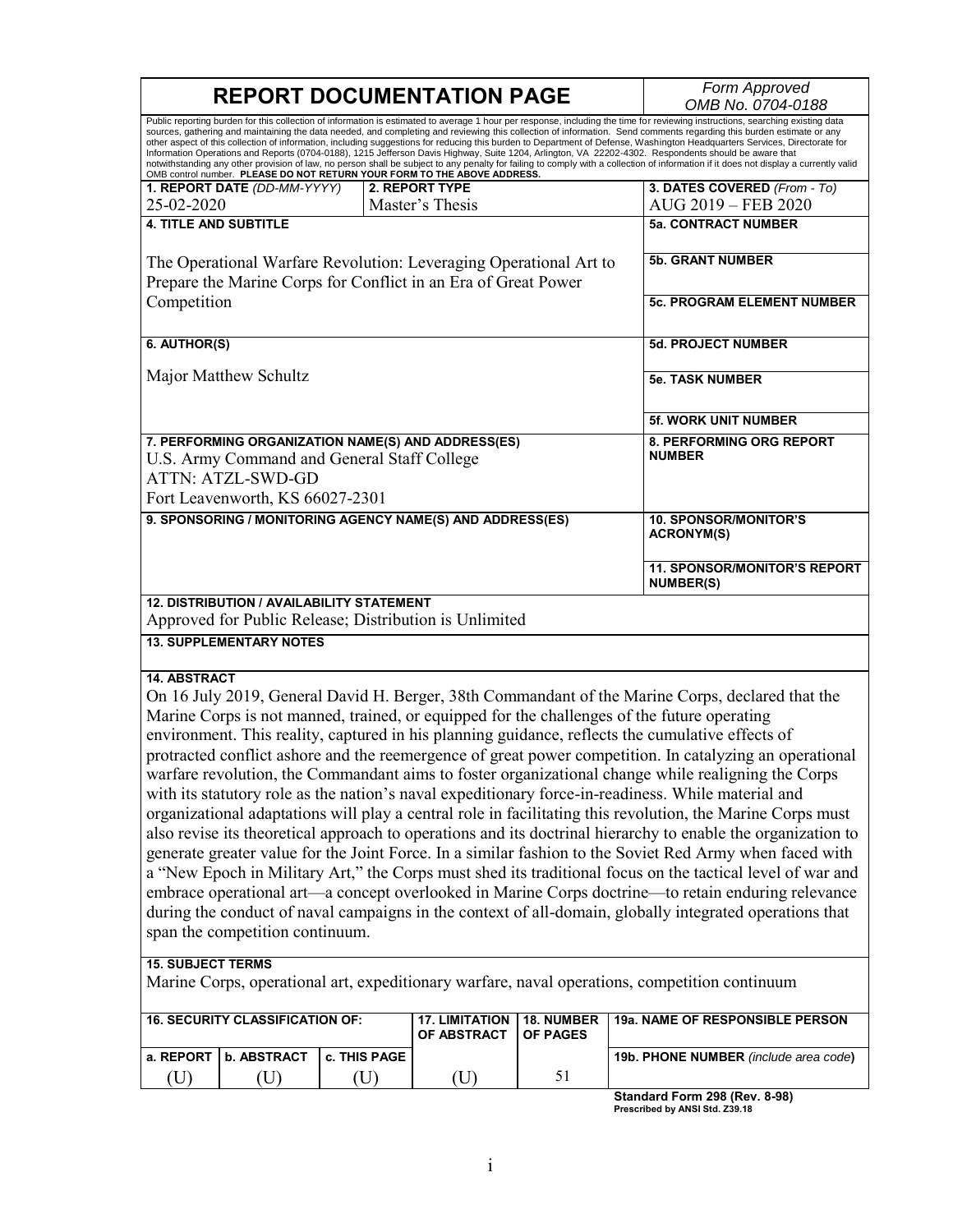# Monograph Approval Page

Name of Candidate: Major Matthew J. Schultz

Monograph Title: The Operational Warfare Revolution: Leveraging Operational Art to Prepare the Marine Corps for Conflict in an Era of Great Power Competition

Approved by:

| Anthony E. Carlson, PhD                | , Monograph Director                            |
|----------------------------------------|-------------------------------------------------|
| David A. Meyer, COL                    | , Seminar Leader                                |
| Brian A. Payne, COL                    | , Director, School of Advanced Military Studies |
| Accepted this 21st day of May 2020 by: |                                                 |
|                                        | , Deputy Director, Graduate Degree Programs     |

Prisco R. Hernandez, PhD

The opinions and conclusions expressed herein are those of the student author and do not necessarily represent the views of the US Army Command and General Staff College or any other government agency. (References to this study should include the foregoing statement.)

Fair use determination or copyright permission has been obtained for the inclusion of pictures, maps, graphics, and any other works incorporated into this manuscript. A work of the US government is not subject to copyright, however further publication or sale of copyrighted images is not permissible.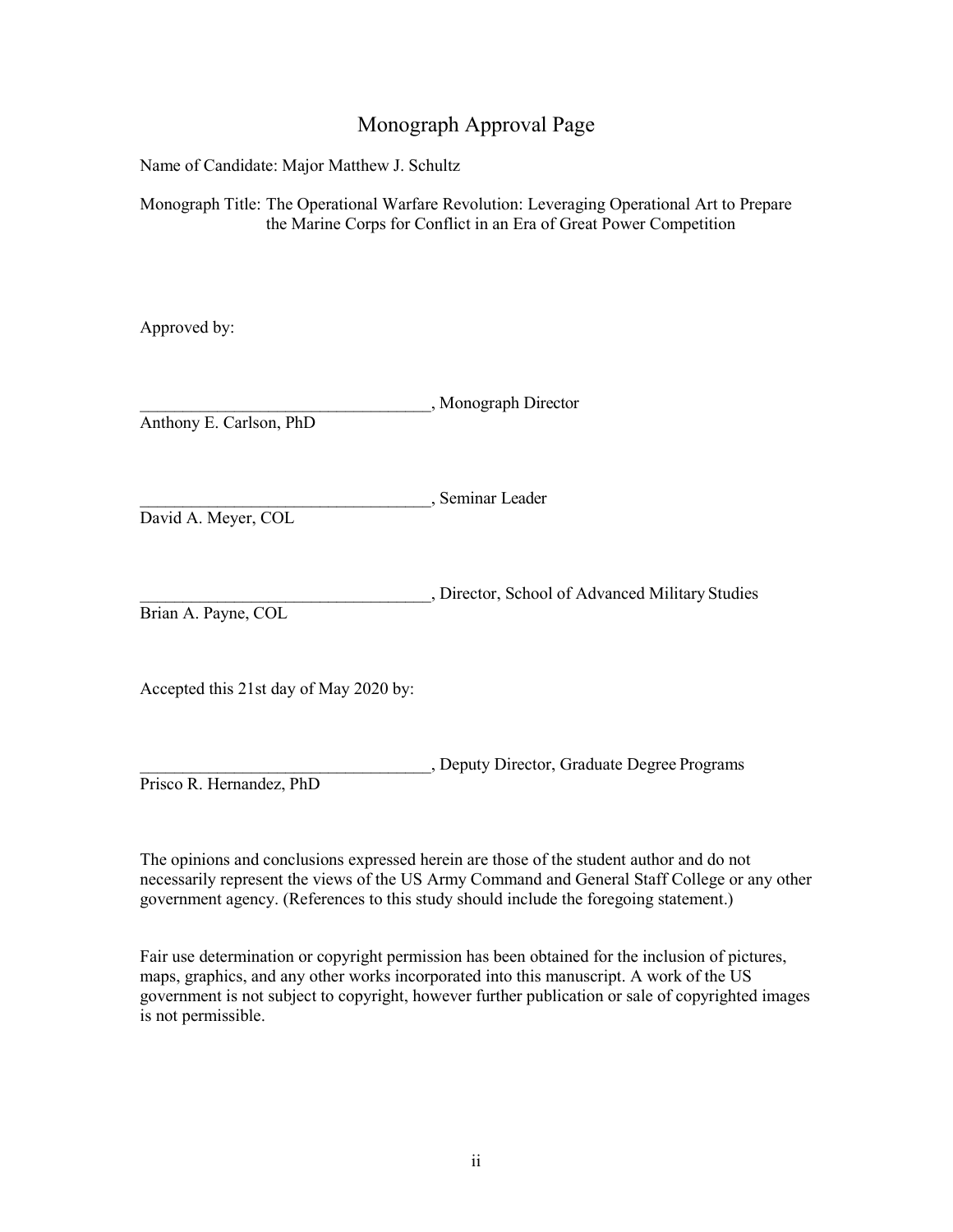#### Abstract

The Operational Warfare Revolution: Leveraging Operational Art to Prepare the Marine Corps for Conflict in an Era of Great Power Competition, by Major Matthew J. Schultz, 52 pages.

On 16 July 2019, General David H. Berger, 38th Commandant of the Marine Corps, declared that the Marine Corps is not manned, trained, or equipped for the challenges of the future operating environment. This reality, captured in his planning guidance, reflects the cumulative effects of protracted conflict ashore and the reemergence of great power competition. In catalyzing an operational warfare revolution, the Commandant aims to foster organizational change while realigning the Corps with its statutory role as the nation's naval expeditionary force-in-readiness. While material and organizational adaptations will play a central role in facilitating this revolution, the Marine Corps must also revise its theoretical approach to operations and its doctrinal hierarchy to enable the organization to generate greater value for the Joint Force. In a similar fashion to the Soviet Red Army when faced with a "New Epoch in Military Art," the Corps must shed its traditional focus on the tactical level of war and embrace operational art—a concept overlooked in Marine Corps doctrine—to retain enduring relevance during the conduct of naval campaigns in the context of all-domain, globally integrated operations that span the competition continuum.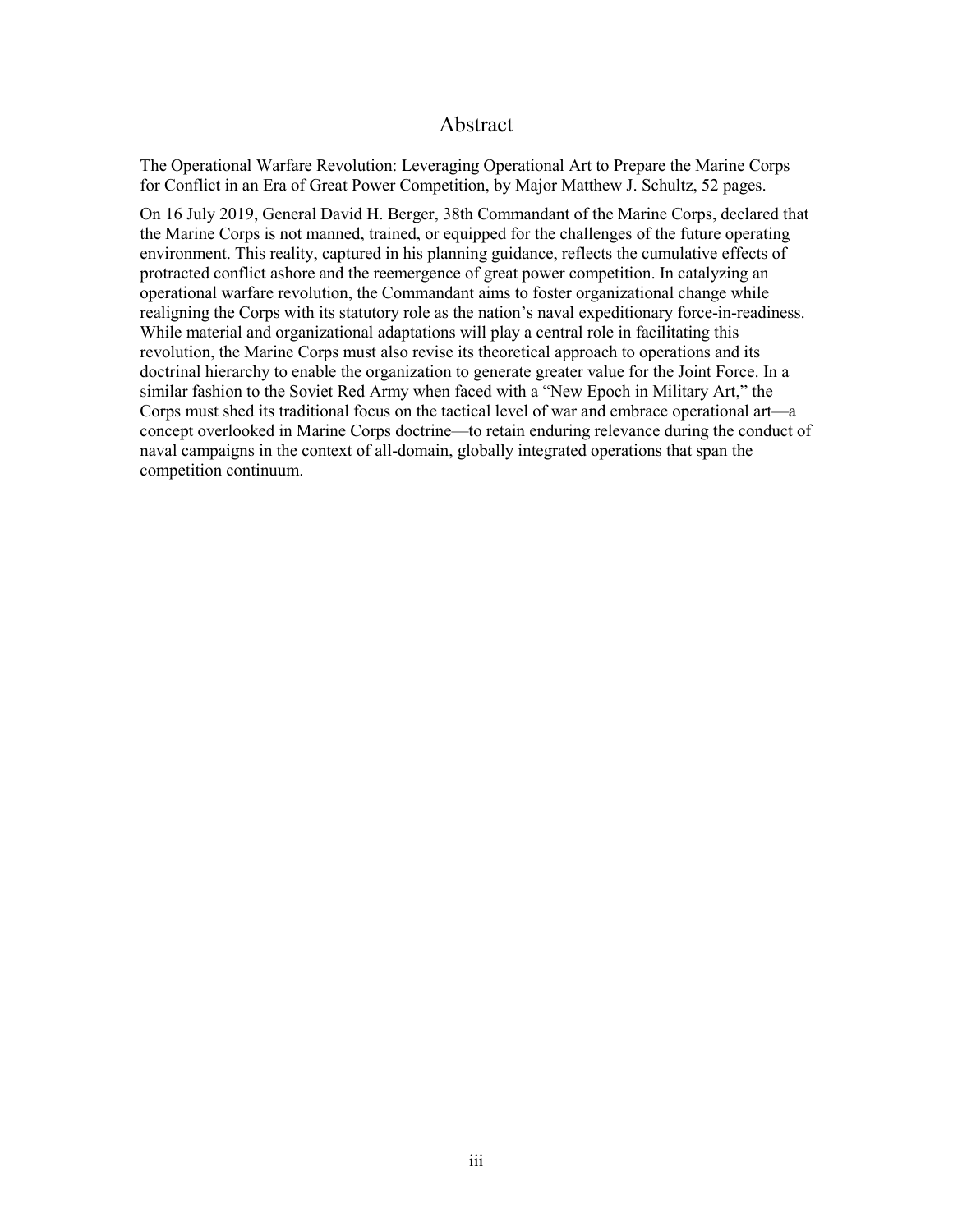| The Seeds of a New Theory of Action: Completing the Operational Warfare Revolution41 |
|--------------------------------------------------------------------------------------|
|                                                                                      |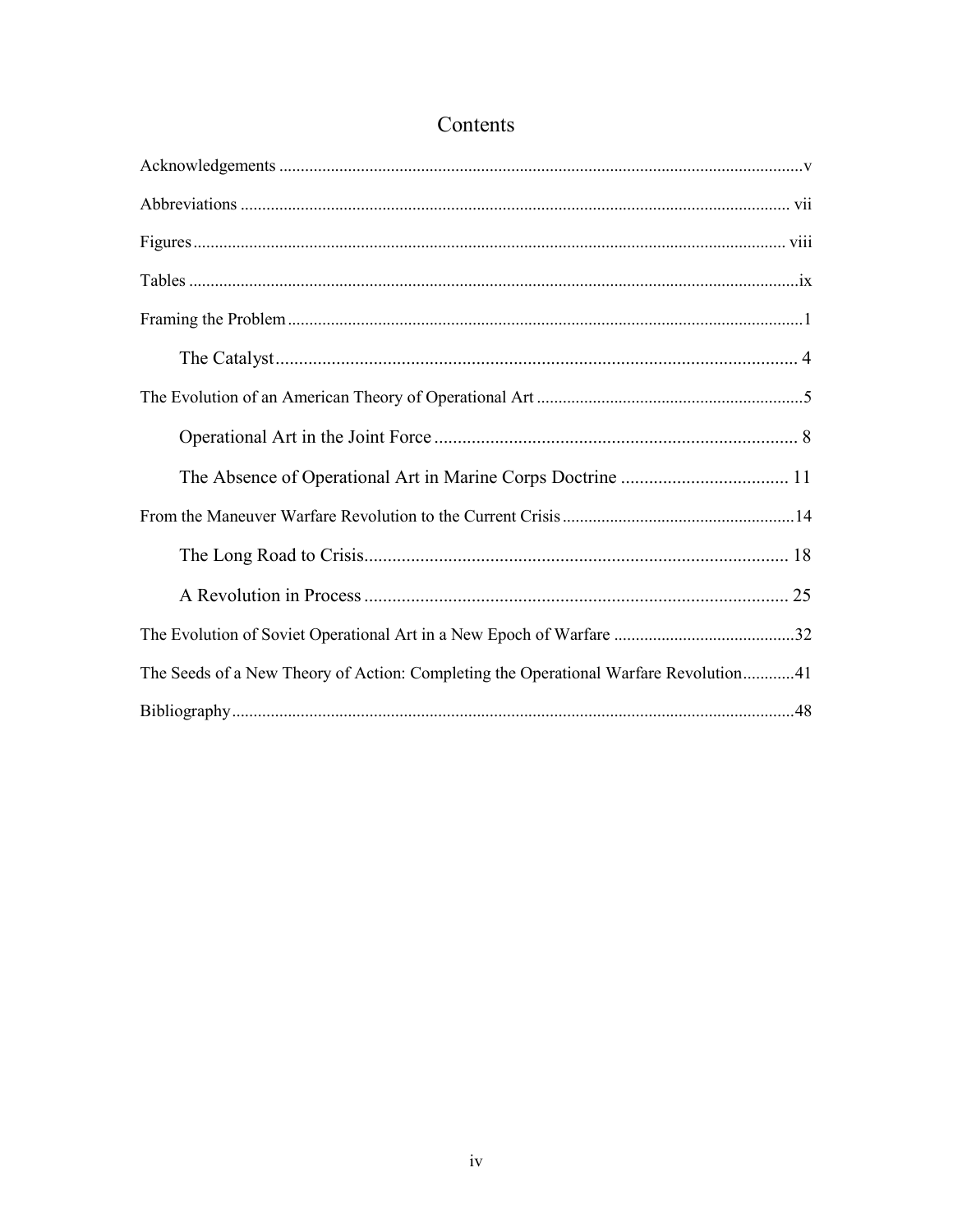#### Acknowledgements

<span id="page-5-0"></span>An undertaking of this sort requires a team effort. This is particularly true of a piece intended to advocate change in an organization amidst a period of great change. This monograph reflects the countless interactions with friends, family, associates, and acquaintances spanning the balance of a year as the idea grew from a kernel into an argument for the Marine Corps' need to adopt operational art into its doctrinal hierarchy. In short, each of these interactions led to new insights that had a profound impact on the work. While it is impossible to thank everyone for their contributions, there are a few individuals that must be thanked for their direct and indirect impacts over the writing process.

First, I must thank each of the members of the 2020 Advanced Military Studies Program, Seminar 3, for bearing the brunt of my in-class ramblings and constant drive to contribute unsolicited opinions. The group's willingness to help me complete thoughts, harness insights, and figure out when to keep my mouth shut had a deep impact on this work as well as my own personal and professional development. Of the group, I must specifically thank Lieutenant Colonel Aaron Brady (USAF) for a second consecutive year of mentorship and dialogue shared both inside and outside of the classroom. I also need to thank Colonel David Meyer (USA) for providing being a pragmatic and outstanding coach, teacher, and mentor for the seminar throughout the year.

Next, I must thank Dr. Anthony Carlson for his support and encouragement as the advisor for the project. He chose to take a chance on the project without the benefit of an interview or a refined concept. He also provided excellent feedback throughout the process, playing a significant role in shaping the ideas found in the pages that follow. Similarly, Ms. Bonnie Joranko deserves much thanks for her professional support as an editor. Her diligence in ensuring the monograph's compliance with the School of Advanced Military Studies Style Guide and Turabian saved me countless hours and enabled me to focus every ounce of energy on content rather than format. I

v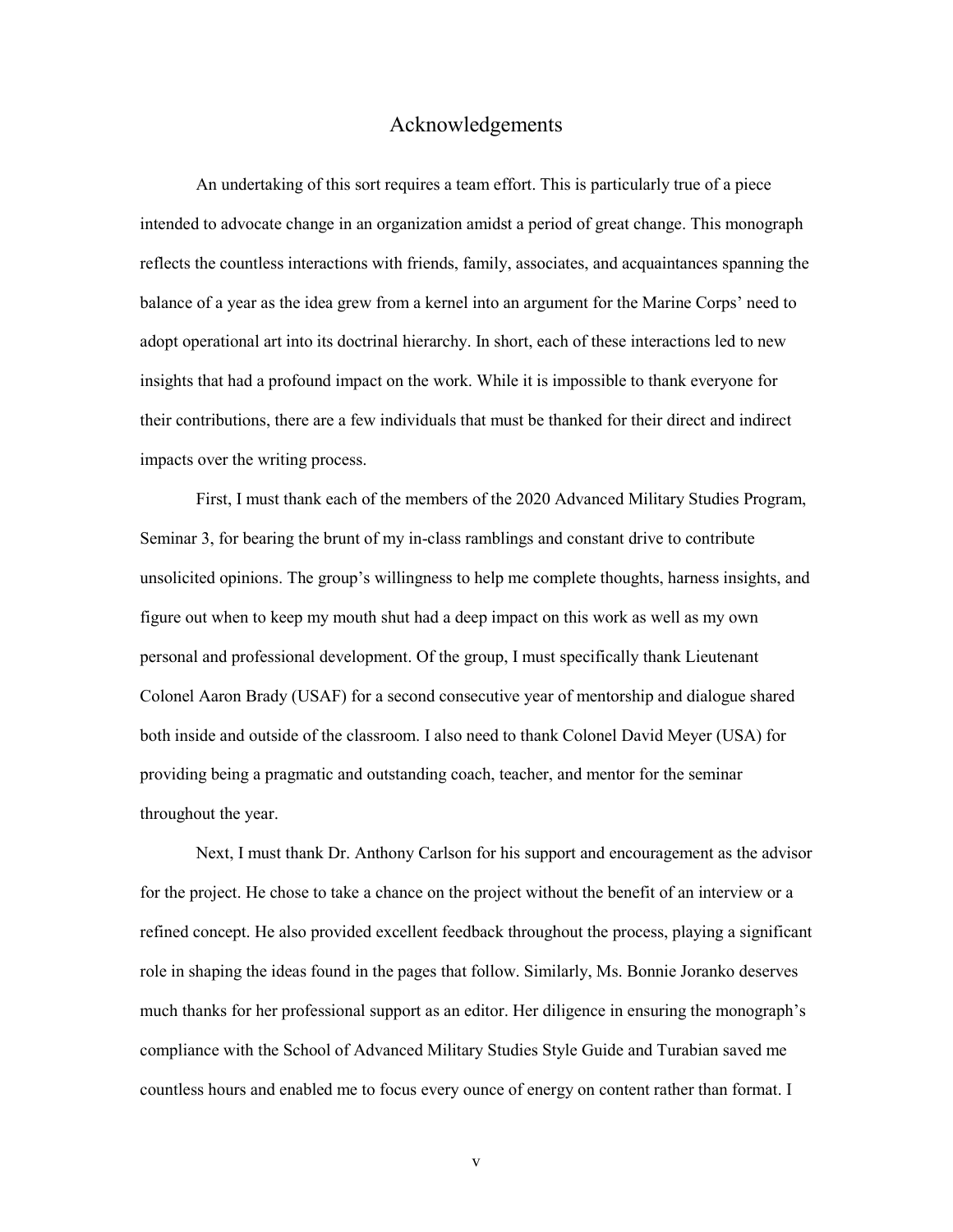must thank Major Brian Jaquith (USMC) for his camaraderie over the past two years and his willingness to listen to no less than a dozen different pitches of broken monograph ideas with far greater tact and enthusiasm than logic would dictate. Additionally, I need to thank Major Tyler Quinn (USMC) and Major Matt Newman for investing their time and energy helping me review this piece and strengthen its argument.

Lastly, and most importantly, I must thank Jennifer, Kai, and Eli for their endless love and support under all conditions and in every corner of the globe that Marine Corps sends us. They provided the continuous stream of encouragement, humility, hilarity, and motivation needed to sustain a project of this magnitude in conjunction with an unbelievable academic workload sustained over the course two years. I must also thank my mom and dad. None of this would have been possible without them and their steadfast devotion to placing my brother and me on the correct course heading to succeed in life.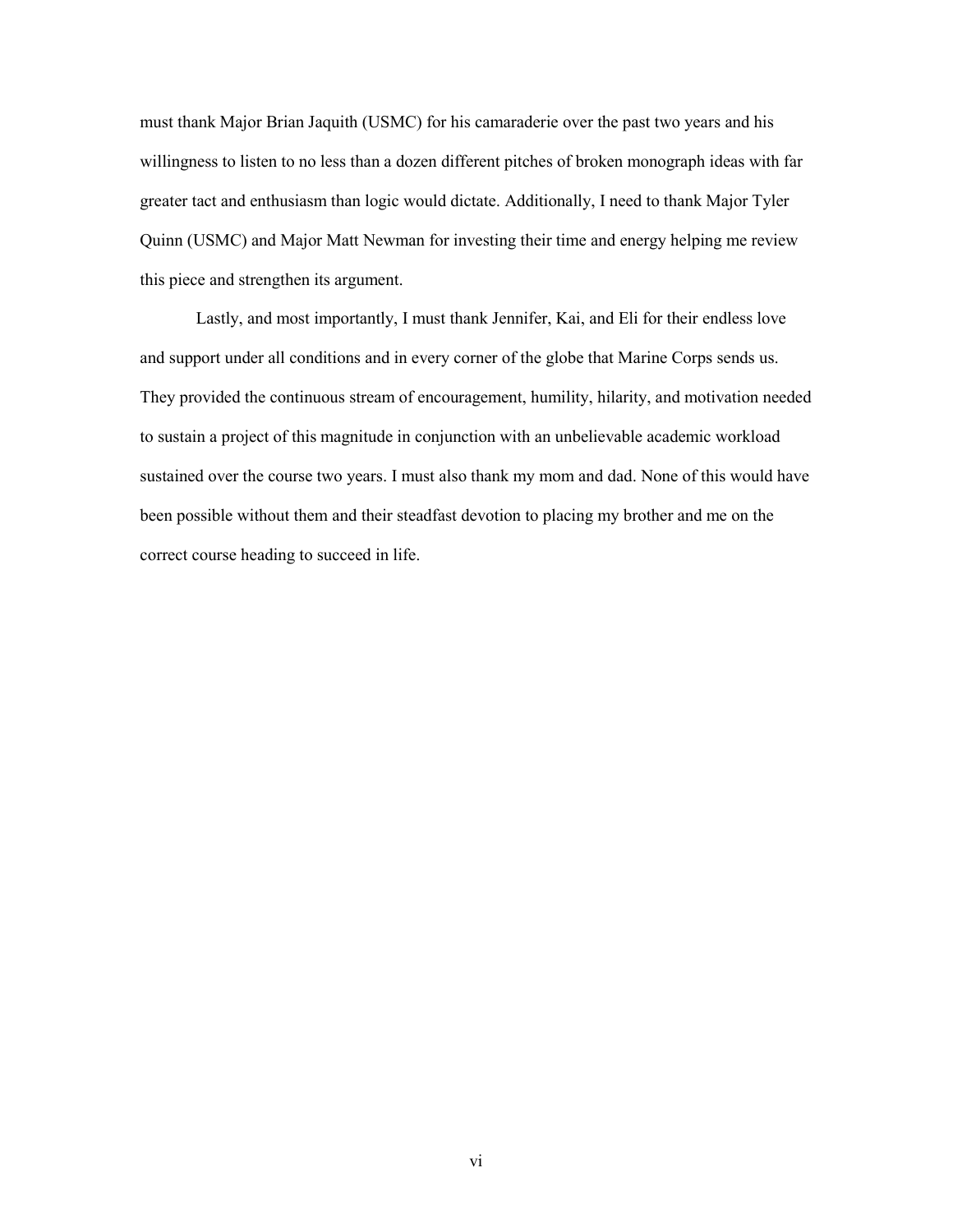# Abbreviations

<span id="page-7-0"></span>

| ADP         | Army Doctrine Publication          |
|-------------|------------------------------------|
| CPG         | Commandant's Planning Guidance     |
| <b>FM</b>   | Field Manual                       |
| JP          | Joint Publication                  |
| <b>MCDP</b> | Marine Corps Doctrinal Publication |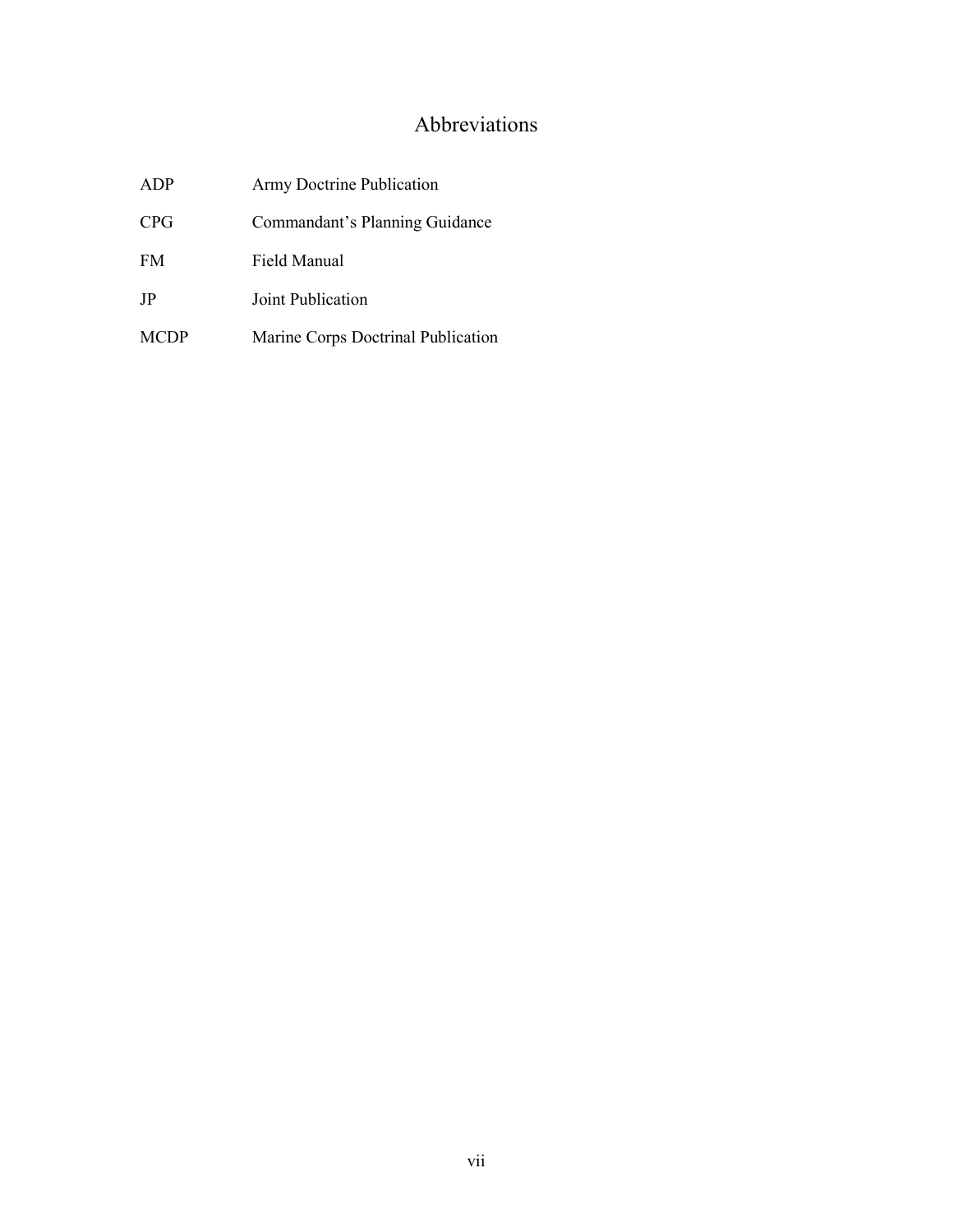# Figures

<span id="page-8-0"></span>

| Figure 1. Joint Publication 5-0, <i>Planning</i> , proposes a theory of operational art echoed in the |  |
|-------------------------------------------------------------------------------------------------------|--|
| Figure 2. US Marines observe the deposition of a statue of Saddam Hussain following                   |  |
| overwhelming success in large scale ground combat operations ashore in Operation Iraqi                |  |
|                                                                                                       |  |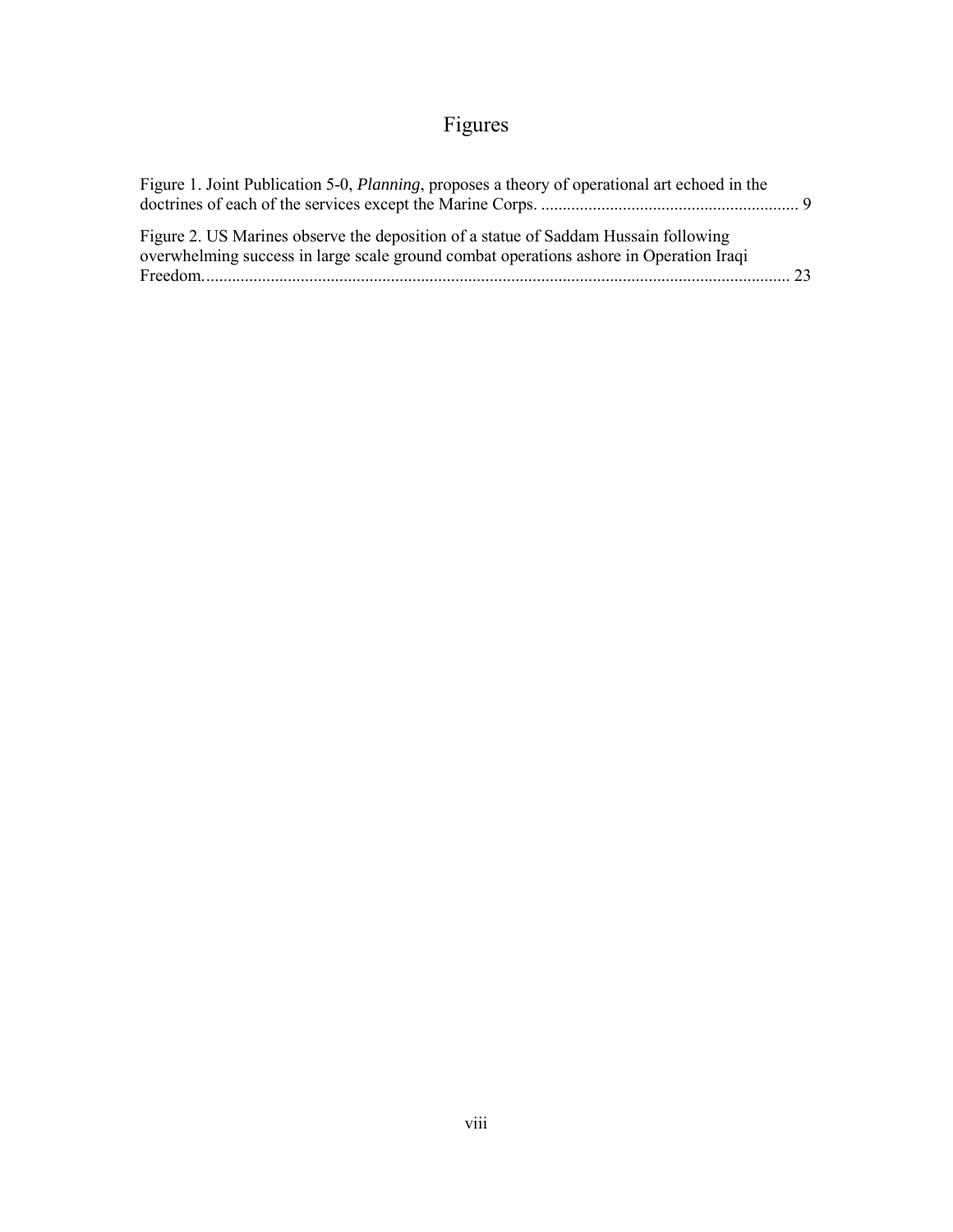# Tables

<span id="page-9-0"></span>

| Table 1. Comparing Joint Elements of Operational Design and US Army Elements of Operational |  |
|---------------------------------------------------------------------------------------------|--|
|                                                                                             |  |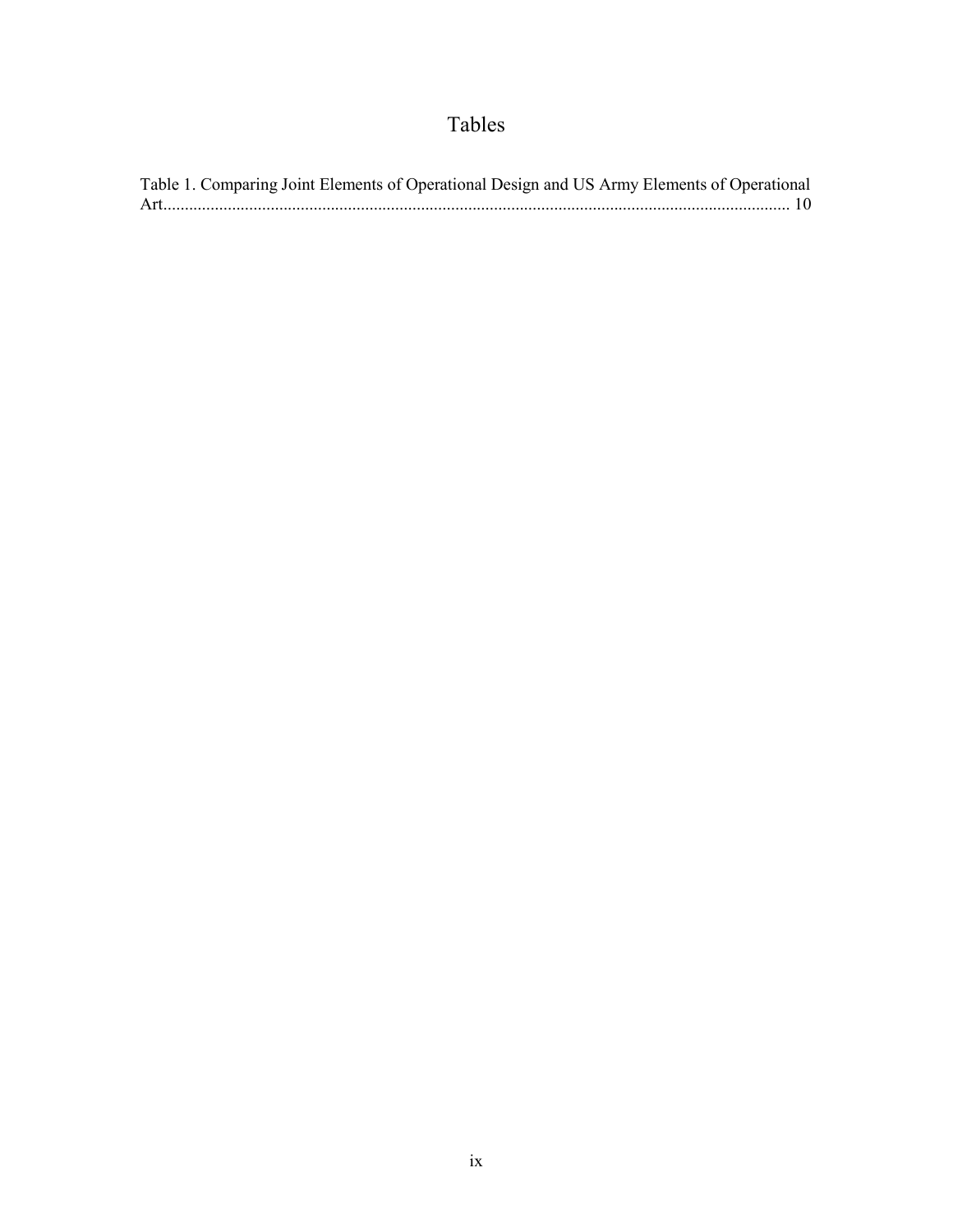### Framing the Problem

<span id="page-10-0"></span>Coming to recognize you are wrong is like coming to recognize you are sick. You feel bad long before you admit you have any of the symptoms and certainly long before you are willing to take your medicine.

—Norman Mclean, *Young Men and Fire*

On 16 July 2019, General David H. Berger, the 38th Commandant of the Marine Corps, officially confirmed that the Marine Corps is not manned, trained, or equipped for the challenges of the future operating environment when he published his commandant's planning guidance (CPG)—the Corps' strategic vision for the future. In very direct terms, the CPG describes the organization's current crisis as resulting from the cumulative effects of two decades of protracted, limited liability conflict ashore in the post-Cold War era. The document also recognizes that significant changes in the strategic context of the global operating environment—the rise of peer competitors, the erosion of American technological and military advantages, and contested access to global commons—necessitate a return to the Corps' cultural roots and statutory role as the nation's naval expeditionary force-in-readiness to preserve the service's relevance in "waging great power competition and conflict."<sup>1</sup> By clearly identifying the sources of the Corps' organizational crisis—to include an outdated Marine operating concept, a force designed against the twentieth-century paradigm of amphibious warfare, and misalignment with the 2018 National Defense Strategy—General Berger catalyzed a new revolution in Marine Corps organizational theory and behavior. In no uncertain terms, he built the CPG to emphasize the significant changes the organization must make as part of an operational warfare revolution to advance the Marine Corps beyond its paradigm of maneuver warfare and traditional amphibious operations. In short, the organization's traditional excellence at the tactical level of warfare, while critically important and necessary to future success, is no longer sufficient in itself to guarantee the Corps' relevance.

 <sup>1</sup> US Marine Corps, *Commandant's Planning Guidance: 38th Commandant of the Marine Corps* (Washington, DC: Government Printing Office, 2019), 19.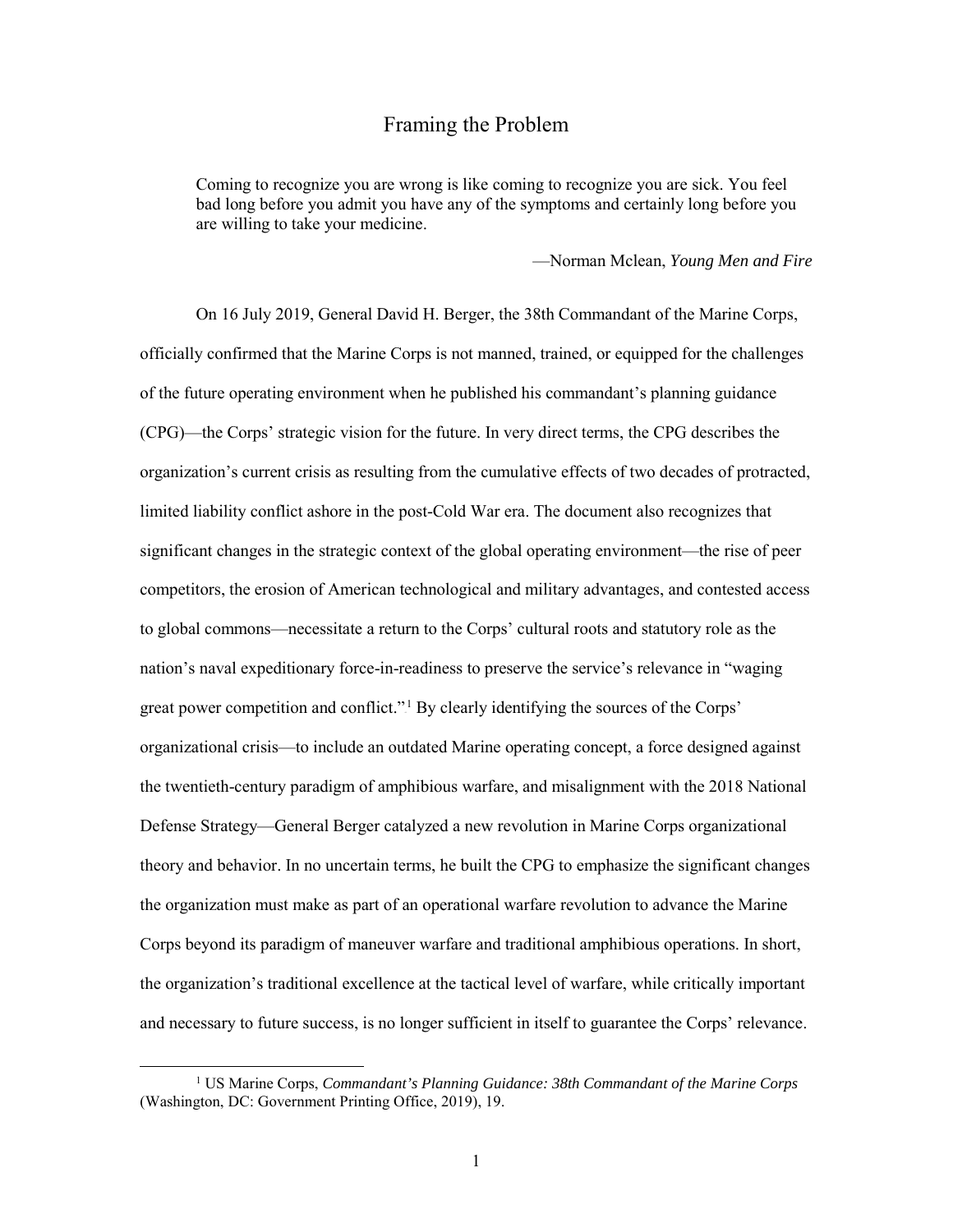Fortunately for the Marine Corps, an organization that has shown notable aptitude for reformation when confronted with past existential crises of relevance, the predicament represents an opportunity to innovate for the future as the Joint Force emerges from a period of strategic atrophy with many of its traditional military advantages eroded.<sup>2</sup> After all, as the historian of science Thomas Kuhn argued, the emergence of new theories depends upon the recognition of crises that are generally preceded by periods of "pronounced professional insecurity."<sup>3</sup> Thus, in 2020, the Marine Corps can look to its own past to find many commonalities with the shifts in strategic context that spurred the amphibious and maneuver warfare revolutions of the twentiethcentury.<sup>4</sup> Additionally, the organization can garnish important lessons learned by examining intellectual revolutions in the US Army and the Soviet Red Army when those organizations were faced with paradigmatic crises resulting from fundamental changes in the character of war.

This monograph argues that an enterprise-wide acceptance of operational art—a concept that the Marine Corps acknowledges as a partner in the nation's maritime service but neglects in its own foundational service doctrine—can help pave the way for the implementation of the CPG while providing viable and timely options for the National Command Authority, combatant commanders, combined and joint task forces, and the naval service.<sup>5</sup> Given the direction provided in an array of strategic publications—to include the *National Security Strategy*, the *National Defense Strategy*, the *National Military Strategy*, and the CPG—coupled with the realities of the everchanging global operating environment, the Marine Corps must institutionalize a service-

 <sup>2</sup> US Department of Defense, *Summary of the 2018 National Defense Strategy of the United States of America: Sharpening the American Military's Competitive Edge* (Washington, DC: US Department of Defense, 2018), 1, accessed 16 December 2019, https://dod.defense.gov/Portals/1/Documents/pubs/2018- National-Defense-Strategy-Summary.pdf.

<sup>3</sup> Thomas S. Kuhn, *The Structure of Scientific Revolutions* (Chicago, IL: University of Chicago Press, 1970), 68.

<sup>4</sup> Victor H. Krulak, *First to Fight: An Inside View of the U.S. Marine Corps* (Annapolis, MD: Naval Institute Press, 1984), 222-227.

<sup>5</sup> US Department of the Navy, Naval Doctrine Publication (NDP) 1, *Naval Warfare* (Washington, DC: Government Printing Office, 2010), 33.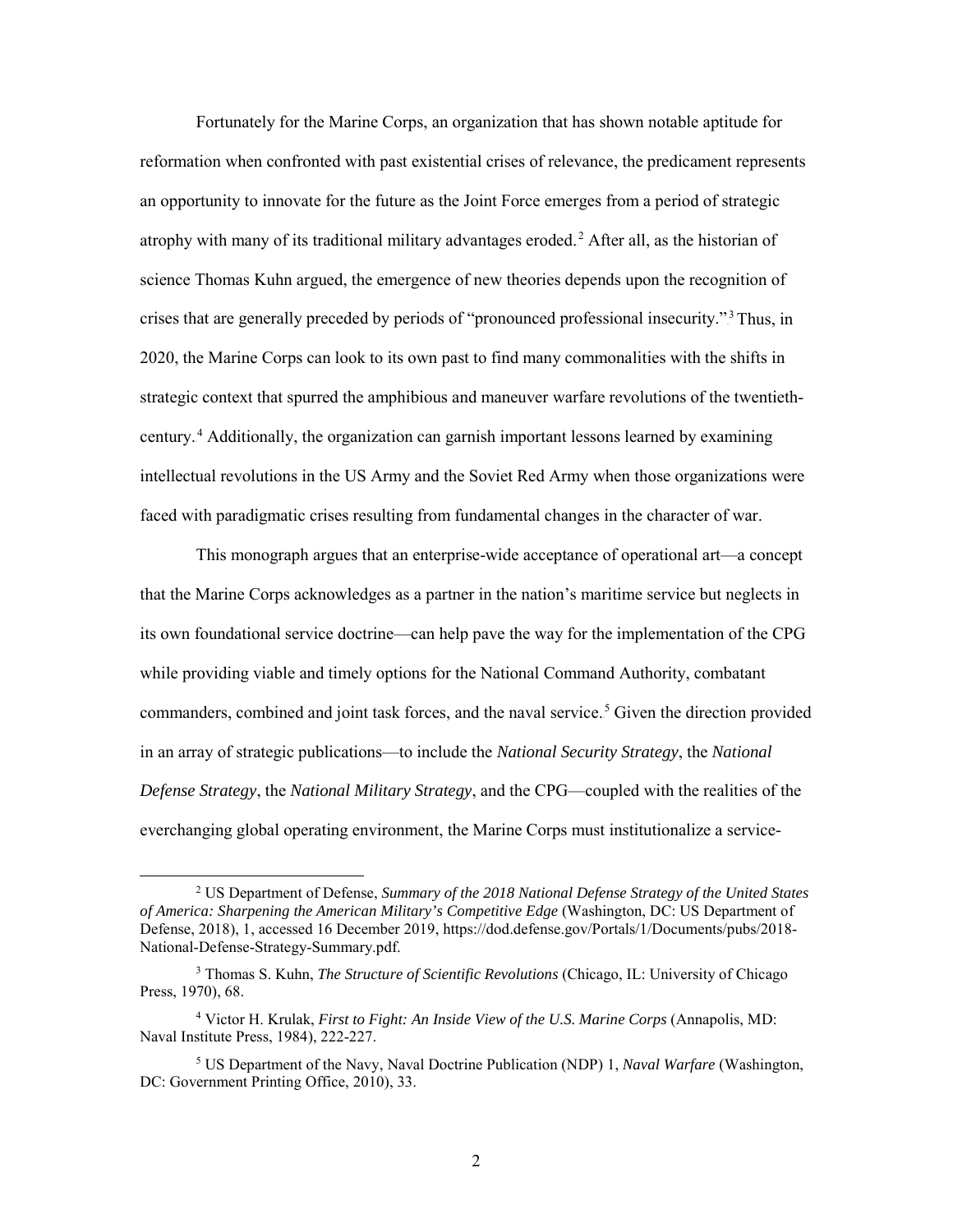oriented conception of operational art to enable the Corps to retain enduring relevance and generate value in a "new age of seapower."<sup>6</sup> Doing so will provide the Corps with an important tool that will allow it to—in conjunction with its partners in the Joint Force—design, plan, and organize tactical actions in a manner that delivers coherent, strategic effects in the context of alldomain, globally integrated campaigns, and operations that span the competition continuum.<sup>7</sup> Additionally, the institutionalization of operational art will contribute to optimizing current and future force design efforts, the Commandant's highest priority, as a means to enable the Marine Corps to adapt and structure itself to operate in fundamentally different and disruptive ways that integrate effects in the information and physical domains during naval campaigns and operations.<sup>8</sup>

While material and organizational changes will play a central role in achieving this aim, resolving the current crisis will also require intellectual and doctrinal reformation that postures the organization to meet the Commandant's intent and prepares the Corps for the conduct of future joint combined arms operations.<sup>9</sup> Marine Corps Doctrinal Publication 1 emphasizes this point, stating that "doctrine must continue to evolve based on growing experience, advancements in theory, and the changing face of war itself."<sup>10</sup> Consequently, the conclusion of the current revolution, like all revolutions, requires a revision of foundational texts.

This monograph begins by outlining the evolution of operational art in the US Army in response to the organization's post-Vietnam crisis. The piece will then briefly examine the varied

 <sup>6</sup> US Department of the Navy, *Surface Force Strategy: A Return to Sea Control* (Washington, DC: Government Printing Office, 2017), 1-2; US Marine Corps, *Commandant's Planning Guidance*, 1.

<sup>7</sup> US Department of Defense, *Joint Concept of Integrated Campaigning* (Washington, DC: Government Printing Office, 2018), 6-12.

<sup>8</sup> US Department of Defense, *Description of the National Military Strategy 2018* (Washington, DC: Government Printing Office, 2018), 4; US Marine Corps, *Commandant's Planning Guidance*, 1.

<sup>9</sup> US Department of Defense, *Description of the National Military Strategy 2018*, 4.

<sup>10</sup> US Marine Corps, Marine Corps Doctrinal Publication (MCDP) 1, *Warfighting* (Washington, DC: Government Printing Office, 2018), 4.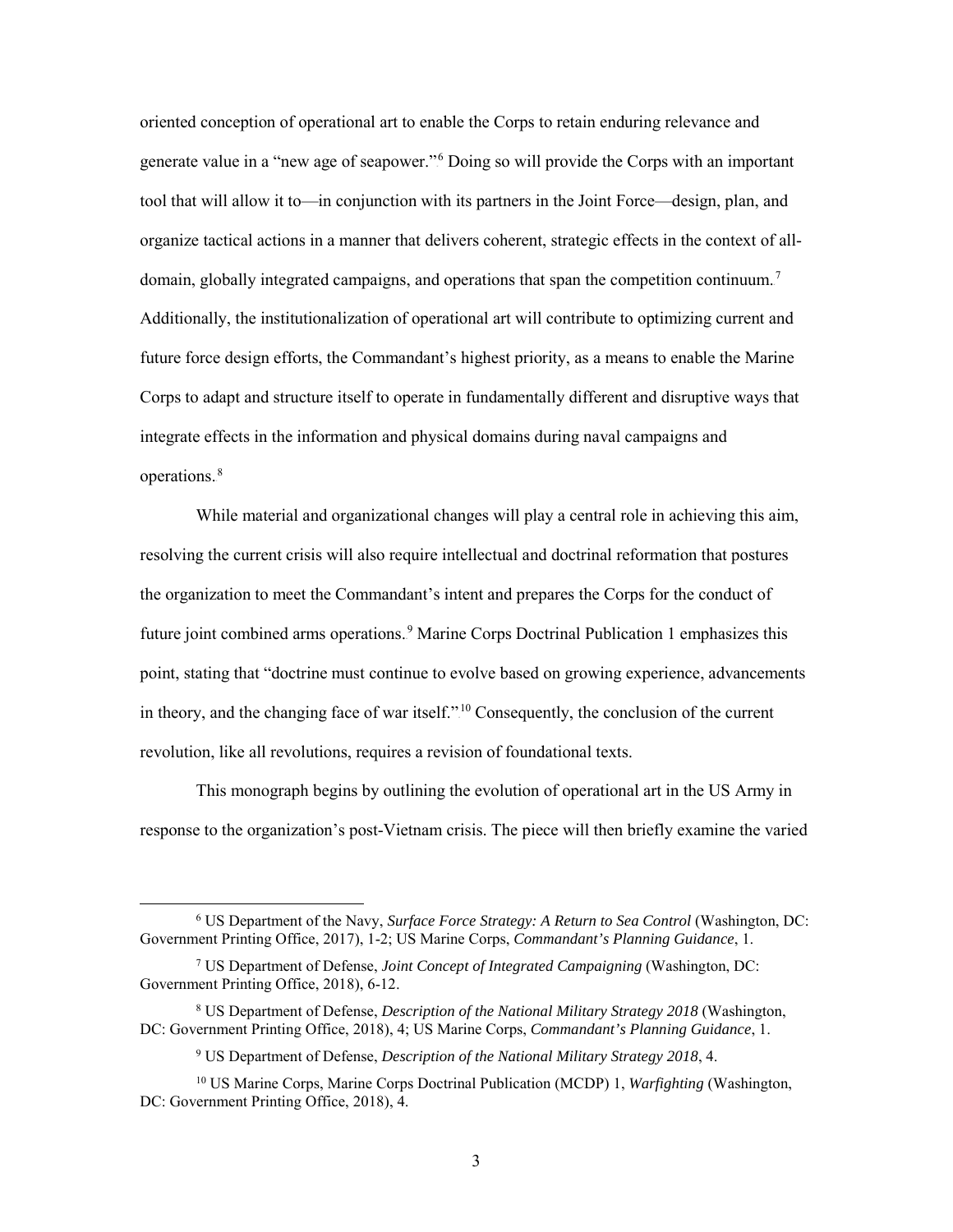conceptions of operational art across the Joint Force before evincing its absence in the Marine Corps' service-level doctrine. From there, it will recount the Corps' maneuver warfare revolution and demonstrate how a series of key events—specifically, the passage of the Goldwater-Nichols Act, the conclusion of the Cold War, and operations ashore during the Global War on Terrorism—have contributed to the organization's current crisis. Finally, after exploring how the Soviet Union developed a theory of operational art as a means to cope with the emergent challenges in a "new epoch of military affairs," the monograph will conclude with an appraisal of how the concept can empower the Marine Corps to navigate the challenges outlined in the CPG.

This monograph will not present a specific definition of operational art for the Marine Corps. Instead, it argues that the Corps must develop its own service-oriented concept of operational art tailored to the organization's needs in the arrangement of coherent tactical actions in time, space and purpose in a manner that deliver strategic effects in the maritime domain. As demonstrated by the development of operational art in the US Army and the Soviet Red Army, useful, service-oriented conceptions of operational art emerge from deep reflection and design dialogue conducted over time. This piece simply aims to begin that dialogue, acknowledging that the concept of operational art, when stripped-down to its intellectual roots, ought not be confined to a specific echelon of command or level of warfare. <sup>11</sup> Thus, operational art represents a shift in mindset, and the current crisis provides an ideal context for the Marine Corps to implement an intellectual change that will enable greater unity of effort with the Joint Force.

#### <span id="page-13-0"></span>The Catalyst

According to Henry Mintzberg, the first step of an organizational change process requires that people and organizations first "unfreeze" themselves from their basic beliefs.<sup>12</sup> General Berger's publication of the CPG began the process of "unfreezing" the Marine Corps and

 <sup>11</sup> Milan N. Vego, *Operational Warfare at Sea* (New York: Routledge, 2009), 3.

<sup>12</sup> Henry Mintzberg, *The Rise and Fall of Strategic Planning: Reconceiving Roles for Planning*, *Plans, Planners* (New York: The Free Press, 1994), 33.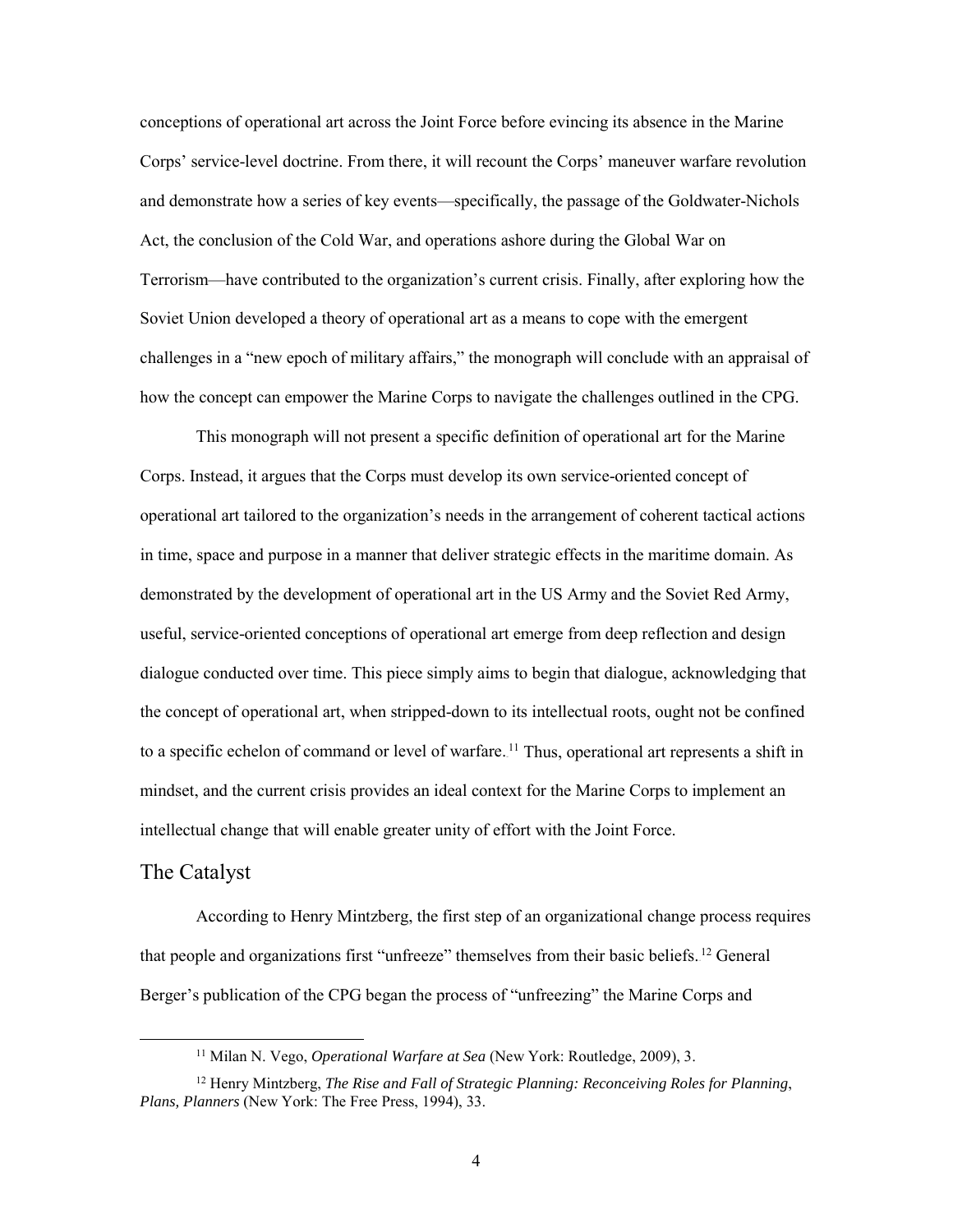reducing institutional inertia to the commencement of a new revolution with the purpose of adapting the organization for the future. Yet, in the absence of progress toward a desired aim, revolutionary processes devolve into wasteful and disruptive upheavals. After all, as former Secretary of State Henry Kissinger theorized, "revolutions, no matter how sweeping, need to be consolidated and, in the end, adapted from a moment of exaltation to what is sustainable over a period of time."<sup>13</sup> Therefore, the successful conclusion of the current revolution, referred to as the Operational Warfare Revolution from this point forward, will require the Corps to be postured to thrive in the competition continuum and, as mandated in the *National Military Strategy*, build a force capable of employing "operational art through the integration of joint capabilities in all domains."<sup>14</sup> Consequently, the institutionalization of operational art will not only enhance the effectiveness of the Corps' force design efforts, but it will also enable the organization to operate at the interface between the tangible realm of tactical actions and the abstractions of policy and strategy.<sup>15</sup>

# The Evolution of an American Theory of Operational Art

<span id="page-14-0"></span>Joint Publication 1, *Doctrine of the Armed Forces of the United States*, directs each service to be prepared to employ operational art to solve problems, stating, "joint force commanders and component commanders use operational art to determine when, where, and for what purpose major forces will be employed and to influence the adversary's disposition before combat."<sup>16</sup> The document expounds upon the importance of the concept, stating that it provides a method to manage "the deployment of those forces and the arrangement of battles and major

 <sup>13</sup> Henry Kissinger, *World Order* (New York: Penguin, 2014), 224-225.

<sup>14</sup> US Department of Defense, *Description of the National Military Strategy 2018*, 2.

<sup>15</sup> Vego, *Operational Warfare at Sea*, 1.

<sup>16</sup> US Department of Defense, Joint Publication (JP) 1, *Doctrine for the Armed Forces of the United States* (Washington, DC: Government Printing Office, 2017), I-8.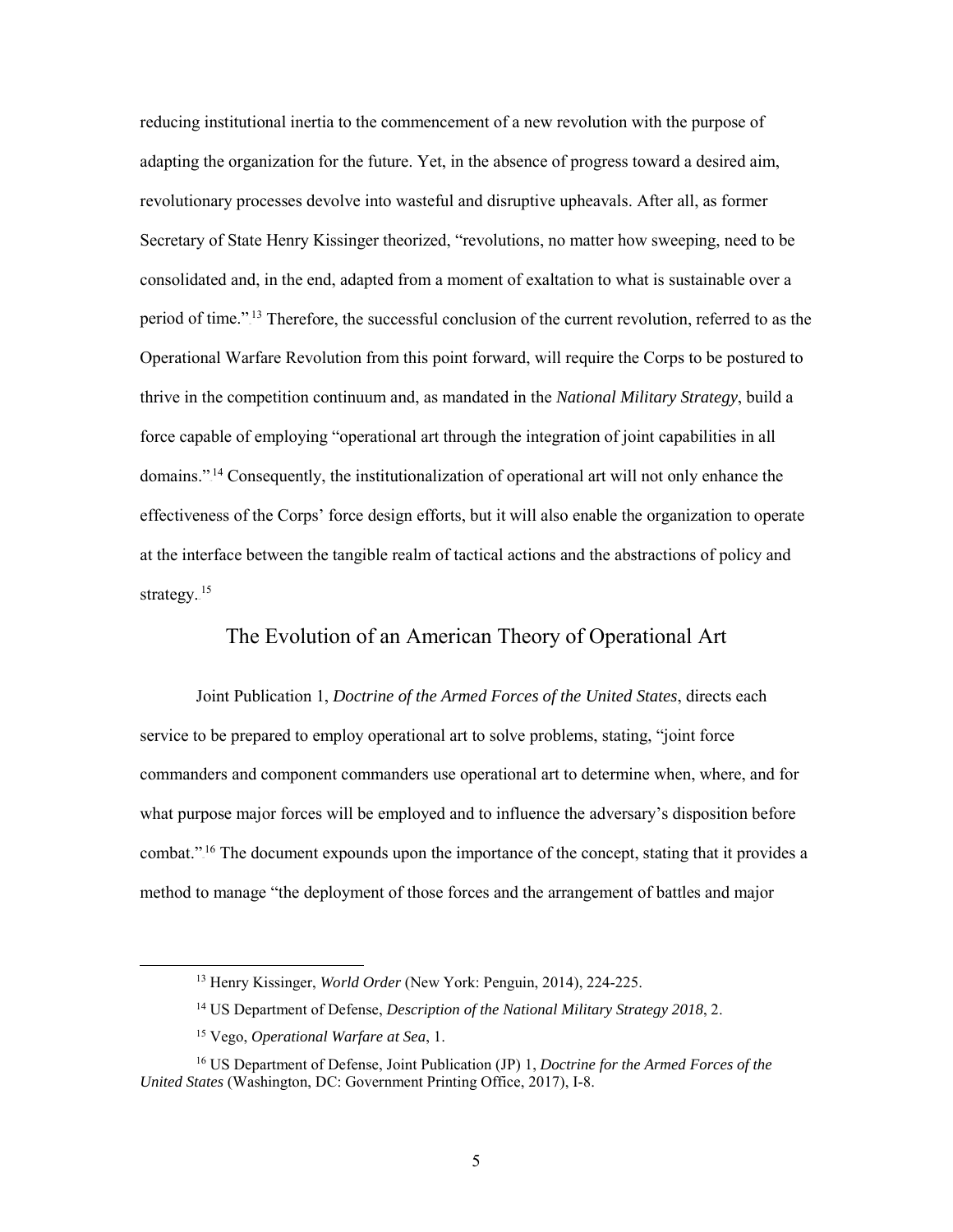operations to achieve operational and strategic objectives."<sup>17</sup> As an organization that must remain ready and able to operate in an array of roles within the structure of joint and combined forces either as a joint task force headquarters, an element within the Joint Maritime Component Command, or as a service component—the Marine Corps should, in a similar fashion to the other services, develop a service-oriented concept of operational art. The development of the concept in the US Army provides a useful model of the change process.

The US Army introduced an American theory of operational art in 1986 when it published Field Manual 100-5, *Operations*, the second edition of its revolutionary AirLand Battle doctrine first unveiled in 1982. This document defined the concept as "the employment of military forces to attain strategic goals in a theater of war or a theater of operations through the design, organization, and conduct of campaigns or operations."<sup>18</sup> Thus, the idea served as an intellectual extension of the operational level of warfare established four years earlier in Army doctrine.<sup>19</sup> Taken together, the successive revisions of AirLand Battle addressed concerns with the tactical fixation of the Army's Active Defense Doctrine while working to reconcile the paradoxical experience of the Vietnam War, where the inability to convert overwhelming tactical successes into meaningful strategic accomplishments plagued the US military.<sup>20</sup> While the Army's codification of operational art in doctrine served as a forerunner to its eventual integration into joint publications, the intellectual advancements were not limited to theory and doctrine alone. The organization also leveraged its educational enterprise to develop its capacity for operational warfare.

 <sup>17</sup> US Department of Defense, JP 1, I-8.

<sup>18</sup> US Department of the Army, Field Manual 100-5, *Operations* (Fort Leavenworth, KS: Combined Arms Doctrine Directorate, 1986), 10.

<sup>19</sup> Clayton R. Newell, "On Operational Art," in *On Operational Art*, ed. Clayton R. Newell and Michael Krause (Washington, DC: US Army Center for Military History, 1994), 11.

<sup>20</sup> Wilson Blythe, "A History of Operational Art," *Military Review* 98 (November-December 2018): 37-46, 43, accessed 16 December 2019[, https://www.armyupress.army.mil/Journals/Military-](https://www.armyupress.army.mil/Journals/Military-Review/English-Edition-Archives/November-December-2018/Blythe-Operational-Art/)[Review/English-Edition-Archives/November-December-2018/Blythe-Operational-Art/.](https://www.armyupress.army.mil/Journals/Military-Review/English-Edition-Archives/November-December-2018/Blythe-Operational-Art/)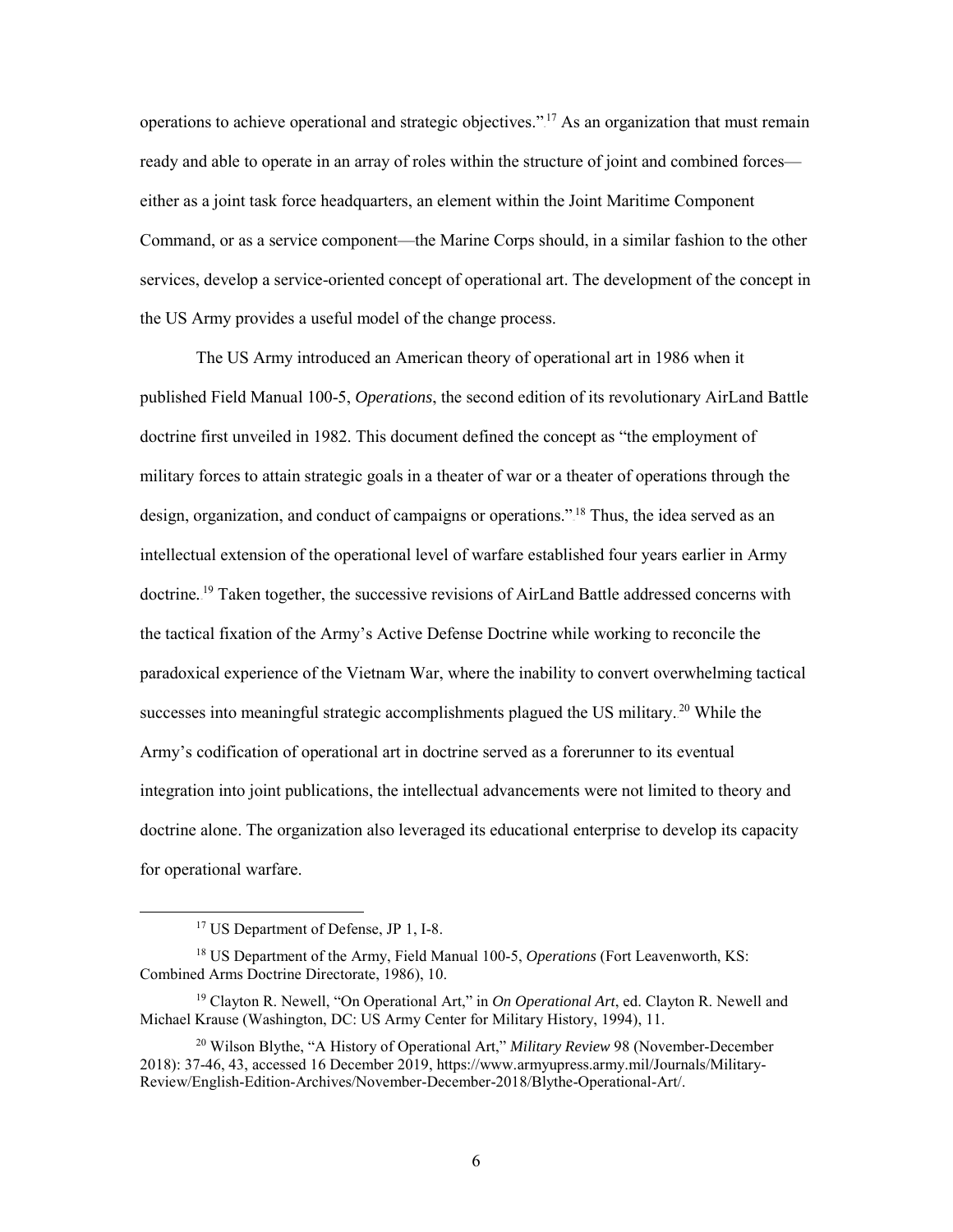In 1983, the US Army founded the School of Advanced Military Studies as part of the Command and General Staff College in Fort Leavenworth, Kansas. Operating under a charter to provide advanced professional military education to field grade officers, the school's first director, Colonel Huba Wass de Czege, built a curriculum that blended studies in theory, doctrine, and history to prepare its students for operational warfare.<sup>21</sup> In addition to classical texts in military history, the school also incorporated studies of Soviet military theory as a means to broaden the conception of operational art and facilitate its transmission to the operating forces. Not only did these studies provide depth to the understanding of America's Cold War rival, it also allowed the school to serve as the proving grounds for the development of the 1986 version of AirLand Battle.<sup>22</sup> In a similar fashion to the Corps' employment of Marine Corps schools to develop amphibious warfare doctrine in the interwar period, a time when many military professionals dismissed the potential of landing operations in modern warfare, the US Army leveraged the School of Advanced Military Studies to advance a theory of victory in future, largescale combat operations.<sup>23</sup> Yet, since its inception, the US Army's concept of operational art has continued to evolve with the changing character of war and its diffusion into joint and sister service doctrines. In recent years, the concept has merged with the coevolution of operational design, a separate but complementary concept developed to assist commanders and their staffs to cope with challenges and seize opportunities while operating within complex adaptive systems.<sup>24</sup> Although each of the services, with the exception of the Marine Corps, posit nuanced views on the concept of operational art, the services have coalesced around a theory that provides a connective tissue for US military dialogue and education. As the American military enters an era

 $22$  Ibid.

 <sup>21</sup> Blythe, 44-46.

<sup>23</sup> Krulak, 75-87.

<sup>24</sup> US Department of the Army, Army Techniques Publication 5-0.1, *Army Design Methodology* (Washington, DC: Government Publishing Directorate**,** July 2015), V.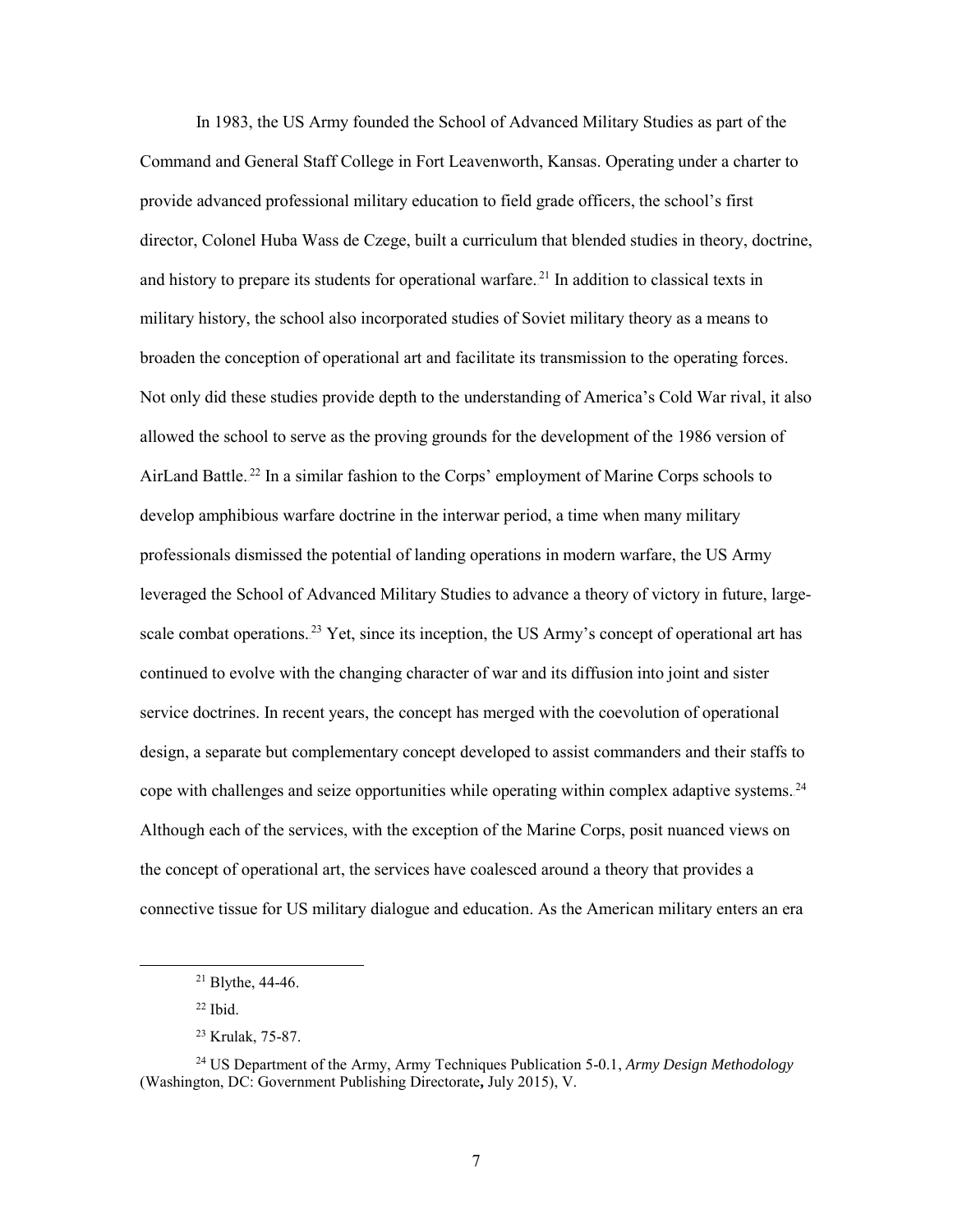of enduring competition conducted through a mixture of cooperation, competition below armed conflict, and armed conflict, it does so with the concept of operational art firmly established in joint doctrine.<sup>25</sup>

## <span id="page-17-0"></span>Operational Art in the Joint Force

Joint Publication (JP) 5-0, *Planning*, defines operational art as "the cognitive approach by commanders and staffs—supported by their skill, knowledge, experience, creativity, and judgment—to develop strategies, campaigns, and operations to organize and employ military forces by integrating ends, ways, means, and risks."<sup>26</sup> The publication also describes the complementary concept of operational design as "the conception and construction of the framework that underpins a campaign or operation and its subsequent execution."<sup>27</sup> Taken together, operational art and design enable commanders and their staffs to create operational approaches that translate strategic guidance and operational concepts into actionable missions and tasks integrated in an executable plan.<sup>28</sup>

 <sup>25</sup> US Department of Defense, Joint Doctrine Note 1-19, *Competition Continuum* (Washington, DC: Government Printing Office, 2017), 2.

<sup>26</sup> US Department of Defense, Joint Publication (JP) 5-0, *Joint Planning* (Washington, DC: Government Printing Office, 2017), IV-1.

 $27$  Ibid., xxi.

<sup>28</sup> US Department of Defense, JP 5-0., xxi.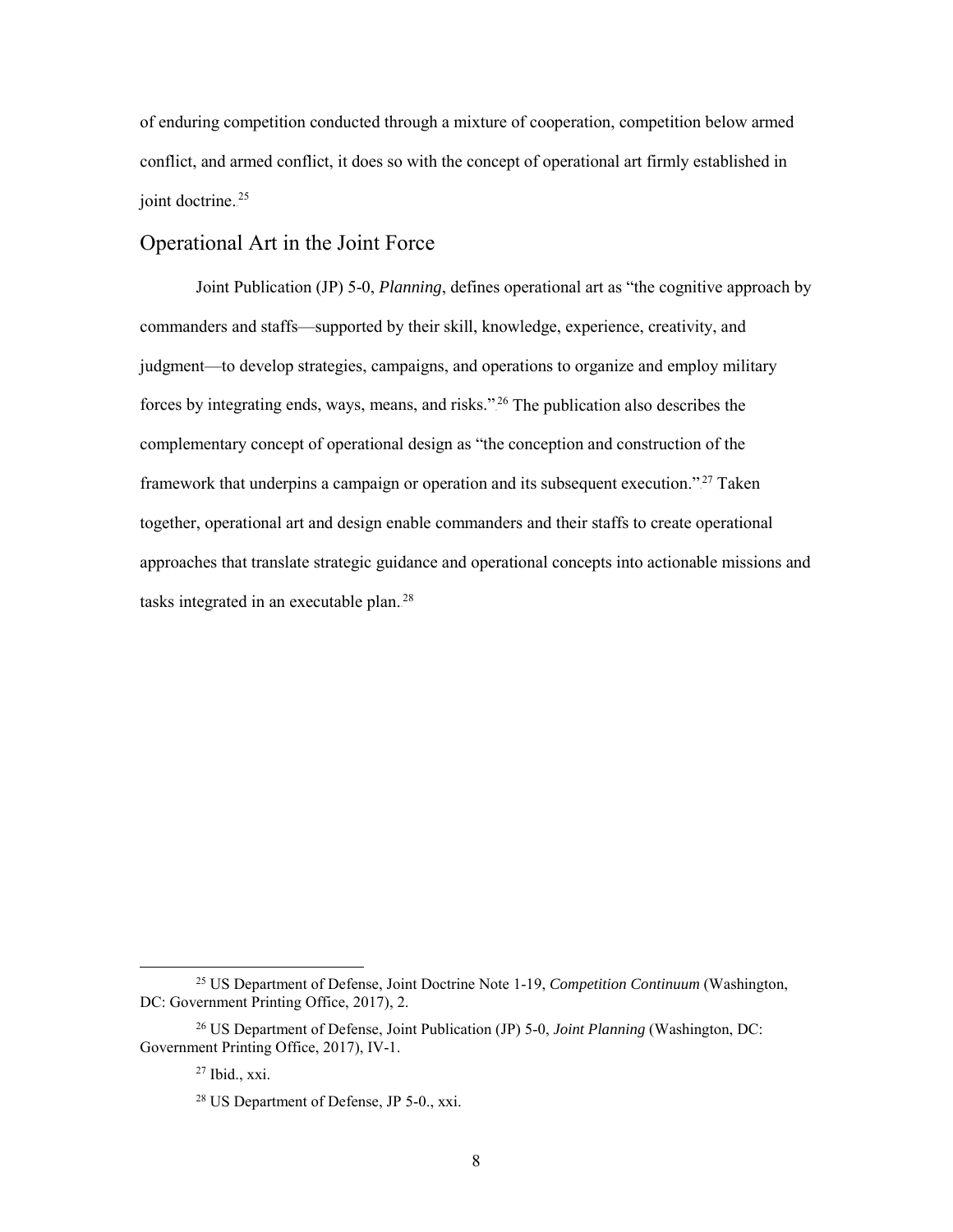

<span id="page-18-0"></span>Figure 1. Joint Publication 5-0, *Planning*, proposes a theory of operational art echoed in the doctrines of each of the services except the Marine Corps. US Department of Defense, Joint Publication 5-0, *Joint Planning* (Washington, DC: Government Printing Office, 2017), IV-5.

Army Doctrine Publication (ADP) 5-0, *The Operations Process*, published in July 2019, echoes the same definition of operational art while emphasizing that the concept applies at the strategic, operational, and tactical levels of warfare. The publication states that the effective application of operational art "requires creative vision, broad experience, and a knowledge of capabilities, tactics, and techniques across multiple domains."<sup>29</sup> Interestingly, while the service maintains the Army Design Methodology as a complementary tool to facilitate conceptual planning, ADP 5-0 demonstrates a level of convergence between design and operational art by incorporating seven of the joint elements of operational design as the elements of operational art shown in table 1.<sup>30</sup> Yet, while Joint and Army doctrine evidence the importance of operational art to today's military, further examination of other service-level publications demonstrates that the acceptance of the concept extends across much of the Joint Force.

 <sup>29</sup> US Department of the Army, Army Doctrine Publication (ADP) 5-0, *The Operations Process* (Washington, DC: Government Publishing Directorate**,** July 2019), 2-10.

 $30$  Ibid., 2-11.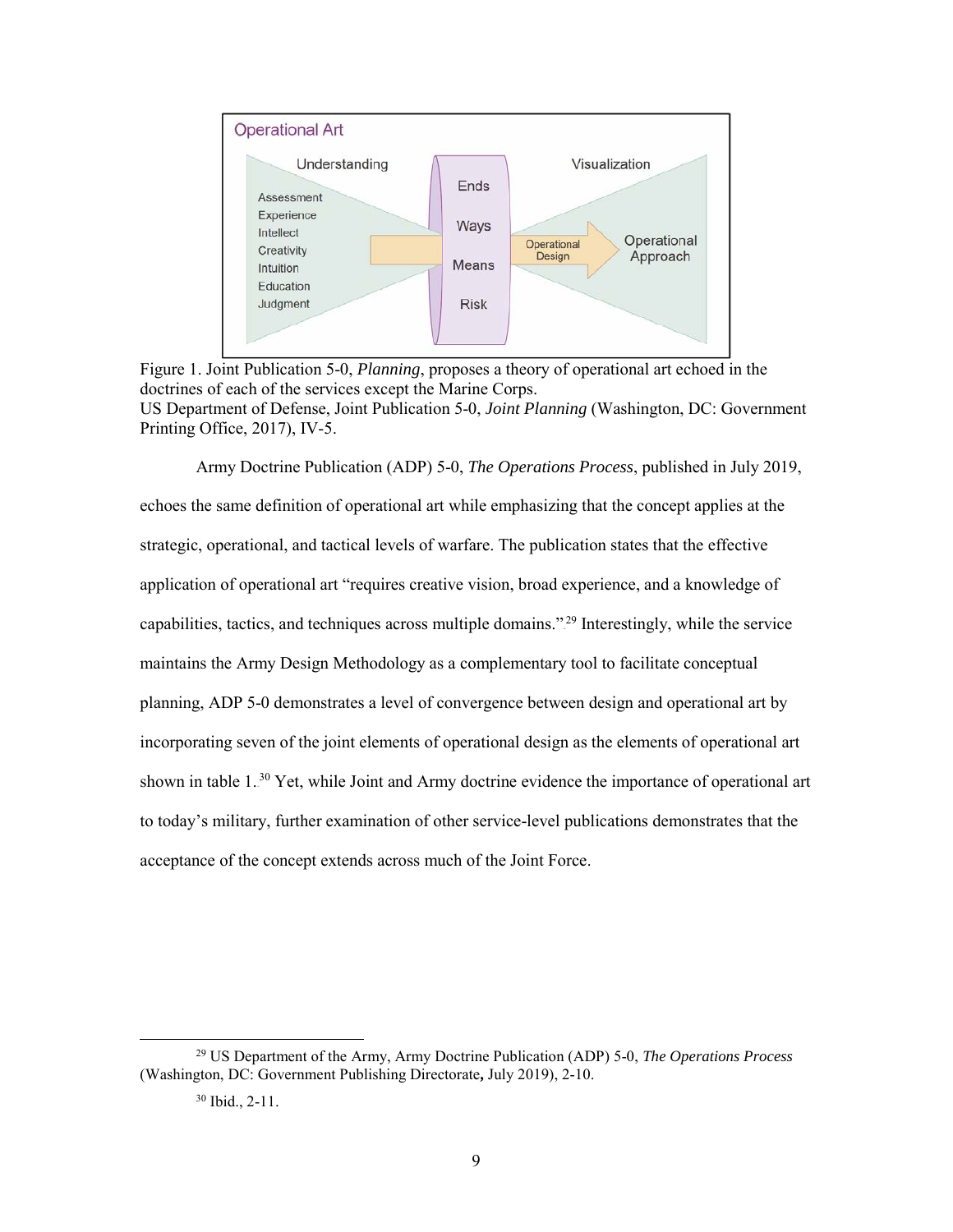<span id="page-19-0"></span>Table 1. Comparing Joint Elements of Operational Design and US Army Elements of Operational Art

| <b>Joint Elements of Operational Design</b>                              | <b>US Army Elements of Operational Art</b> |  |  |  |
|--------------------------------------------------------------------------|--------------------------------------------|--|--|--|
| $(JP 5-0, June 2017)$                                                    | (ADP 5-0, July 2019)                       |  |  |  |
| Military end state                                                       | End state and conditions                   |  |  |  |
| Center of Gravity                                                        | Center of gravity                          |  |  |  |
| Decisive points                                                          | Decisive points                            |  |  |  |
| Lines of operation and lines of effort                                   | Lines of operations and lines of effort    |  |  |  |
| Arranging operations                                                     | Phasing and transitions                    |  |  |  |
| Operational reach                                                        | Operational reach                          |  |  |  |
| Culmination                                                              | Culmination                                |  |  |  |
| Objectives*                                                              | Basing*                                    |  |  |  |
| Effects*                                                                 | Risk*                                      |  |  |  |
| Termination*                                                             | Tempo*                                     |  |  |  |
| Forces and functions*                                                    |                                            |  |  |  |
| Anticipation*                                                            |                                            |  |  |  |
| Direct and indirect approach*                                            |                                            |  |  |  |
| * Concepts that differ between JP 5-0 elements of operational design and |                                            |  |  |  |
| ADP 5-0 elements of operational art                                      |                                            |  |  |  |

*Source*: Created by author.

The US Navy and Air Force both expound upon the baseline concept of operational art found in joint doctrine, providing additional insights into service-specific interpretations of the idea. For example, Naval Doctrinal Publication 1, *Naval Warfare*, a multiservice document for which the Marine Corps is a cosigner, states that operational art affords commanders and their staffs "the ability to anticipate, and the skill to monitor, assess, plan, and direct tactical actions in a manner that achieves the desired strategic result."<sup>31</sup> Similarly, the US Air Force adds to the concept by stating that operational art "uses the commander's vision and intent to determine broadly what should be accomplished in the operational environment," and that it is "guided by the 'why' from the strategic level and implemented with the 'how' at the tactical level." $32$  Despite the prevalence of operational art in documents published throughout the Joint Force, the Marine Corps continues to ignore the concept in its foundational doctrine. One need not look any further

 <sup>31</sup> US Navy, NDP 1, 33.

<sup>32</sup> US Air Force, Annex 3-0, *Operations and Planning* (Maxwell Air Force Base, AL: Lemay Center for Doctrine, 2019), 10.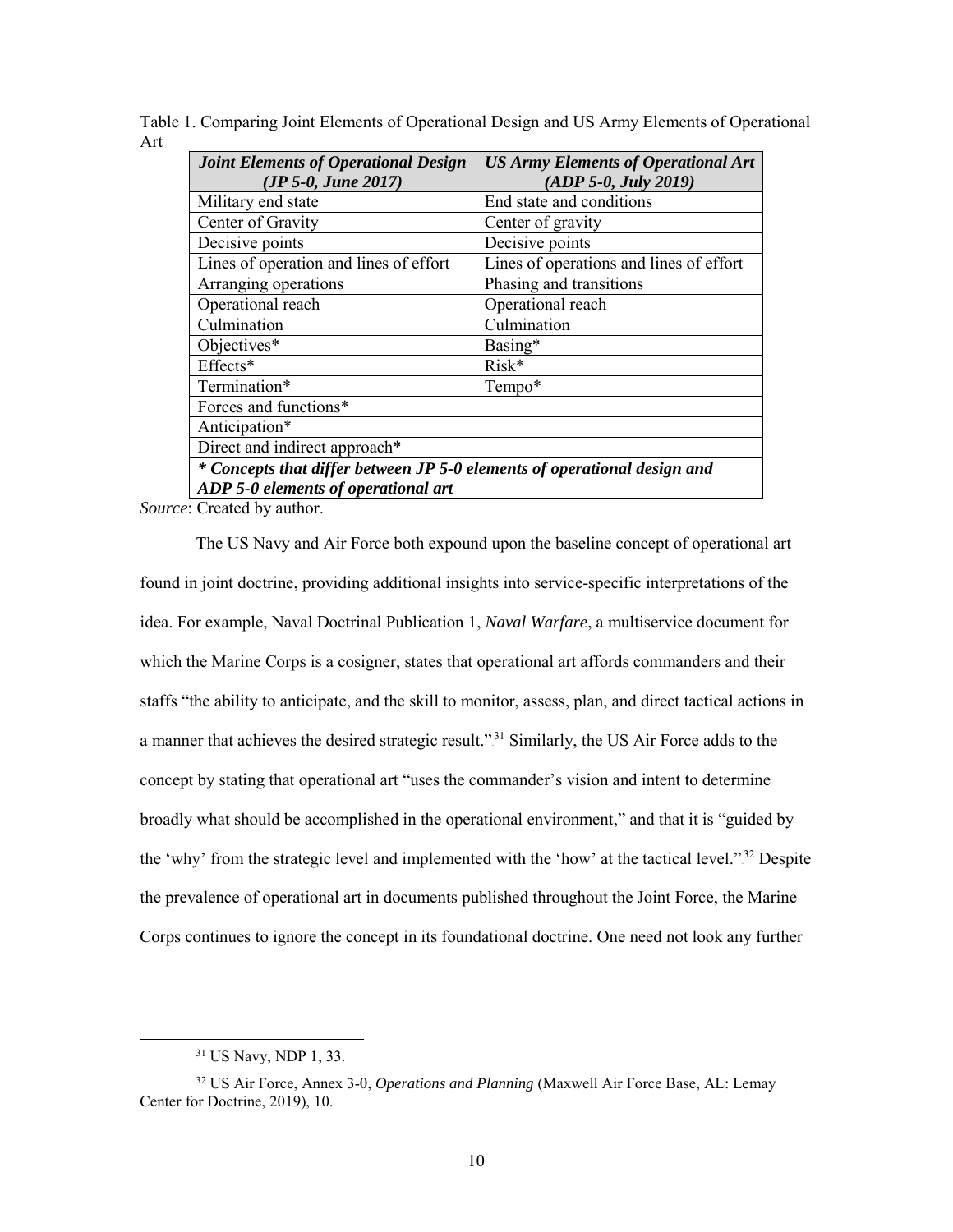than Marine Corps Doctrinal Publication 1 (MCDP 1), *Warfighting*, to see evidence of this omission that extends through the organization's most important publications.

### <span id="page-20-0"></span>The Absence of Operational Art in Marine Corps Doctrine

The latest edition of MCDP 1, published in April 2018, holds an important position as the keystone of the organization's entire doctrine hierarchy. Since its introduction in 1989, the Marine Corps has revised and republished *Warfighting* on several occasions, with each commandant reiterating the importance of the piece as a critical part of every Marine's professional development. In fact, MCDP 1 remains the only doctrinal publication on the Commandant's Professional Reading List, featured as one of seven books from the Commandant's Choice publications that all Marines are directed to read on an annual basis.<sup>33</sup> Yet, despite its centrality to developing and maintaining the Marine Corps' maneuver warfare philosophy, it is completely devoid of any reference to the concept of operational art.<sup>34</sup> Surprisingly, this omission extends beyond MCDP 1.

In fact, the core publications of the MCDP series remains mute on the matter. For instance, MCDP 1-1, *Strategy*; MCDP 1-0, *Operations*; and MCDP 1-2, *Campaigning*, do not mention the concept once. This is concerning, given the importance of each of these documents in shaping the Marine Corps' theory of conflict and its role as an integral member of the Joint Force. Ironically, of the primary MCDPs focused on the three levels of warfare, only MCDP 1-3, *Tactics*, receives a single mention of operational art in its bibliography. Finally, even MCDP 5-0, *Planning*, the Corps' service equivalent to JP 5-0, *Joint Planning*, fails to mention operational art despite the concept's ubiquity in the planning publications for each sister service. This exclusion reaches well beyond the Marine Corps' doctrinal publications though.

 <sup>33</sup> US Marine Corps, "Revision of Commandant's Professional Reading List," 4 March 2019, accessed 19 November 2019, https://www.marines.mil/News/Messages/Messages-Display/Article/ 1773787/revision-of-the-commandants-professional-reading-list/.

<sup>34</sup> US Marine Corps, Marine Corps Doctrinal Publication (MCDP) 1, *Warfighting* (Washington, DC: Government Printing Office, 2018), 1-109.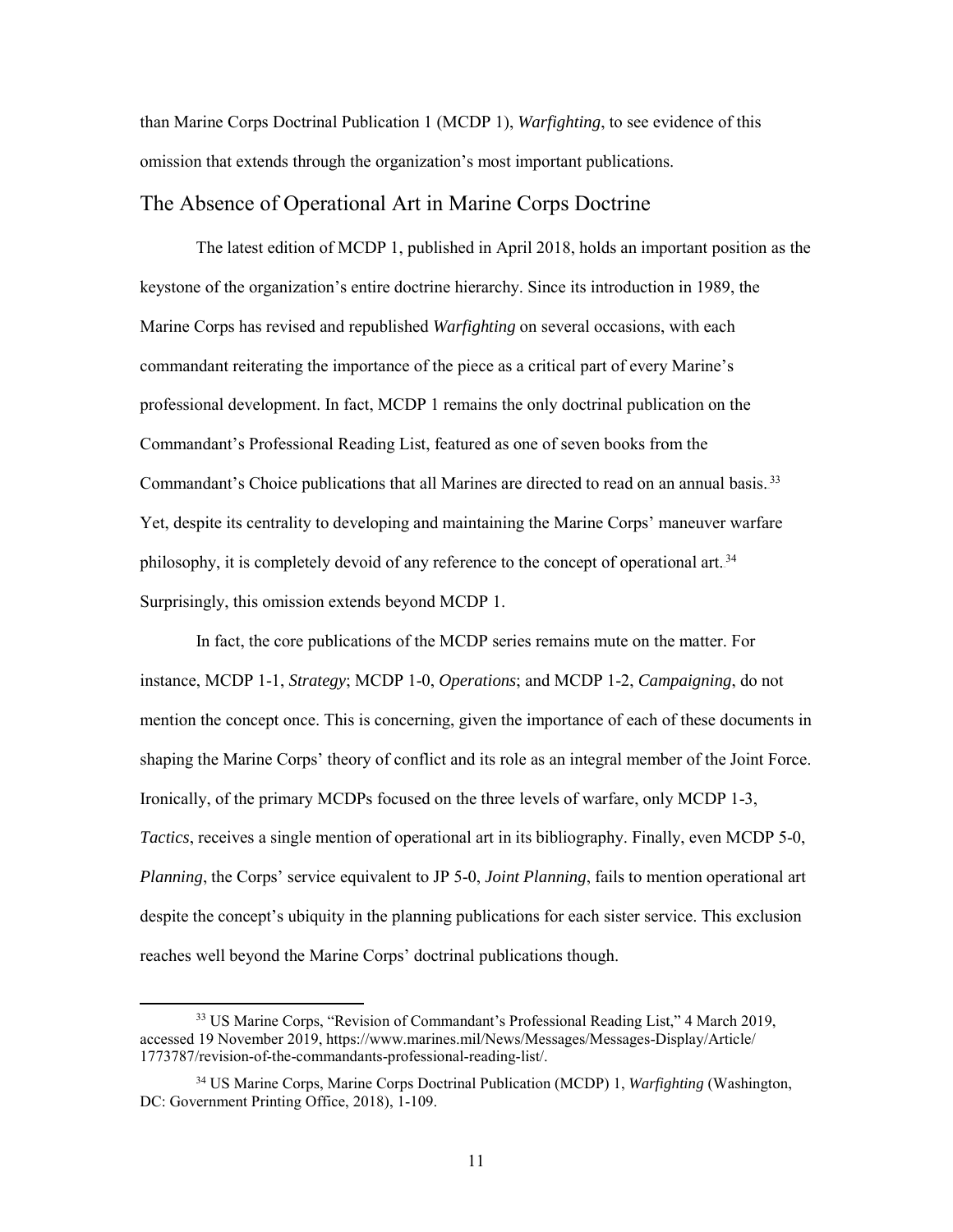In a similar fashion to the MCDP series, neither Marine Corps Warfighting Publication (MCWP) 5-1, *Marine Corps Planning Process* nor the *Marine Corps Operating Concept: How an Expeditionary Force Operates in the 21st Century* reference operational art despite the pivotal role that both documents play in guiding the organization's planning for operations and force design. While these documents demonstrate the Corps' commitment to the development of design—an idea that the organization describes as the conception and articulation of a framework for solving a problem—neither document describes how planning or operational design connect to the complementary, yet separate, concept of operational art.<sup>35</sup>

Further, the omission of operational art in MCWP 7-0, *Componency*, the guiding document to Marine commanders and staffs regarding the conduct of joint operations is cause for concern. This publication describes the responsibilities and functions of Marine forces in key roles with operational requirements, to include performing duties as a Marine service component, an element of a joint force maritime component, or a Marine logistics command with operational level sustainment obligations. Most significantly, it addresses the potential of Marine forces serving as a joint task force headquarters, a role that most certainly requires fluency and proficiency, amongst commanders and their staffs, in the application of operational art. This elucidates a fundamental disconnect between Marine Corps doctrine and both the intellectual and theoretical underpinnings of contemporary joint doctrine. It also highlights the risk of undermining the Corps' ability to maximize unity of effort and fulfill the responsibilities inherent within a joint operational construct.<sup>36</sup> After all, cooperation and dialogue amongst a joint force relies upon a shared lexicon and conceptual foundation that is built into the culture and rituals of each of the services.

 <sup>35</sup> US Marine Corps, Marine Corps Warfighting Publication 5-10, *Marine Corps Planning Process* (Washington, DC: Government Printing Office, 2016), 1-3.

<sup>36</sup> US Marine Corps, Marine Corps Warfighting Publication (MCWP) 7-10, *Marine Corps Componency* (Washington, DC: Government Printing Office, 2018), Forward.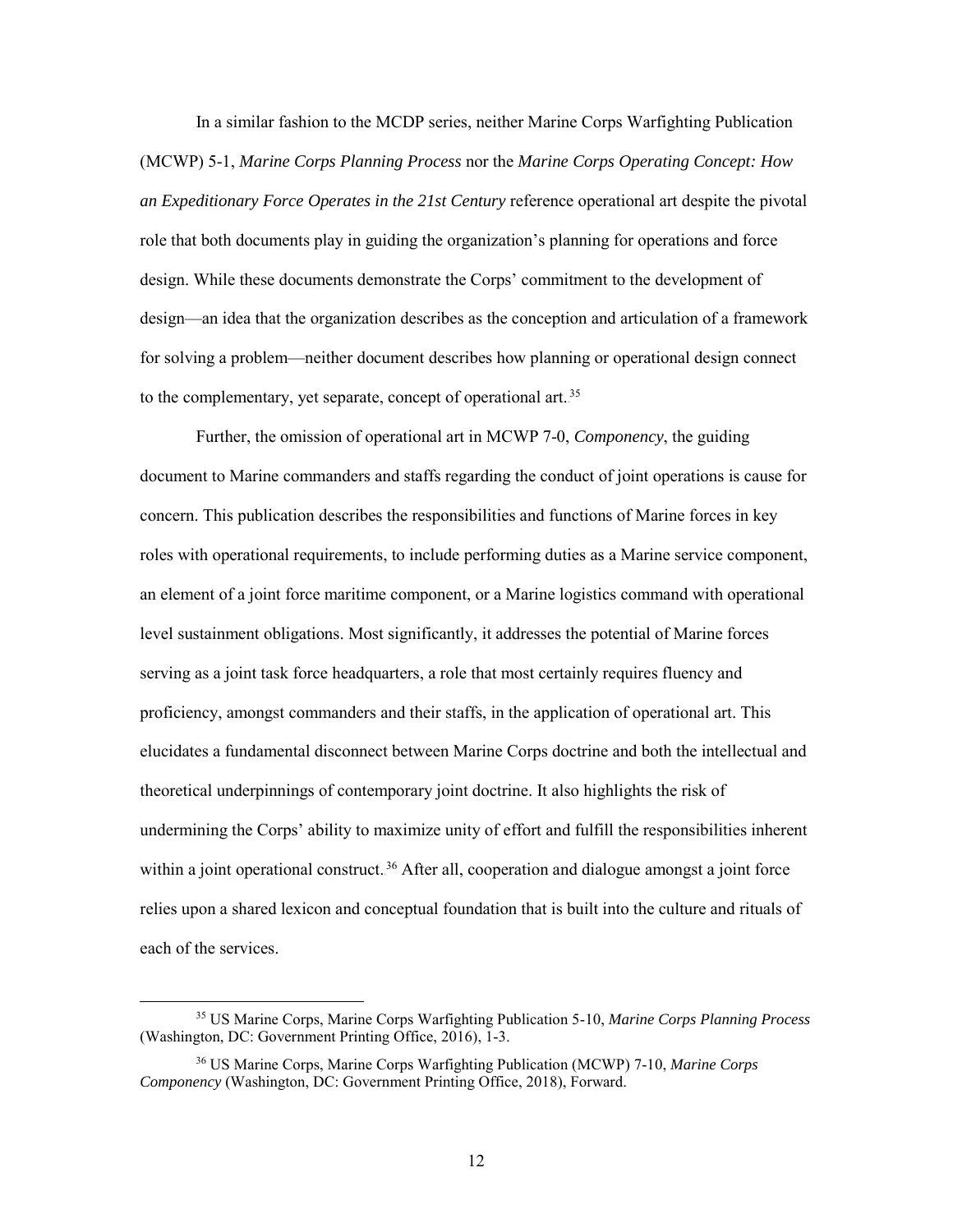The exclusion of operational art in Marine Corps doctrine implicitly highlights the organization's tendency to view the world through a tactical warfighting lens. It also emphasizes the need for a concept that can serve as a bridging function that connects strategy, operations, and tactics, both vertically and horizontally.<sup>37</sup> Although the Corps has used design, as an element of the Marine Corps Planning Process, to fill this role since the concept's official implementation in 2010, the future operating environment demands a more holistic and dynamic method of orchestrating functions and activities across time, space, and purpose.<sup>38</sup> The Marine Corps' continued avoidance of the broad inclusion of operational art into the service's doctrine and culture places the enterprise's ability to generate value for the Joint Force at risk.

While some organizations within the Marine Corps, most notably the School of Advanced Warfighting, the service's advanced intermediate level school, have made concerted efforts to leverage operational art, the absence of the concept in doctrine leaves the preponderance of the force with little to any formal exposure to the concept.<sup>39</sup> This has significant implications for the Corps' ability to achieve General Berger's vision of naval integration and harmonious integration with the other elements of the Joint Force.<sup>40</sup> The erosion of maritime culture within the Marine Corps over the past two decades of warfare ashore

 <sup>37</sup> Edward Luttwak, *Strategy: The Logic of War and Peace* (Cambridge, MA: Belknap Press, 2001), xi-xii.

<sup>38</sup> US Department of the Army, ATP 5-01.1, V.

<sup>&</sup>lt;sup>39</sup> School of Advanced Warfighting, "USMC School of Advanced Warfighting: Academic Year 2019-2020," Marine Corps University, 3, accessed 19 November 2019, https://www.usmcu.edu/Portals/ 218/SAW%20Inbrief-9%20Jul%2019%20%281%29.pdf. SAW Mission Statement: An organization that "develops lead planners and future commanders with the will and intellect to solve complex problems, employ operational art, and design/execute campaigns in order to enhance the Marine Corps to prepare for and fight wars."

<sup>40</sup> Paul McLeary, "Commandant: Marines 'Not Optimized for Great Power Competition,'" Breaking Defense, accessed 12 October 2019, https://breakingdefense.com/2019/10/commandant-marinenot-optimized-for-great-power-competition-or/?\_ga=2.195578924.1441897989.1570123282-474025783. 1569942937&utm\_campaign=Breaking%20News&utm\_source=hs\_email&utm\_medium=email&utm\_cont ent=77652236&\_hsenc=p2ANqtz-8-UkfD1-6zuRYwRp5Vyn1xoli2r0EoTE0wSJIfHYeyQiWwiZGb3gn UGwUOGcyGKEjDP\_f26-f\_bDtRZVeraciowWXFNg&\_hsmi=77652236.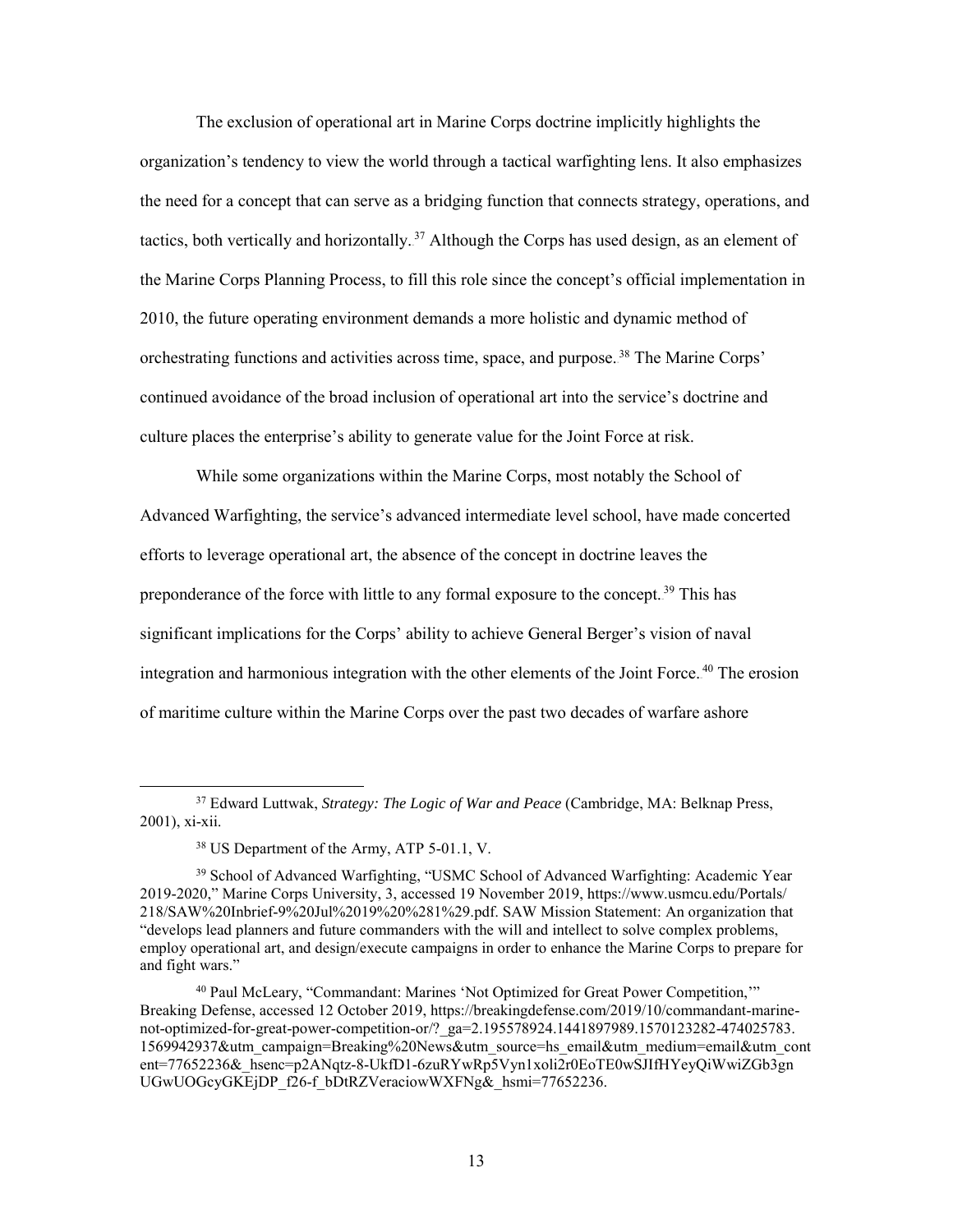amplifies these effects. After all, as maritime security scholar Milan Vego wrote in *Operational Warfare at Sea*:

Knowledge and understanding of operational art are essential for subordinate naval tactical commanders' success as well. To act in accordance with the operational commander's intent, they must understand a broader—that is, operational—picture of the situation. By understanding operational art, they can make decisions that will greatly contribute to the accomplishment of the ultimate operational or strategic objective. $41$ 

In this regard, operational art offers the service a means to contribute both materially and intellectually to the success of naval and joint forces in a new era of seapower while ensuring that the Corps can meet the Commandant of the Marine Corps' intent in revolutionizing its ability to think and interact with the Joint Force.<sup>42</sup> As such, the adoption of operational art must be a central aspect to the ongoing revolution within the Corps.

While much has changed since the conclusion of the Cold War, an assessment of the contextual factors that fomented the intellectual and theoretical achievements in the Maneuver Warfare Revolution provides a historical case of the Marine Corps' organizational behavior when faced with an existential crisis. When combined with an assessment of the events that contributed to the current crisis, the case demonstrates how the Corps can liberate itself from constraints of its previous notion of war in preparation for the future. After all, if, as Peter Senge once wrote, "today's problems come from yesterday's solutions," then an informed analysis of the current crisis must begin by tracing the course of the last revolution.<sup>43</sup>

## <span id="page-23-0"></span>From the Maneuver Warfare Revolution to the Current Crisis

At the heart of a learning organization is a shift of mind—from seeing ourselves as separate from the world to connected to the world, from seeing problems as caused by someone or something "out there" to seeing how our own actions create the problems we experience.

 <sup>41</sup> Vego, *Operational Warfare at Sea*, 4.

<sup>42</sup> US Marine Corps, *Commandant's Planning Guidance*, 1.

<sup>43</sup> Peter Senge, *The Fifth Discipline* (New York: Doubleday, 1990), 57.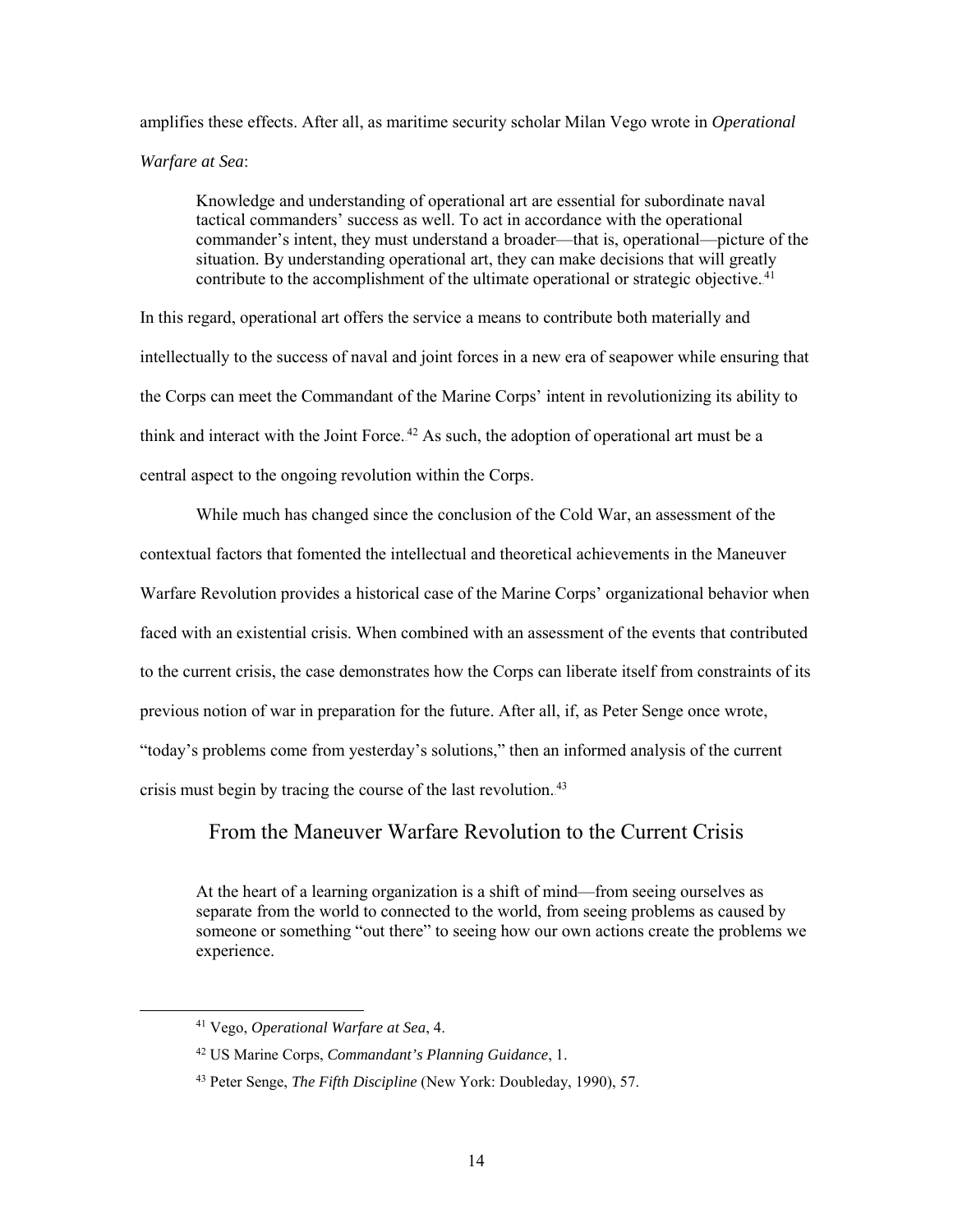According to Kuhn, successful revolutions can only be concluded through revising, and in some cases completely rewriting, a community's guiding body of literature.<sup>44</sup> In this light, the Marine Corps began the process of crystallizing the Maneuver Warfare Revolution on 6 March 1989 when General Alfred M. Gray, the 29th Commandant of the Marine Corps, signed the first official copy of Fleet Marine Force Manual (FMFM) 1, Warfighting.<sup>45</sup> This seminal event, made possible by a cadre of military thinkers, marked a cultural watershed for the Corps. FMFM 1 provided the organization with a common philosophical baseline, rooted in theory, to address the post-Vietnam cultural crisis while posturing the organization to succeed in future operations across the conflict continuum.<sup>46</sup> In short, *Warfighting* outlined a method by which the Marine Corps, a chronically under-resourced military organization, could continue to bolster the nation's security even if forced to fight from positions of numerical and material inferiority in the nuclear age.<sup>47</sup> While today's Corps broadly accepts maneuver warfare as an innate aspect of the organization's culture, as a result of its institutionalization and reinforcement over the course of generations of Marines, the theory, as with all revolutions, required a crisis to foment its inception in the late 1980s.

Despite many triumphs on the tactical and operational level of war, the United States' ignominious exit from the Vietnam War marked a strategic defeat. Similar to the other services, the Marine Corps faced significant organizational turmoil and confusion. Not only did the Corps need to confront a cultural crisis stemming from ranks swollen with low-quality human capital, it

 <sup>44</sup> Kuhn, 137.

<sup>45</sup> US Marine Corps, Fleet Marine Force Manual (FMFM) 1, *Warfighting* (Washington, DC: Government Printing Office, 1989), 1.

<sup>46</sup> Ian T. Brown, *A New Conception of War: John Boyd, The U.S. Marines, and Maneuver Warfare* (Quantico, VA: Marine Corps University Press, 2018), xxvi.

<sup>47</sup> Marine Corps University, "Maneuver Warfare Panel," last modified 29 May 2019, accessed 19 November 2019, https://grc-usmcu.libguides.com/ld.php?content\_id=37713249.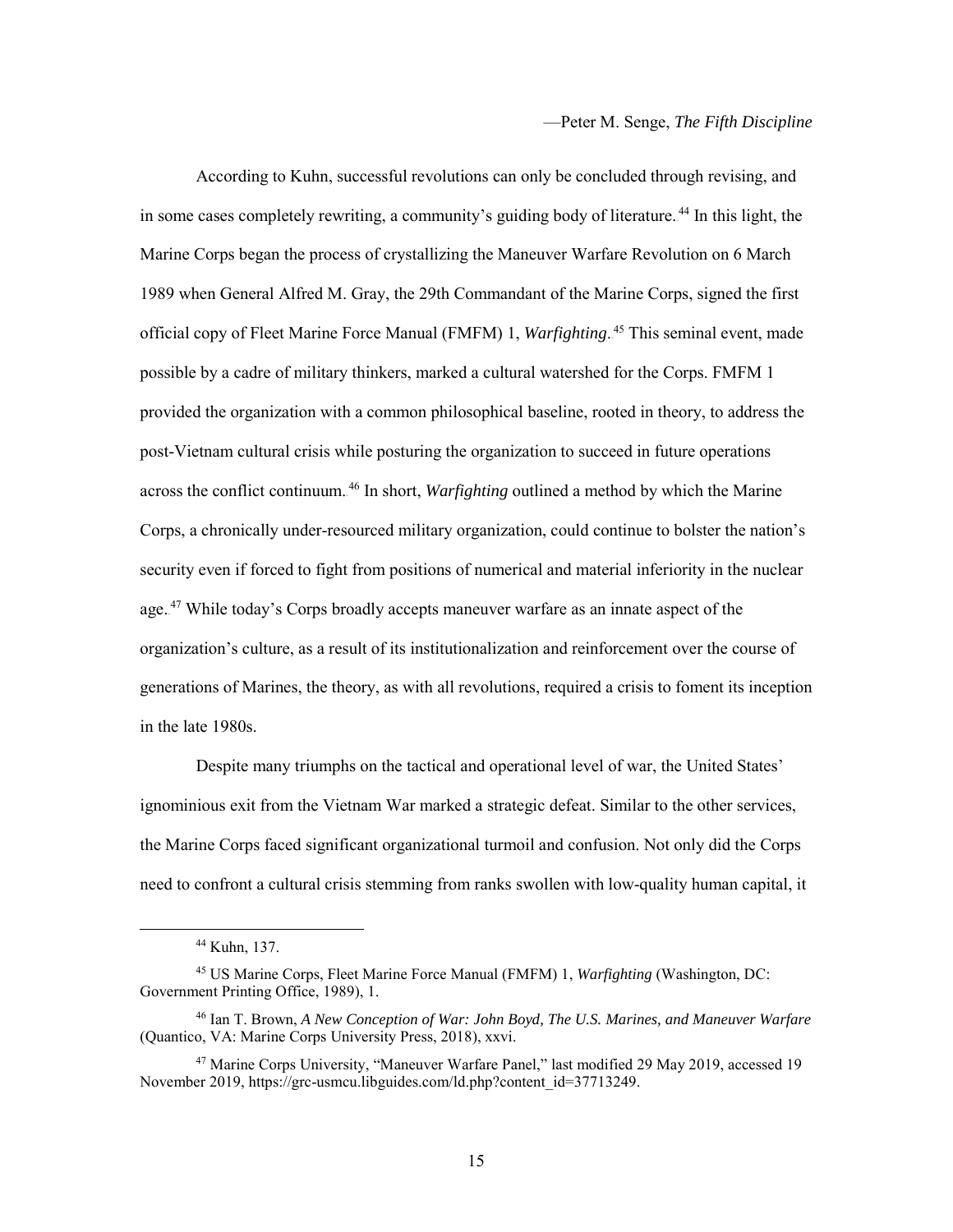also had to chart a way forward in a resource-constrained environment.<sup>48</sup> Above all, the Marine Corps had to engineer a new identity that addressed the woes of the Vietnam War while providing enduring value as the nation's naval expeditionary force-in-readiness. <sup>49</sup> This challenge was further complicated given the context of a peacetime military seeking change without the trust and confidence of the nation. In a similar fashion to the interwar period between the First and Second World Wars, the Marine Corps faced an existential crisis of relevance.

During the 1980s, General Alfred Gray, a veteran of the Korean and Vietnam Wars, served as a champion of the maneuver warfare revolution.<sup>50</sup> Using his military experience and education as a guide, he assembled a growing body of support that included contributions from a noteworthy cast of figures, including US Air Force Colonel John Boyd and Marine General Paul Van Riper.<sup>51</sup> Over the course of the 1980s, the idea of maneuver warfare emerged during an era that Van Riper refers to as an "Intellectual Renaissance."<sup>52</sup> Finally, with a broad base of support in place, General Gray's 1987 accession to the position of commandant of the Marine Corps set conditions for the official acceptance and implementation of the theory. In a sense, the document provided the necessary conclusion to the revolution.

The 1989 edition of *Warfighting*, numbering only eighty-eight pages in length, presented a descriptive—rather than prescriptive—philosophy of conflict and maneuver warfare as a guide for the development and socialization of all Marines. It reinforced its powerful message by providing a continuous, conceptual narrative across four chapters that described the nature and theory of war as well as how the Marine Corps would prepare for and conduct operations as an

 <sup>48</sup> Marine Corps University, "Maneuver Warfare Panel."

<sup>49</sup> Ibid.

<sup>50</sup> Brown, xxxiii.

<sup>51</sup> Marine Corps University, "Maneuver Warfare Panel."

 $52$  Ibid.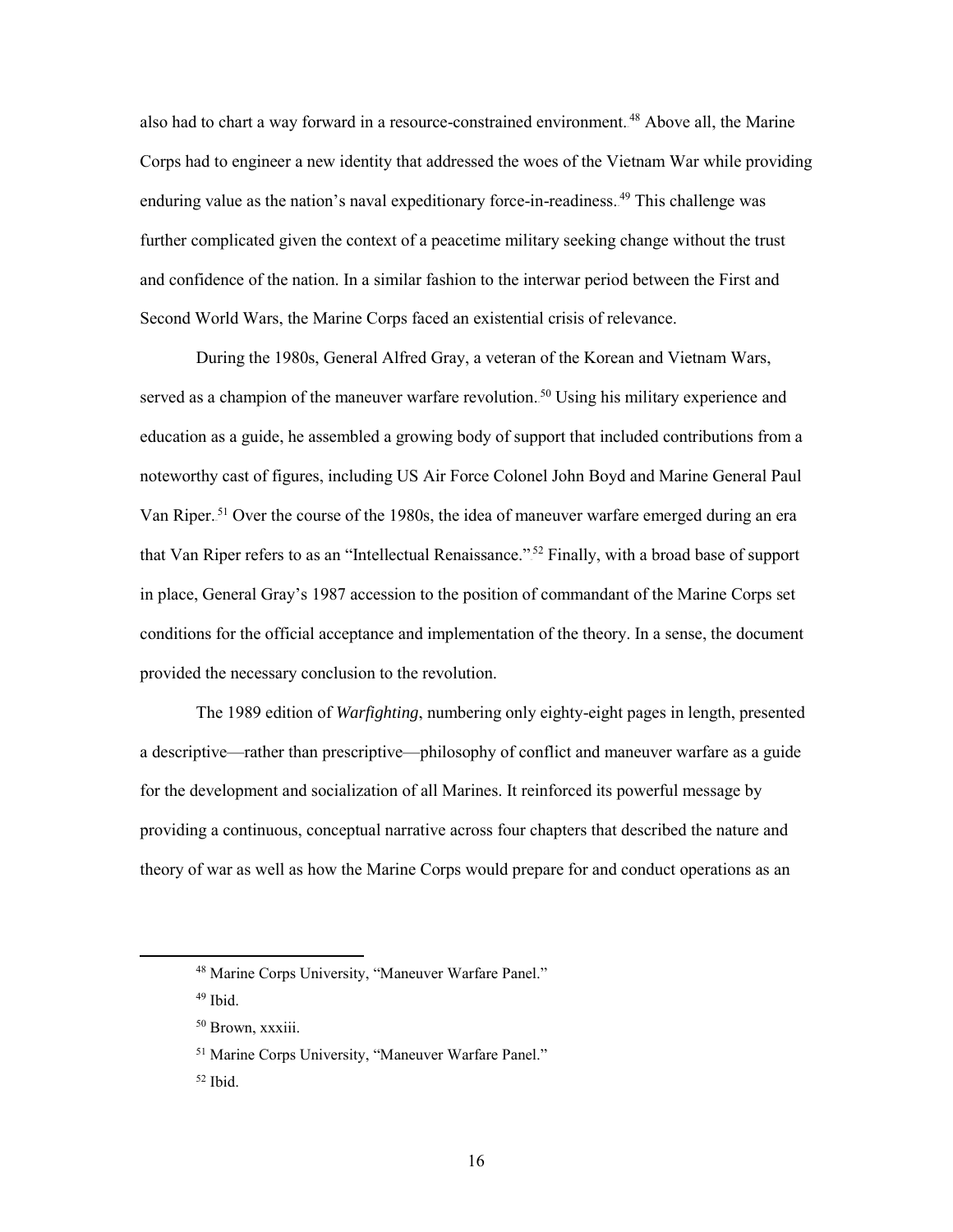amphibious force in a Cold War context.<sup>53</sup> Under these conditions, the organization recognized the need "to shatter the enemy's cohesion through a variety of rapid, focused, and unexpected actions" aimed at creating "a turbulent and rapidly deteriorating situation with which the enemy cannot cope."<sup>54</sup> This requirement rested upon a common understanding of the phenomena of war.

Starting from a foundational description of war as a "violent clash of interests between or among organized groups characterized by the use of military force," the document sets the tone for a philosophy for force structure, training, and leadership.<sup>55</sup> Aside from the importance of shaping a new culture, the most important aspect came from describing maneuver warfare. Unlike other military organizations that employ attrition-focused warfare to destroy an enemy's capacity to fight, the Marine Corps adopted maneuver as its preferred "style," focusing on defeating enemies through a system-centric approach that focused the application of force at a decisive point at the correct time.<sup>56</sup> Reinforcing the notion of maneuver with concepts such as commander's intent, mission orders, and centers of gravity, *Warfighting* ultimately outlined a holistic approach for collapsing an enemy's will while exerting minimal resources. In short, *Warfighting* delivered exactly what its visionaries imagined, and it served as an acceptable philosophical guide for the Corps—demonstrated by its endurance over the past thirty years.

Yet, as the CPG states, the Marine Corps is in need of significant change to retain its relevance in the future operating environment.<sup>57</sup> As a result, the Marine Corps must revise its underlying assumptions about war and about its role in future operations that span the competition continuum. Doing so requires the organization to reflect on its recent experience and

 <sup>53</sup> Marine Corps University, "Maneuver Warfare Panel."

<sup>54</sup> US Marine Corps, Marine Corps Doctrinal Publication (MCDP) 1, *Warfighting* (Washington, DC: Government Printing Office, 1997), 73.

<sup>55</sup> US Marine Corps, MCDP 1, 3.

<sup>56</sup> US Marine Corps, MCDP 1, 37.

<sup>57</sup> US Marine Corps, *Commandant's Planning Guidance*, 1.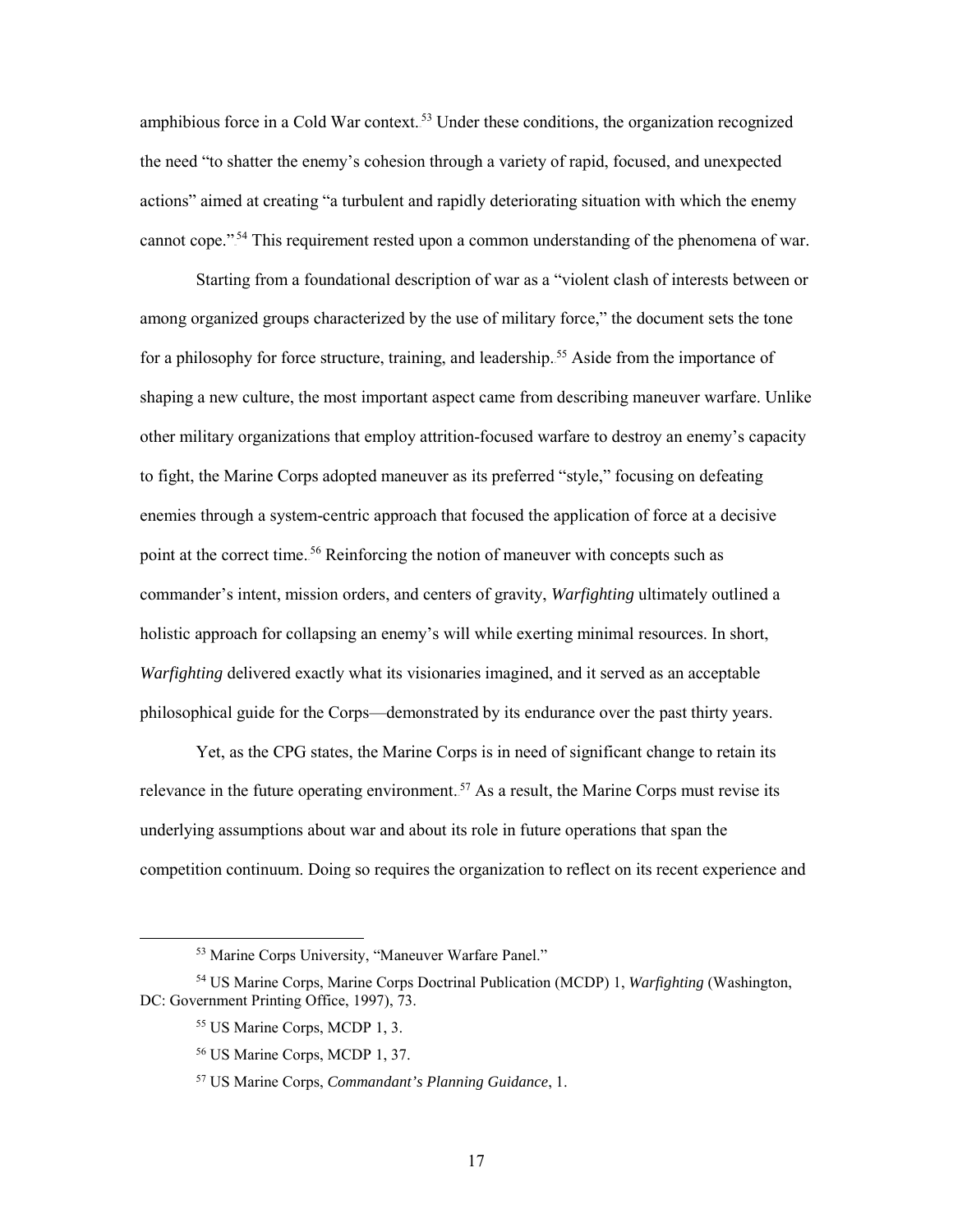how the force will provide meaningful contributions to future naval campaigns. Although maneuver warfare should remain a tool, a viable theory of victory, available to the Corps in solving problems, the current geostrategic context of great power competition requires the Corps to advance beyond its foundational doctrine encapsulated in MCDP 1. After all, much has changed since 1989.<sup>58</sup>

### <span id="page-27-0"></span>The Long Road to Crisis

Synchronous to the Marine Corps conclusion of its Maneuver Warfare Revolution, the seeds for today's crisis were sown as the US military pushed to complete a defense reformation process that had been underway since the end of the Second World War. While the Goldwater-Nichols Department of Defense Reorganization Act of 1986 brought many positive changes to the US defense apparatus, it had a number of unintended impacts on the Corps that, when combined with the subsequent conduct of the Gulf War and the Global War on Terrorism, would greatly alter the service's relationship with the Navy while changing the structure and culture of the Marine Corps.

Completed in the years immediately preceding the publication of FMFM 1, *Warfighting*, Goldwater-Nichols signaled the conclusion of a reformation effort that began with the National Security Act of 1947—a critical piece of legislation that codified the continued existence of the Marine Corps in law.<sup>59</sup> Not only did Goldwater-Nichols reinforce civilian control of the military, but it also streamlined the provision of military advice to the President, the Secretary of Defense, and the National Security Council.<sup>60</sup> From an operational perspective, the most significant impact

 <sup>58</sup> US Marine Corps, FMFM 1, 1.

<sup>59</sup> Duane Robert Worley, *Orchestrating the Instruments of Power: A Critical Examination of the U.S. National Security System* (Lincoln, NE: University of Nebraska Press, 2015), 339.

<sup>60</sup> Goldwater–Nichols Department of Defense Reorganization Act of October 4, 1986, Public Law 99-433, *U.S. Statutes at Large* 100 (1986): 992, codified at *U.S. Code* 10 (1986), § 111, 1-4, accessed 16 December 2019, https://history.defense.gov/Portals/70/Documents/dod\_reforms/Goldwater-NicholsDoD ReordAct1986.pdf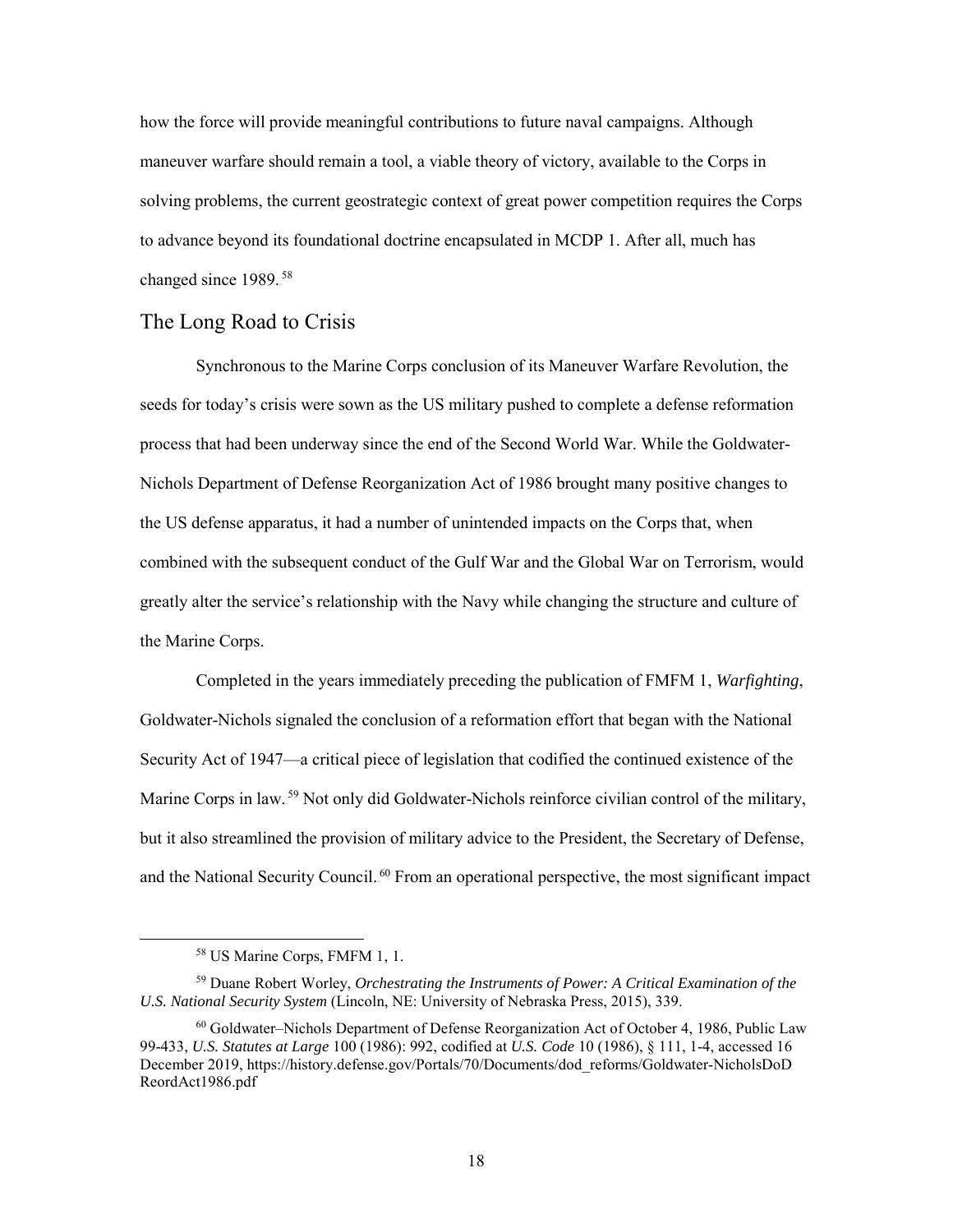of the act on the Marine Corps resulted from the implementation of the functional and geographic combatant commands.<sup>61</sup> While Goldwater-Nichols improved cooperation and interoperability across most of the Joint Force, the same cannot be said for the maritime services. In fact, the act's forced separation of Navy and Marine Corps service components had a profound impact on the employment of Marine Corps forces, catalyzing the gradual erosion of the organization's traditional relationship with the Navy.

Although the impact of this separation was obscured by military success in the Gulf War and decades of uncontested naval supremacy following the collapse of the Soviet Union, this division ultimately resulted in the disappearance of the Fleet Marine Force that had provided Marine forces to the Navy's numbered fleets since 1933.<sup>62</sup> The act also drove a wedge between the maritime services, allowing the Navy and Marine Corps to focus on their roles in providing separate and distinct contributions to joint operations. While the Navy focused on leveraging technology to enhance its naval warfare capacity, the Marine Corps reinforced the allure of its maneuver warfare philosophy through the service's operational successes ashore. Despite all of the benefits accrued to the American military through the implementation of Goldwater-Nichols, the legislation set the initial conditions for the rise of the Corps' current crisis and the decline of its maritime culture.<sup>63</sup>

Many Marine Corps leaders, to include the author of this monograph, have not spent a single day afloat over the course of their careers, leading to an implicit paradigm of an organization that is amphibious in nature, but not in practice. Despite the benefits of Goldwater-Nichols, the legislation had the unintended consequence of severing the longstanding cooperation

 <sup>61</sup> Ibid., 21-29.

<sup>62</sup> US Marine Corps, *Commandant's Planning Guidance*, 2.

<sup>63</sup> US Marine Corps, *Commandant's Planning Guidance*, 2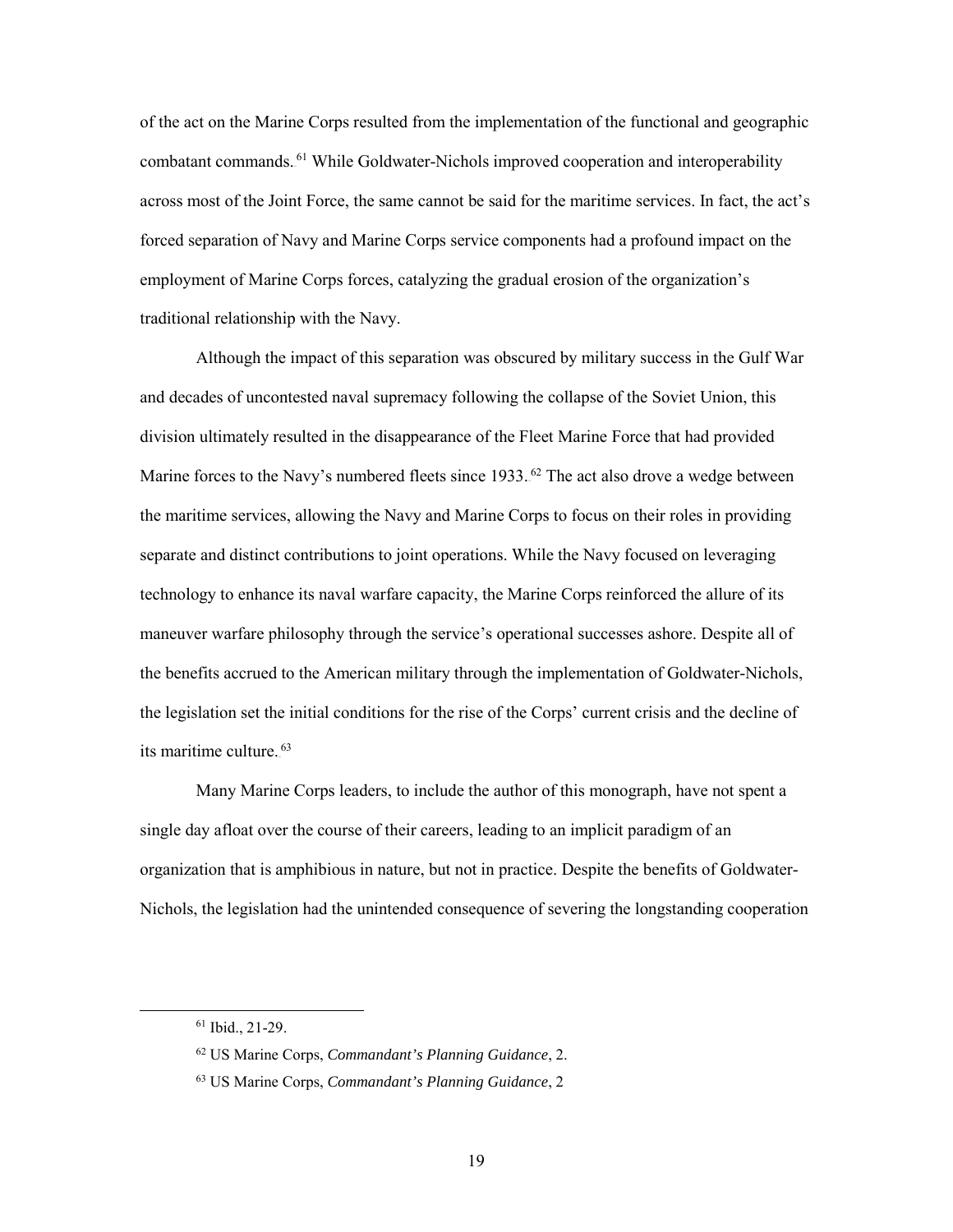between the naval services.<sup>64</sup> The division and subsequent isolation of Navy and Marine Corps forces into separate service components, each resourced by their own funding streams, led the services to develop "a tendency to view their operational responsibilities as separate and distinct, rather than intertwined."<sup>65</sup> Further, the conduct of protracted operations ashore over the course of decades served to amplify these effects while increasing the dissonance between Navy and Marine Corps operational concepts and doctrine.

The American military continues to hold the stunning display of success during the 1991 Gulf War in high regard. The rapid victory represented a watershed moment for the Joint Force, marking its transformation from "the industrial-age force designed for great-power conflict to the information age."<sup>66</sup> The war also signaled that the nation had overcome the post-Vietnam organizational and intellectual challenges that plagued the military throughout the 1980s, while validating the Goldwater-Nichols Act through unprecedented levels of cooperation and unified military action in joint and coalition warfare.<sup>67</sup> In aggregate, the military performance embodied the convergence of organizational reform, military innovation, and overwhelming force to remove the Iraqi military, the fourth largest in the world, from Kuwait in less than one hundred hours of ground combat operations. Yet, despite the success of the war, the Marine Corps, as with the rest of the American military, continued to behold the decisive battles of the war as the idealized model of future warfare.<sup>68</sup> In a sense, the experience of the Gulf War typifies Colin S. Gray's characterization of the American way of war as apolitical, astrategical, and profoundly regular.<sup>69</sup> This legacy continued well into the twenty-first-century.

<sup>68</sup> US Department of Defense, *Joint Concept of Integrated Campaigning*, 20.

 <sup>64</sup> Ibid.*,* 2.

<sup>65</sup> Ibid., 2.

<sup>66</sup> Worley, 339.

<sup>67</sup> Worley, 303.

<sup>69</sup> Colin S. Gray, "The American Way of War: Critique and Implications," in *Rethinking the Principles of War*, ed. Anthony D. McIvor (Annapolis, MD: Naval Institute Press, 2005), 28-31.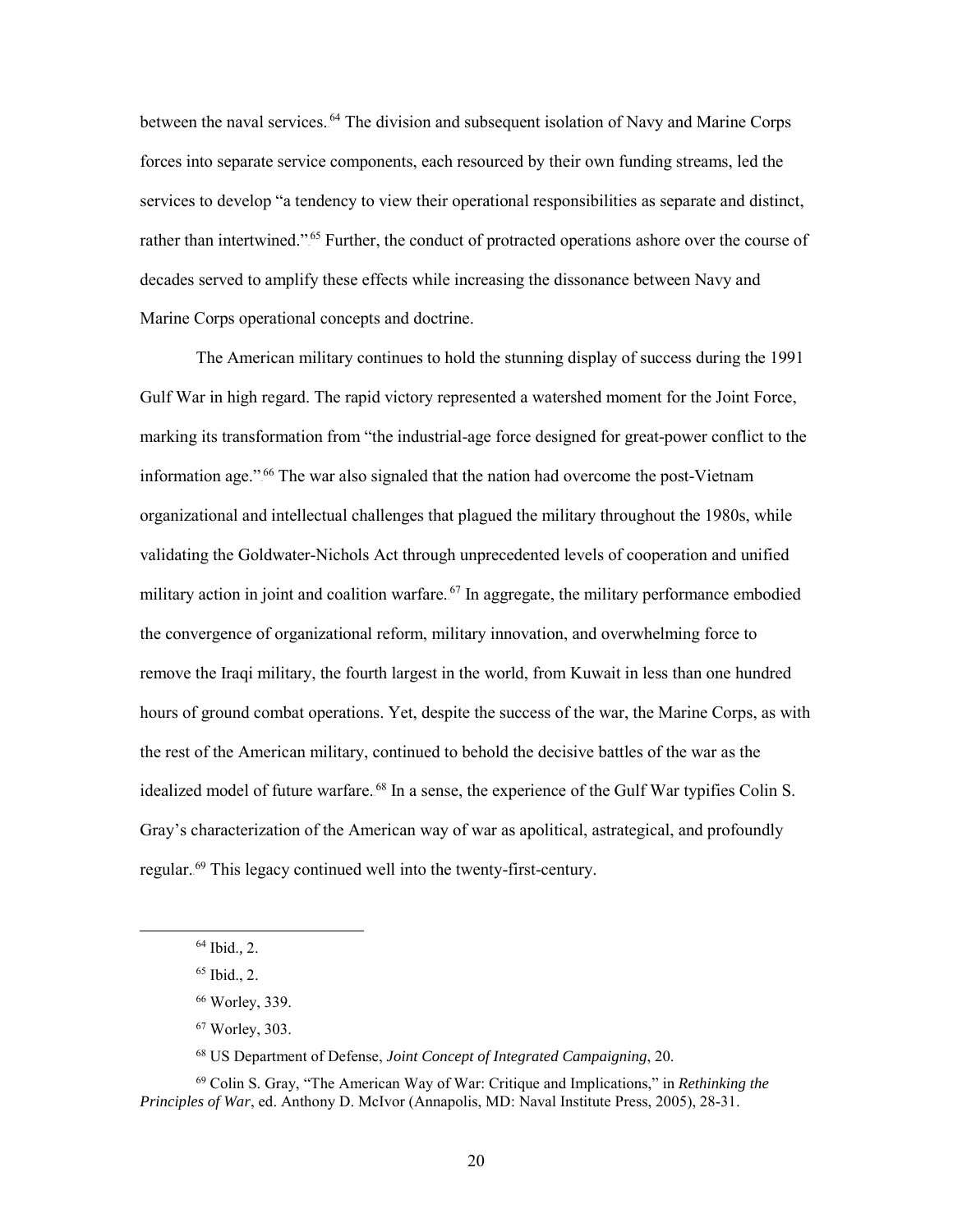In a similar fashion to the Gulf War, the initial successes of the Global War on Terrorism—including the toppling of the Taliban in 2001 and the rapid defeat of the Iraqi military in 2003—served to further reinforce the United States military's preference for tactics and technological solutions to military problems. The US military's performance in Iraq and Afghanistan led to a similar pattern of behavior displayed the Germans in the wake of the Franco-Prussian War (1870-1871), wherein strategy was supplanted by a perverted conception of decisive battle and overconfidence in their military preeminence.<sup>70</sup> While the Marine Corps gained much from the opportunity to cultivate the warfighting experience of a generation of Marines raised in combat ashore, it also paid a penalty in straining its relationship with the Navy and stunting the growth of its maritime culture.

Although the Marine Corps retains a lawful obligation to serve as the nation's naval expeditionary force-in-readiness, the Gulf War and the Global War on Terrorism included relatively few instances of meaningful operations in the maritime domain. Aside from an amphibious demonstration in the Gulf War and General Jim Mattis's famed seizure of Forward Operating Base Rhino with Task Force 58 in Afghanistan, the preponderance of the Corps' wartime experience since the publication of FMFM-1 consisted of actions ashore. And while it is crucial to remember and learn from the hard lessons of the battles of An Nasiriyah, Ramadi, Fallujah, and Marjah, to name a few, it is also important to note the impact of these hard-fought battles, as well as decades of protracted conflict ashore, have had on the force structure and culture of the current generation of Marines. Everett Dolman, a professor at the US Air Force Air Command and Staff College, echoes this thought, stating that the allure of tactical victory is strong and can have adverse effects on strategic thought.<sup>71</sup>

 <sup>70</sup> Robert M. Cinto, *The German Way of War: From the Thirty Years War to the Third Reich* (Lawrence, KS: University Press of Kansas, 2005), 306-307.

<sup>71</sup> Everett C. Dolman, *Pure Strategy: Power and Principles in the Space and Information Age* (New York: Frank Cass, 2005), 9.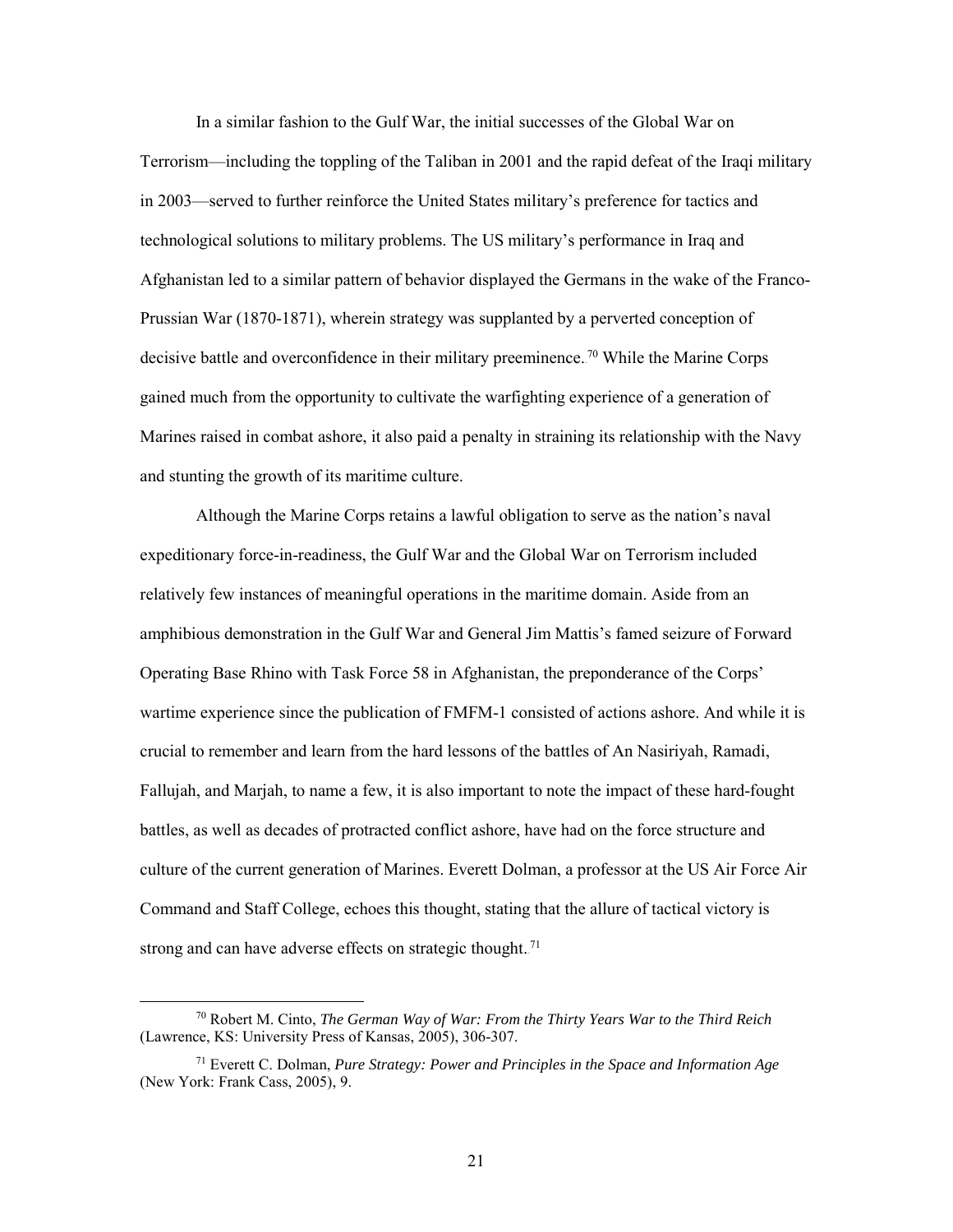Reinforcement theory provides an explanation for this phenomena by emphasizing the tendency of humans to engage in and actively pursue behaviors that have been reinforced through specific experiences and desirable outcomes.<sup>72</sup> In this regard, conflict is a paradoxical phenomenon, generating both beneficial and detrimental effects. In terms of organizational benefits, conflict provides organizations with operational experience, innovation resulting from competitive pressures, and cohesion amongst group members.<sup>73</sup> At the same time, conflict can also have negative effects, to include structural rigidity that contributes to a tendency for centralized control and a dependency on adhering to established procedures and behavioral norms. It can also lead to an increased emphasis on task performance and defeating competitors. While these are important pressures, they can also be counterproductive if pursued as an end of their own to the detriment of delivering operational or strategic outcomes. Further, according to Richard Betts, with the passage of time, organizations tend to "become oriented, not to the larger political aims they are enlisted to pursue, but to their own stability."<sup>74</sup> Dakota Wood, a retired Marine and senior research fellow at the Heritage Foundation, explains this paradoxical impact of recent conflict on the Corps, stating that:

[L]and battle blinds the Corps because of the service's preference for such combat. It is easy to envision. It creates an environment for the maximum use of all of the skills a combat-focused service spends so much time developing. It generates funding, attention, glory, stories and career advancement. It also provides a great deal of independence, enabling the Corps to conduct multiunit, large-scale combat operations in a way that leverages the full power of the MAGTF [Marine Air Ground Task Force].<sup>75</sup>

Accordingly, the Corps, in an effort to meet the needs of successive administrations while also ensuring that the organization contributed materially to the wars in Iraq and Afghanistan,

 <sup>72</sup> John A. Wagner and John R. Hollenbeck, *Organizational Behavior: Securing Competitive Advantage* (New York: Routledge, 2010), 89.

<sup>73</sup> Wagner and Hollenbeck, 92, 230.

<sup>74</sup> Richard K. Betts, "Is Strategy an Illusion?," *International Security* 25, no. 2 (Fall 2000): 32.

<sup>75</sup> Dakota L. Wood, Special Report No. 211, *Rebuilding America's Military: The United States Marine Corps* (Washington, DC: The Heritage Foundation, 21 March 2019), 35, accessed 3 November 2019, https://www.heritage.org/sites/default/files/2019-03/SR211\_0.pdf.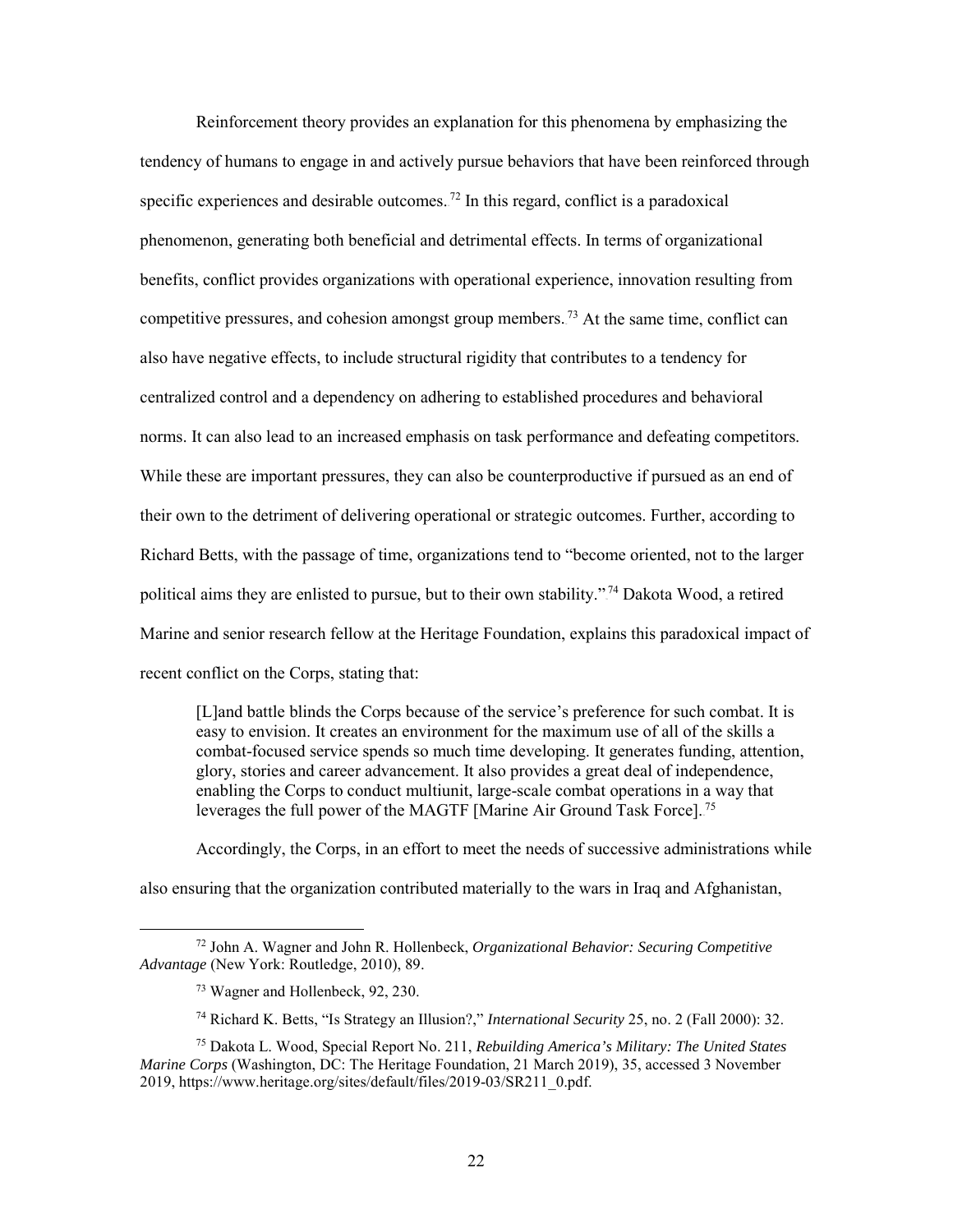pursued a course of stability, reliability, and predictability that detracted from its statutory role as a naval force-in-readiness. In a sense, the Marine Corps behaved in a similar manner described by Betts, who noted that military forces have a tendency to "conflate strategy with operations, focusing on how to destroy targets or defeat enemies tactically, assuming that positive military effects mean positive policy effects."<sup>76</sup> This phenomena is further supported by what Kahneman refers to as theory-induced blindness wherein organizations and individuals find increasing difficulty in detecting flaws in accepted theories.<sup>77</sup> Beyond the realm of organizational behavior, changes in force structure demonstrate the deeper impact on the Corps' relationship with the nation's maritime services.<sup>78</sup>

#### DUE TO COPYRIGHT RESTRICTIONS,

#### IMAGES ARE NOT INCLUDED

#### IN THIS ELECTRONIC EDITION.

<span id="page-32-0"></span>Figure 2. US Marines observe the deposition of a statue of Saddam Hussain following overwhelming success in large scale ground combat operations ashore in Operation Iraqi Freedom.

Wathiq Khuzaie, *Marines and locals watch as a statue of Saddam Hussein is toppled at Firdos Square in Baghdad on April 9, 2003*, photograph, Microsoft Network, accessed 10 October, https://www.msn.com/en-us/news/world/the-iraq-war-in-50-memorable-images/ss-BBKjp63?fullscreen=true#image=10.

Between 1990 and 2018, the Navy's amphibious fleet declined from a total of fifty-nine

vessels to thirty-two. This trend reflects shifting priorities in the Navy's investment strategy as

<sup>78</sup> Wood, 9.

<sup>76</sup> Betts, 7.

<sup>77</sup> Kahneman, 277.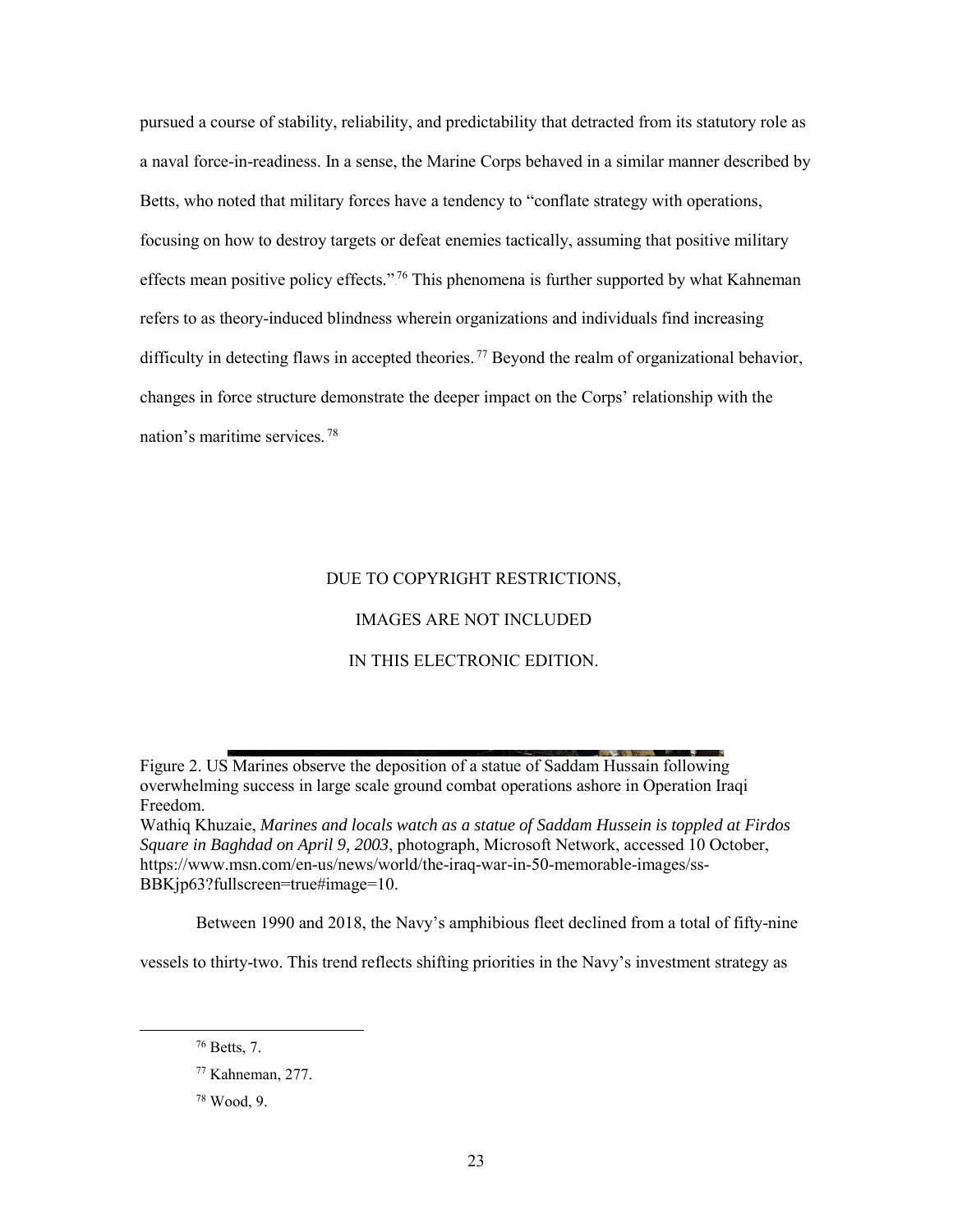the organization postured itself for a future of naval warfare that prioritized nuclear strike and power projection over littoral warfare. With uncontested command of the seas following the conclusion of the Cold War, the Navy had little appetite for capital ship investments that did not contribute materially to blue-water operations as technology progressively enabled smaller fleets to do more with less. The Marine Corps' participation in protracted wars ashore only heightened this decline, detracting from its ability to advocate effectively against the Navy's divestment of its amphibious capacity. The Navy was not the only service pursuing an investment strategy that drove an interoperability wedge between the Navy and Marine Corps.

In fact, the Corps' equipment investments during the Global War on Terrorism reflect a similar trend. For example, the Marine Corps' fleet of more than two thousand Mine Resistant Armor Protected vehicle variants provides evidence of the organization's strategic drift from its statutory role. While these vehicles were purchased through an accelerated acquisition process to meet urgent requirements for the wars in Afghanistan and Iraq, this fleet of vehicles has extremely limited utility in littoral operations, given the difficulty of embarking and transporting the massive vehicles in distributed maritime operations.<sup>79</sup> Similar observations about the Marine Corps' force structure are reflected in publications such as the Heritage Foundation's *Special Report No. 211*, as well as the CPG, which identifies force design and modernization as the Corps' highest priority.<sup>80</sup> Indeed, as the *Commandant's Planning Guidance* states:

While we can and should take pride in our ability to develop a deep reservoir of knowledge on counterinsurgency operations, we must now direct our attention and energy to replicating that educational effort across the force to create a similar knowledge base regarding naval warfare and naval expeditionary warfare.<sup>81</sup>

 <sup>79</sup> US Marine Corps, "MINE RESISTANT AMBUSH PROTECTED (MRAP) VEHICLES," 2019, accessed 3 November 2019, https://www.candp.marines.mil/Programs/Focus-Area-4-Modernization-Technology/Part-3-Ground-Combat-Tactical-Vehicles/Mine-Resistant-Ambush-Protected-Vehicles/

<sup>80</sup> Wood, 38.

<sup>81</sup> US Marine Corps, *Commandant's Planning Guidance*, 17.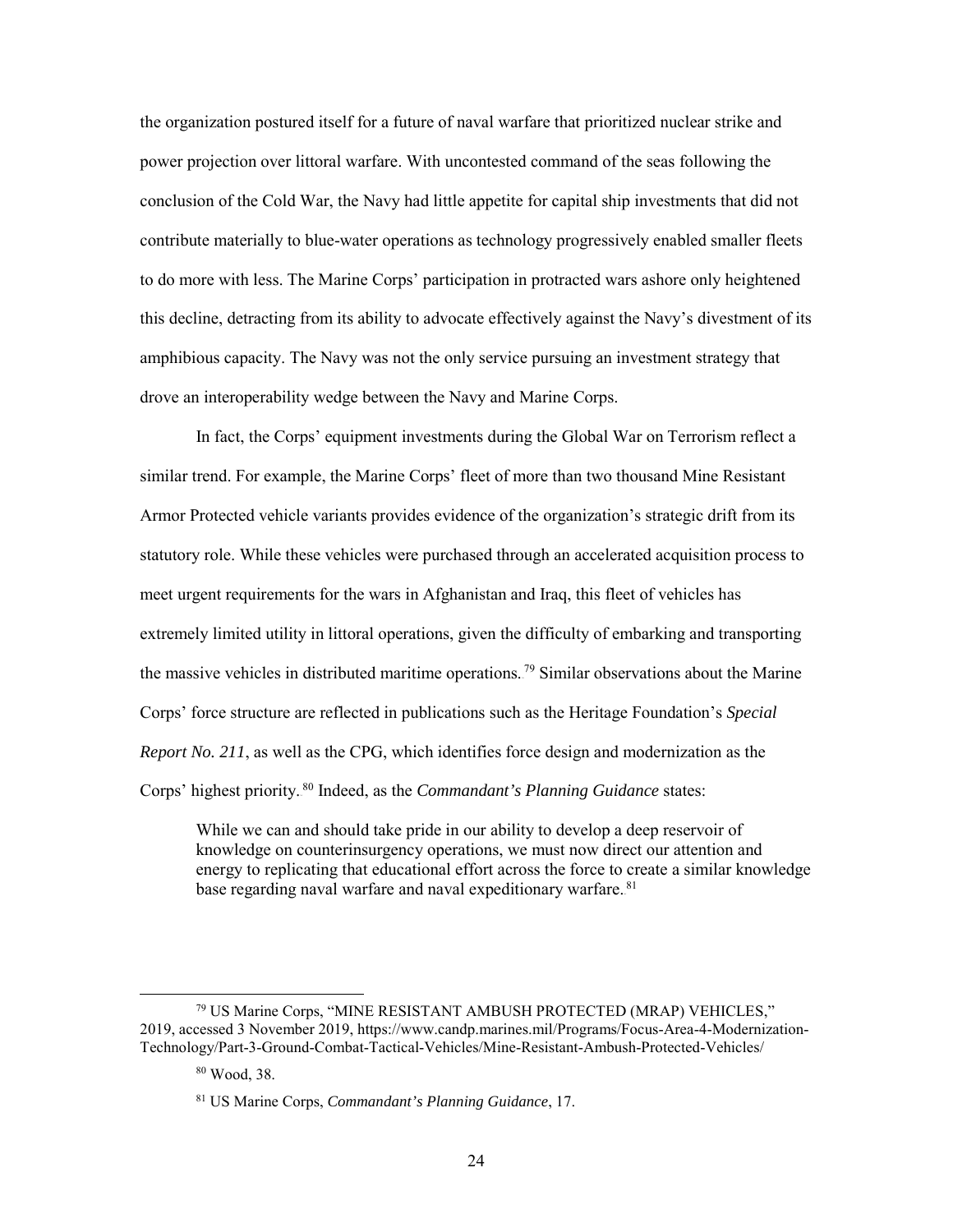#### <span id="page-34-0"></span>A Revolution in Process

In conjunction with the aforementioned events and consequences, the current crisis represents a collection of statutory, intraorganizational, interorganizational, and adversarial tensions that must be addressed in the context of great power competition in a new era of seapower. The resolution of this crisis will require the organization to reflect deeply and leverage concepts such as operational art to design a force capable of delivering the desired strategic effects in an increasingly complex and dynamic operating environment.

From a statutory perspective, the Corps must depart from decades of conducting operations that detract from its lawful role and expose the organization to substantial risk. According to Title 10 US Code (USC) § 8063, the "Marine Corps shall be organized, trained, and equipped to provide fleet marine forces of combined arms, together with supporting air components, for service with the fleet in the seizure or defense of advanced naval bases and for the conduct of such land operations as may be essential to the prosecution of a naval campaign."<sup>82</sup> General Berger echoes this principal requirement in his CPG, harkening the resurrection of the Fleet Marine Force and emphasizing that the Corps must fundamentally alter its current organization to ensure that it is "trained and equipped as a naval expeditionary forcein-readiness and prepared to operate inside actively contested maritime spaces in support of fleet operations."<sup>83</sup> Neither US Code nor the CPG mention anything about the ability to win battles or excel in tactics, as those are assumed prerequisites in the successful conduct of naval campaigns and fleet operations. As such, they are means for the Corps rather than ends in themselves. Therefore, the Corps must fundamentally alter its conception of its role in competition and sever ties with the symbolic importance of victory in battle—a concept that Dolman claims "belongs

 <sup>82</sup> <sup>10</sup> US Code § 8063 (2018), United States Marine Corps: composition; functions.

<sup>83</sup> US Marine Corps, *Commandant's Planning Guidance*, 1.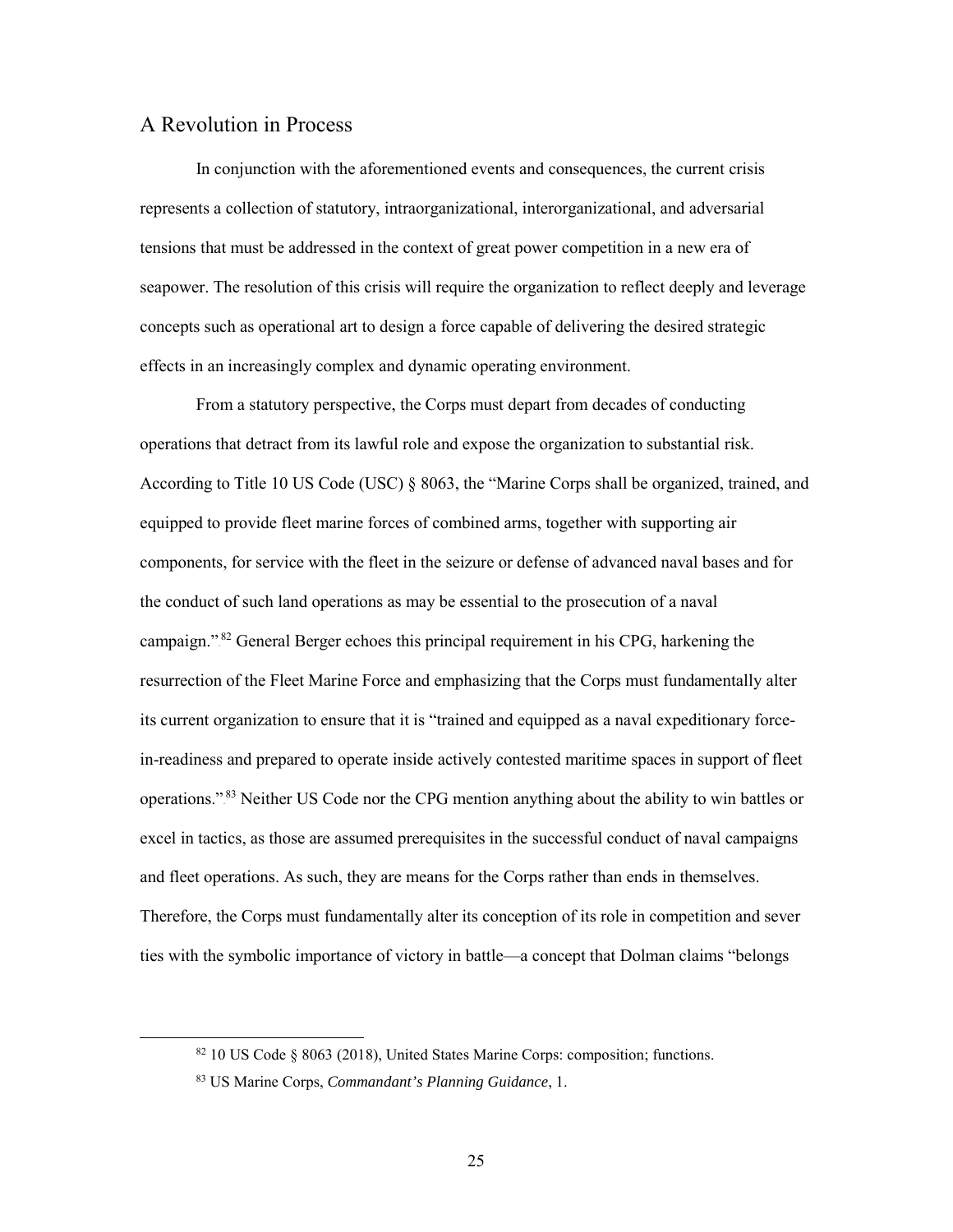wholly within the realm of tactics."<sup>84</sup> Part of the current crisis is the dearth of operational thought and the absence of operational artists capable of conceptualizing the role of Marine forces in the context of naval campaigns and fleet operations.

From an intraorganizational perspective, the organization must also overcome a number of sizable barriers to change. As with all organizations during times of change, the pressures generated by bureaucratic inertia, competing conceptions of the future, disagreement amongst internal constituencies regarding resource allocation, and culture all impact the progress and effectiveness of change efforts.<sup>85</sup> And while a sense of crisis can serve as a unifying force during periods of macro-organizational change, significant tensions are an inevitable part of the change process that seeks to modify patterns of thought, behavior, and interaction within an organization.<sup>86</sup> The process will inevitably involve modifications to the organization's structure of rituals, symbols, and myths to achieve deep penetration with change efforts. These types of changes represent significant challenges to organizations wherein structural inertia—generated by structures, procedures, and norms established to maintain order and control—can often stifle organizational changes percieved as a disruptive threat to short-term success.<sup>87</sup>

Similarly, the Corps' organizational language, defined "as a collection of verbal symbols that often reflect the organization's particular culture," is insufficient to meet the needs of the Joint Force in conducting globally integrated, all-domain operations across the competition continuum.<sup>88</sup> While battle will remain an inextricable element in the grammar of war, part of the crisis stems from a lack of an operational lexicon that lines-up with the rest of the Joint Force.

 <sup>84</sup> Dolman, 4.

<sup>85</sup> Wagner and Hollenbeck, 283-294.

<sup>86</sup> Wagner and Hollenbeck, 290.

<sup>87</sup> Michael J. Arena, *Adaptive Space: How GM and Other Companies are Positively Disrupting Themselves and Transforming into Agile Organizations* (New York: McGraw Hill, 2018), 109.

<sup>88</sup> Arena, *Adaptive Space*, 284.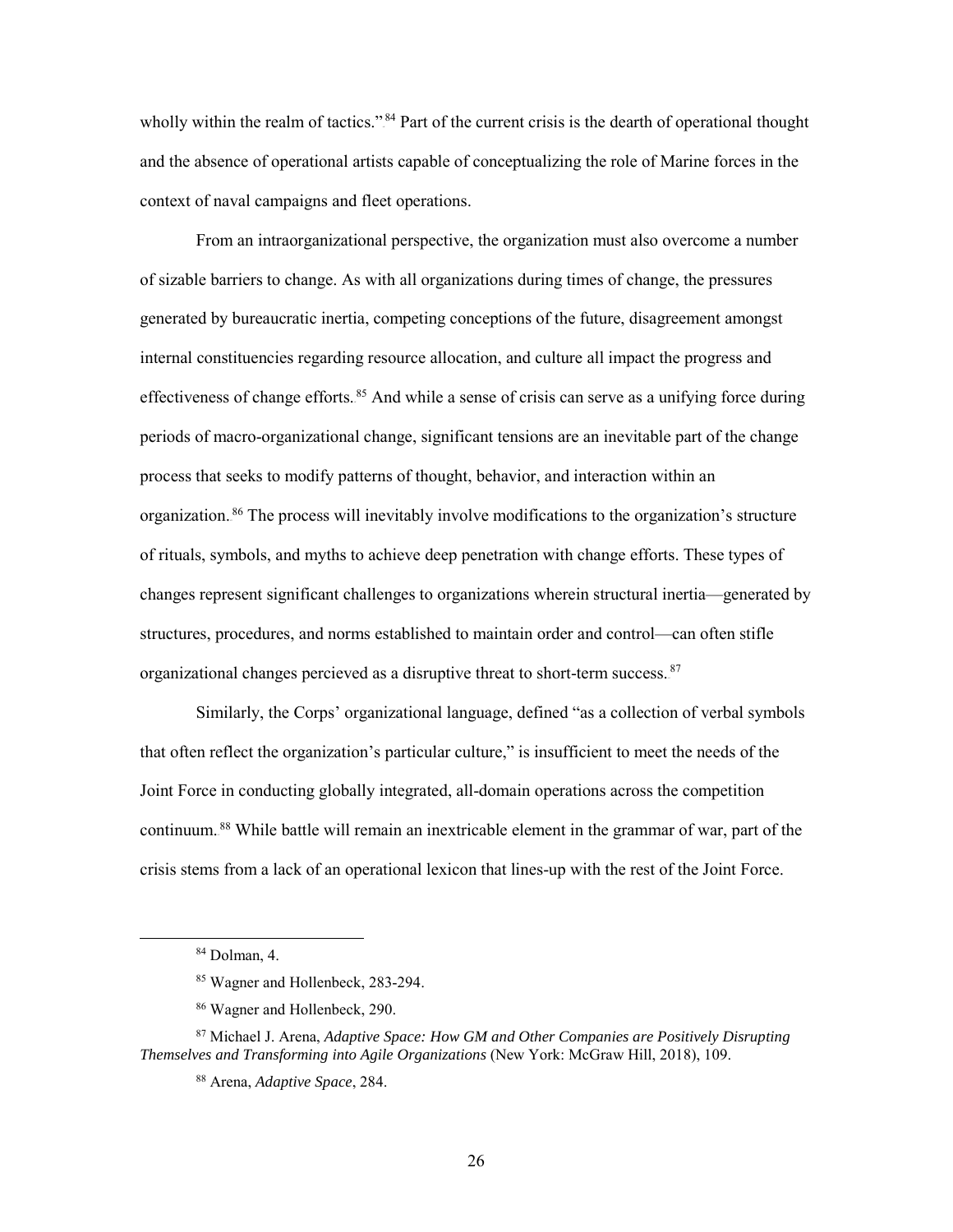After all, the success and direction of campaigns may be altogether different from the Corps' traditional understanding of victory since "success of campaigns is measured in war progress and the continuing impact on diplomatic, socio-cultural, economic, and information realms."<sup>89</sup> In this regard, the ability of the Corps to adapt, innovate, and win matters, but it is not sufficient in and of itself to prepare for the future.<sup>90</sup> Interorganizational tension within the Corps only serves to exacerbate the current crisis.

From an interorganizational perspective, the Marine Corps must also address the "pulling and hauling" of interorganizational conflict within the Department of Defense as General Berger charts a trajectory that departs from the status quo and as well as the expectations of the sister services and combatant commanders. Although the Navy and Marine Corps continue to toward a solution of future naval integration, the aforementioned case of amphibious shipping illustrates the challenges of relying on a different service to allocate finite resources to man, train, and equip forces required to provide critical warfighting capabilities to a different service. Similarly, General Berger's vision may not align with the vision and campaign plans implemented by each of the geographic combatant commanders. There is also a logical tension among service and combatant commanders between a role as a naval force-in-readiness that functions as part of joint force maritime component or the traditional paradigmatic understanding of Marine Air Ground Task Force as a rapidly deployable capability that can be leveraged as a discretionary force within a geographic combatant commanders' area of responsibility. The increasingly complex and chaotic global operating environment associated with the Information Revolution, described by Michael Cohen and Robert Axelrod as a phenomena requiring fundamental reform "and policy

 <sup>89</sup> Dolman, 6.

<sup>90</sup> US Marine Corps, *Commandant's Planning Guidance*, 12.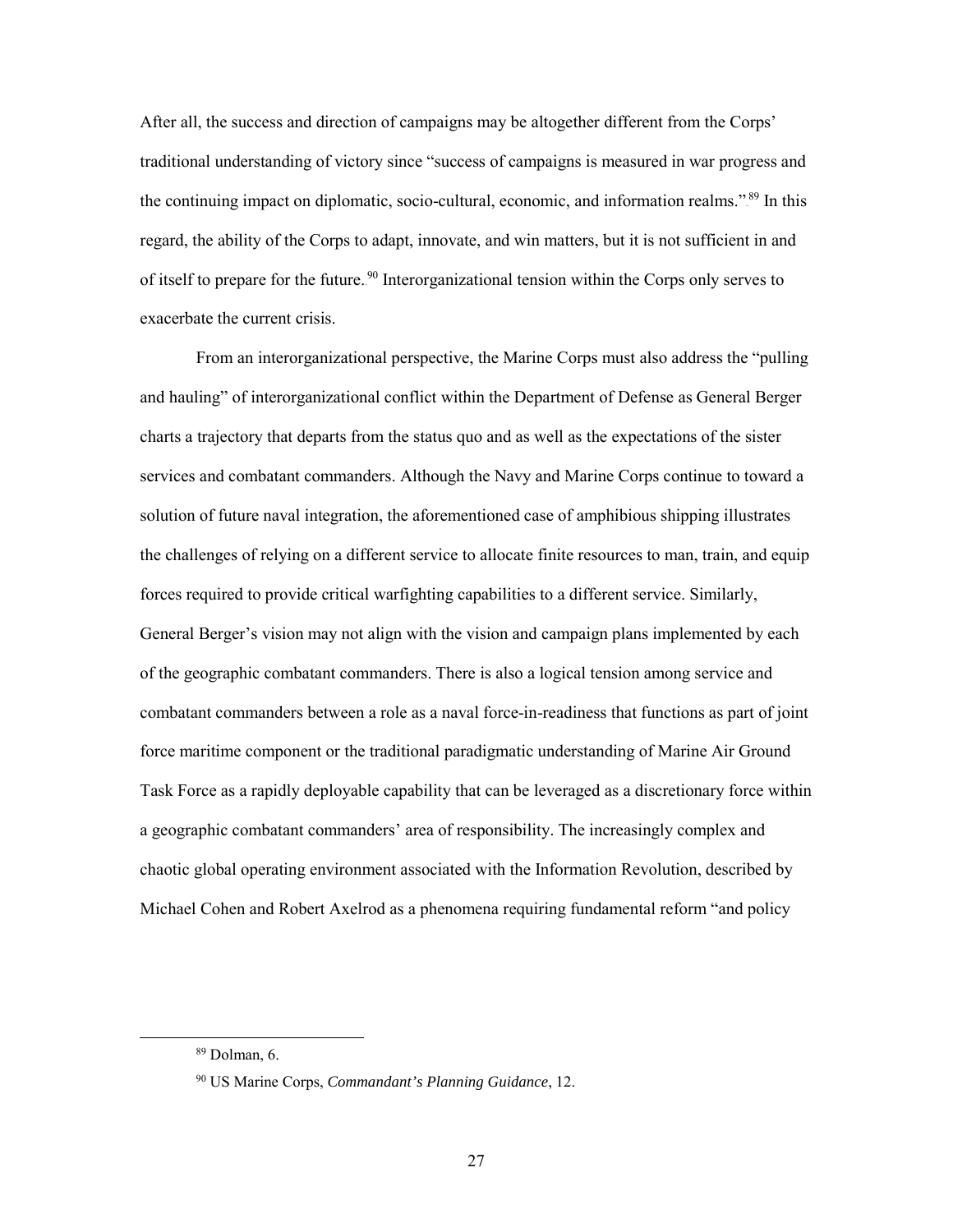interventions at every level of social organization," only serves to amplify the tensions of providing a meaningful offering to the nation in an era of great power competition.<sup>91</sup>

Finally, from an operational perspective, the 2017 *National Security Strategy*, in conjunction with its accompanying *National Defense Strategy* and *National Military Strategy*, reflect the most significant contextual changes in the global geopolitical environment. These changes include the reemergence of great power competition, the atrophy of America's traditional military advantages, and the need to exert wide-ranging influence to advance the nation's interests in an increasingly interconnected world. These documents recognize the rise of revisionist powers, such as China and Russia, which seek to change the global order built through international institutions and norms following the conclusion of the Second World War. The documents also recognize the threats that rogue regimes, violent extremist organizations, and transnational criminal organizations pose to America's citizens and her interests abroad.<sup>92</sup> The *National Defense Strategy* expands upon the consequences of these competitive forces, to include China's militarization of islands in the South China Sea and Russia's grey zone activities in Ukraine and Syria that avoid triggering US military responses while extending influence in Eastern Europe and the Levant.<sup>93</sup> The document also discusses the regional instability generated by non-state actors such as the Islamic State as well as rogue regimes in North Korea and Iran that violate international norms while continuing to pursue weapons of mass destruction. Finally, the *National Military Strategy* uses current security trends—the decline of the post-World War II world order, the diffusion of technology, and the battle of narratives—to anchor its strategic

 <sup>91</sup> Robert Axelrod and Michael D. Cohen, *Harnessing Complexity: Organizational Implications of a Scientific Frontier* (New York: The Free Press, 1999), 24.

<sup>92</sup> US Government, *National Security Strategy of the United States of America* (Washington, DC: Government Printing Office, 2017), I.

<sup>93</sup> US Department of Defense, *Summary of the 2018 National Defense Strategy of the United States of America: Sharpening the American Military's Competitive Edge*, Washington, DC: US Department of Defense, 2018, accessed 16 December 2019, https://dod.defense.gov/Portals/1/ Documents/pubs/2018-National-Defense-Strategy-Summary.pdf, 1.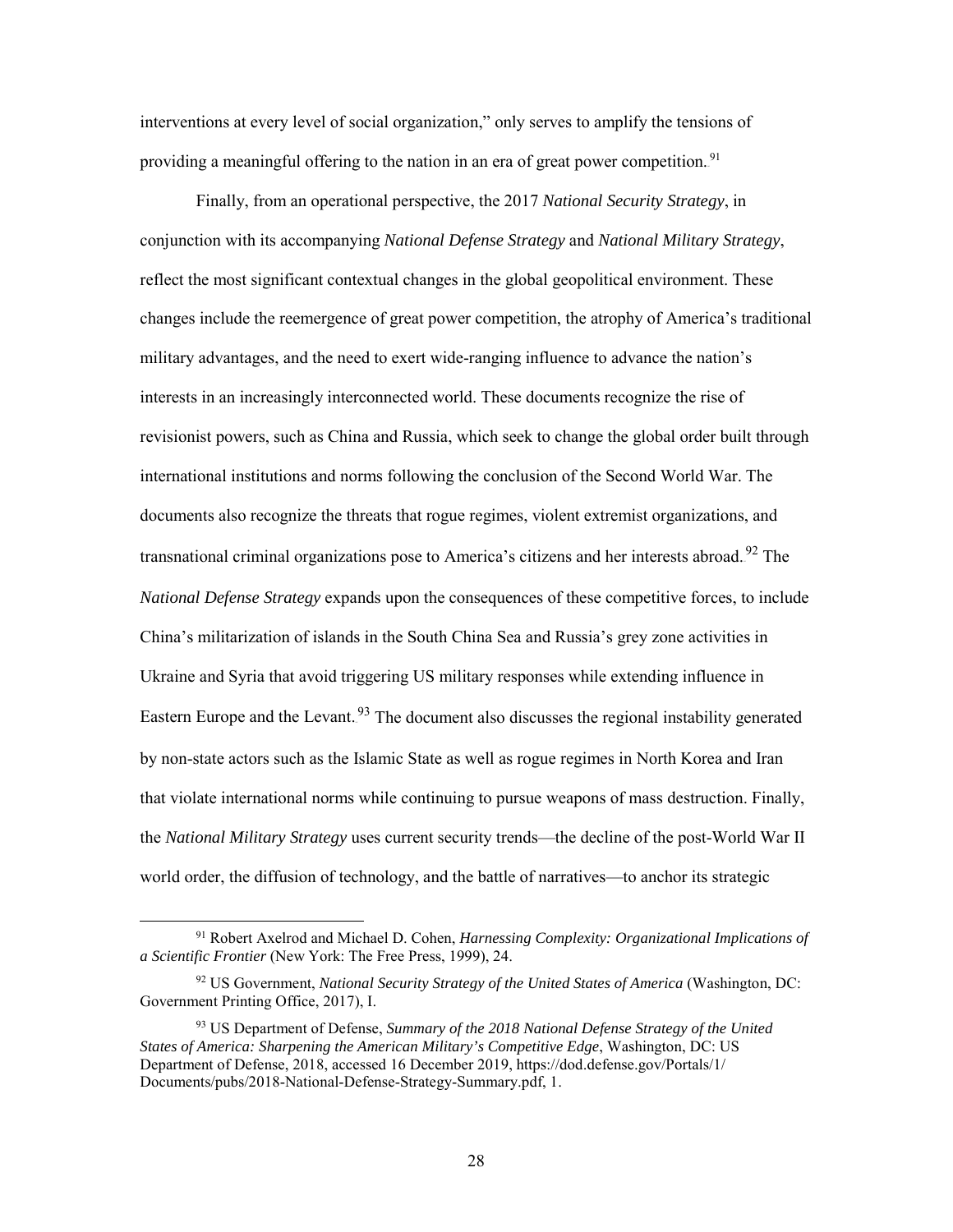approach for achieving the global integration in an increasingly complex operating environment. Collectively, these documents describe a chaotic operating environment wherein the US military must remain capable of delivering strategic effects in an era wherein "inter-state strategic competition, not terrorism," is the primary concern of American security.<sup>94</sup>

According to former Secretary of Defense Secretary Jim Mattis, a retired Marine general, the American military advantages displayed in the Gulf War and the initial phases of the Global War on Terrorism have eroded during the intervening decades.<sup>95</sup> The revisionist powers have studied American dominance in Iraq and Afghanistan and have invested considerable resources toward developing the means to counter US military advantages. These advancements include long-range fires, anti-access and area denial capabilities, and hypersonic weapons to name a few. They aim to deny the US its fundamental strengths of precision munitions, conventional warfighting capacity, and global power projection. Competitors have also applied significant effort to developing the ability to contest American military supremacy in arenas with lower barriers to entry, such as cyber and information warfare. These capabilities have the potential to disrupt American command and control capabilities while influencing the opinions of both domestic and foreign audiences in ways that undercut American interest. In addition to the readiness struggles that have resulted from continued employment of military forces in the Global War on Terrorism, the absence of sustained, predictable resources have detracted from the modernization of equipment and concepts to build a more lethal joint force for the future.<sup>96</sup>

In an age wherein the democratization of technology and the proliferation of global communication networks have heightened the velocity, tempo, and volume of information transmissions, military leaders must face the reality of vertical and horizontal compression

 <sup>94</sup> US Department of Defense, *Summary of the 2018 National Defense Strategy*, 1.

<sup>95</sup> Ibid., 1.

<sup>96</sup> US Department of Defense, *Summary of the 2018 National Defense Strategy*, 5-7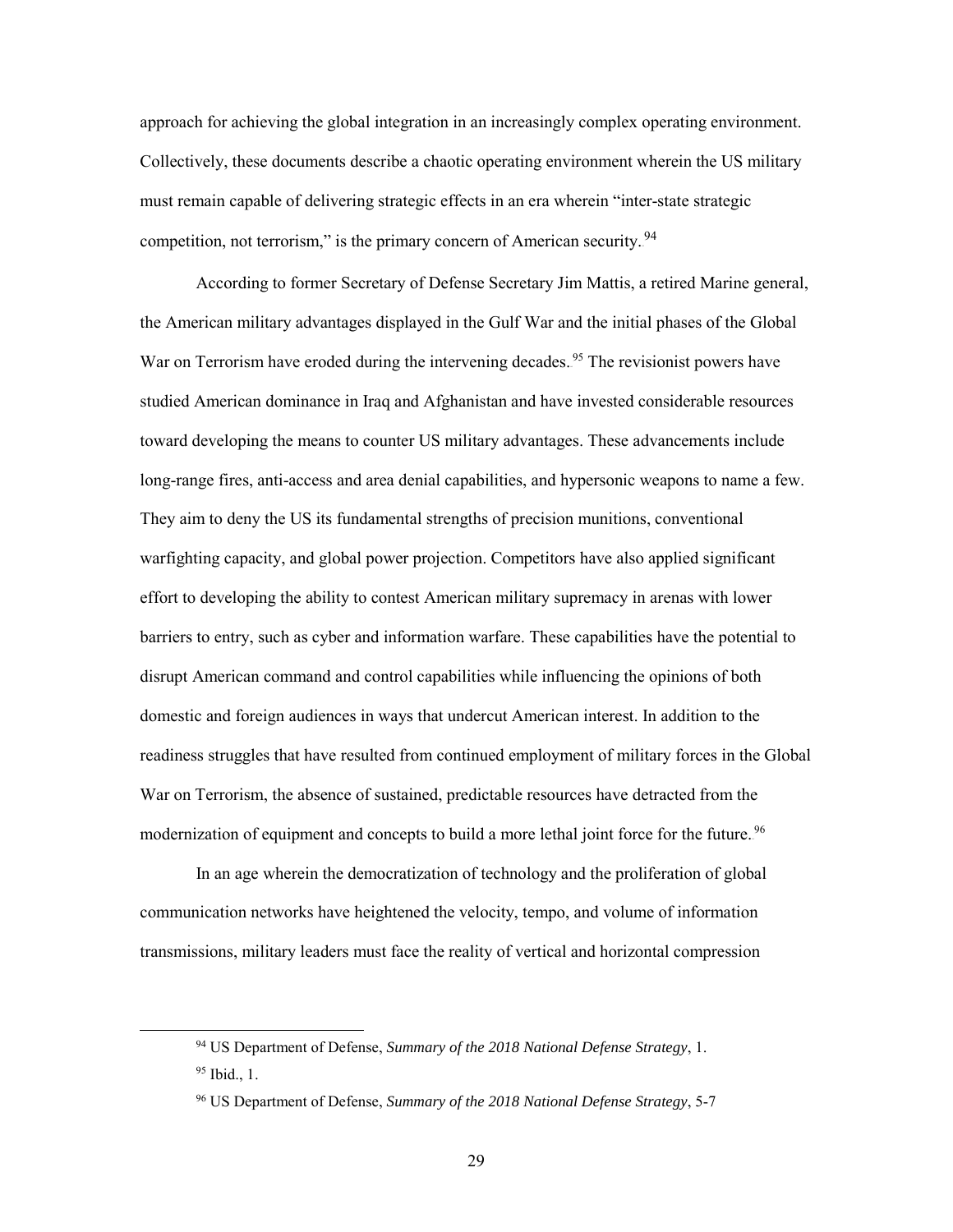through the levels of warfare. To further complicate matters, the Marine Corps must also confront the fact that its paradigm of war needs revision to accommodate the nuances of the competition continuum and a state of persistent campaigning. In fact, in his first public remarks delivered at the Heritage Foundation shortly after his ascent to the position of Commandant in July 2019, General Berger acknowledged that the Corps is not prepared for confrontation with rivals like China or Russia, specifically stating that it "is not optimized for great power competition."<sup>97</sup> He also elaborated on the Corps' inability to support naval campaigns and operations through essential functions such as the ability to exert sea control in littoral regions or provide credible deterrent value against peer or near-peer actors jeopardizing US national interests.<sup>98</sup>

The current crisis, which requires the Marine Corps to address a wide range of organizational, ecological, and contextual problems, is unlike anything that the Marine Corps has faced in the past. While the Maneuver Warfare Revolution helped assure institutional relevance at the end of the Cold War, the current crisis requires an operational warfare revolution that enables the organization to cope with the complexities of naval campaigns and fleet operations in a new age of seapower. This requires a change in mindset toward the idea of campaigning "that recognizes joint force activities of all kinds, not just armed conflict, that should be continually adapted in response to evolving strategic conditions and policy objectives."<sup>99</sup> The service must also find a way to circumvent what the moral psychologist Johnathan Haidt describes as the rationalist delusion wherein a group loses the ability to think rationally about the things the group holds sacred.<sup>100</sup> In the case of the Marine Corps, this includes reflecting deeply on the need for changes concerning its maneuver warfare doctrine, the Marine Air Ground Task Force construct,

 <sup>97</sup> McLeary.

<sup>98</sup> Ibid.

<sup>99</sup> US Department of Defense, Joint Doctrine Note 1-19, VI.

<sup>100</sup> Johnathan Haidt, *The Righteous Mind: Why Good People Are Divided by Politics and Religion* (New York: Pantheon Books, 2012), 28.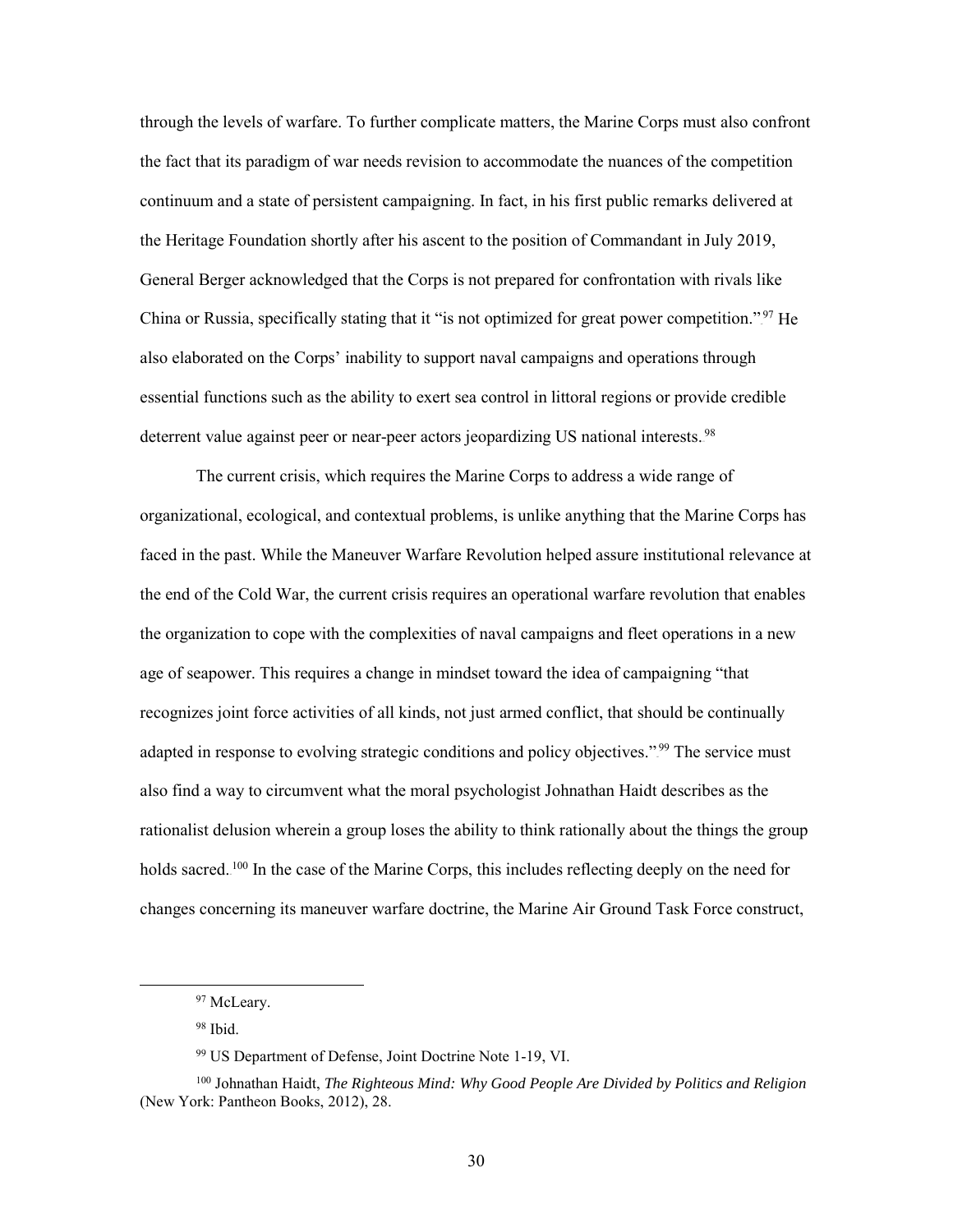the value placed on battlefield preeminence, and the sense of security offered by the realm of tactics.

The Corps must find a new way forward for its needed intellectual revolution. And perhaps, rather than adhering to the traditional Jominian and Clausewitzian conceptions of Napoleonic warfare that fill the pages of MCDP 1, the Corps should expand its aperture and study the works of influential twentieth-century Soviet military theorists—to include Georgii Isserson, Mikhail Frunze, Mikhail Tukhachevsky, and Aleksandr Svechin. While their conception of operational art was, much like the US Army, focused primarily on land warfare, it nonetheless demonstrates how operational art offers a useful tool to solve intellectual problems that accompany grand shifts in the character of war. After all, there are more than a few commonalities between the challenges described in the aforementioned strategic documents and what the legendary Soviet military theorist, Brigade Commander Georgii Isserson, described when he wrote in the 1930s that "the blunt facts are that we are facing a new epoch in military art, and that we have to shift from linear strategy to deep strategy." $101$ 

Although the Soviets were the primary threat to the US military during the Maneuver Warfare Revolution, their own intellectual renaissance may hold a number of important lessons for how a theory of operational art can help the Corps navigate its current force design, cultural, and doctrinal challenges in a period of great change. Rather than continuing to focus almost exclusively on Western theories based upon Napoleonic warfare, the Marine Corps should explore and reflect upon how Soviet thought may contribute to the design of creative, novel solutions to future problems if applied to the maritime domain in a globally integrated, all-domain context. Additionally, the range and lethality of modern anti-access and area denial systems capable of contesting access and freedom of action across expansive areas only serves to

 <sup>101</sup> Georgii Samoilovich Isserson, *The Evolution of Operational Art* (Ft Leavenworth, KS: Combat Studies Institute Press, 2013), 48.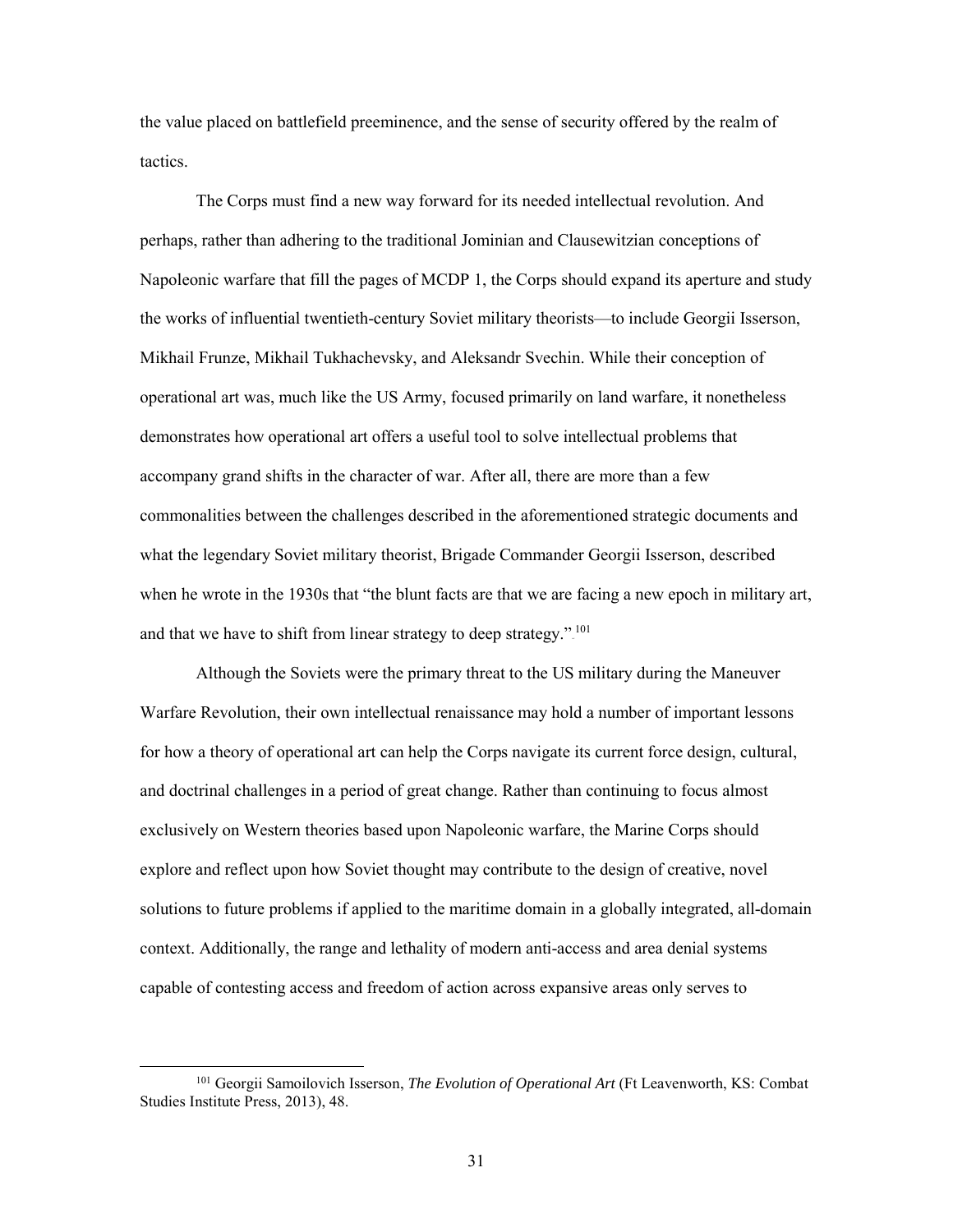reinforce the importance of studying how the Soviets adapted to changes in the scope and scale of conflict. Although maneuver warfare has served the Marine Corps well over the course of decades in war, it may well prove to be insufficient in tomorrow's fight. After all, as the British military historian, Hew Strachen, points out in *The Direction of War*, maneuver warfare draws a "reasonably straight line from Napoleon at Margeno or Jena to Norman Schwarzkopf in the First Gulf War." $102$ 

# <span id="page-41-0"></span>The Evolution of Soviet Operational Art in a New Epoch of Warfare

The chief utility of history for the analysis of present and future lies in its ability, not to point out lessons, but to isolate things that need thinking about.

—Geoffrey Till, *Maritime Strategy and the Nuclear Age*

Throughout history, the Russian homeland has been the target of many foreign incursions, ranging from the Mongols to Napoleon to Hitler. Cursed by its geographic features, including vast territorial spaces and limited access to the seas, Russia served as a target for exploitation in part because of its indefensible borders, perceived weakness, and vast geographical expanses. This legacy, which continues to influence contemporary Russian worldviews, exerted significant pressure on the incremental development of a Russian modern military theory that combines the paranoia of invasion with the necessity of protecting its ethnic population. As the progenitors of the concept, the military theorists of Imperial Russia, and their Soviet successors, established operational art as the keystone of an evolving theory of war.

The embryonic conception of operational art began in Imperial Russia in the decades leading up to the Revolution of 1917. It emerged as a means to cope with the evolving character of warfare and the perennial challenges to defending the Russian homeland from foreign

 <sup>102</sup> Hew Strachen, *The Direction of War* (New York: Cambridge University Press, 2013), 18.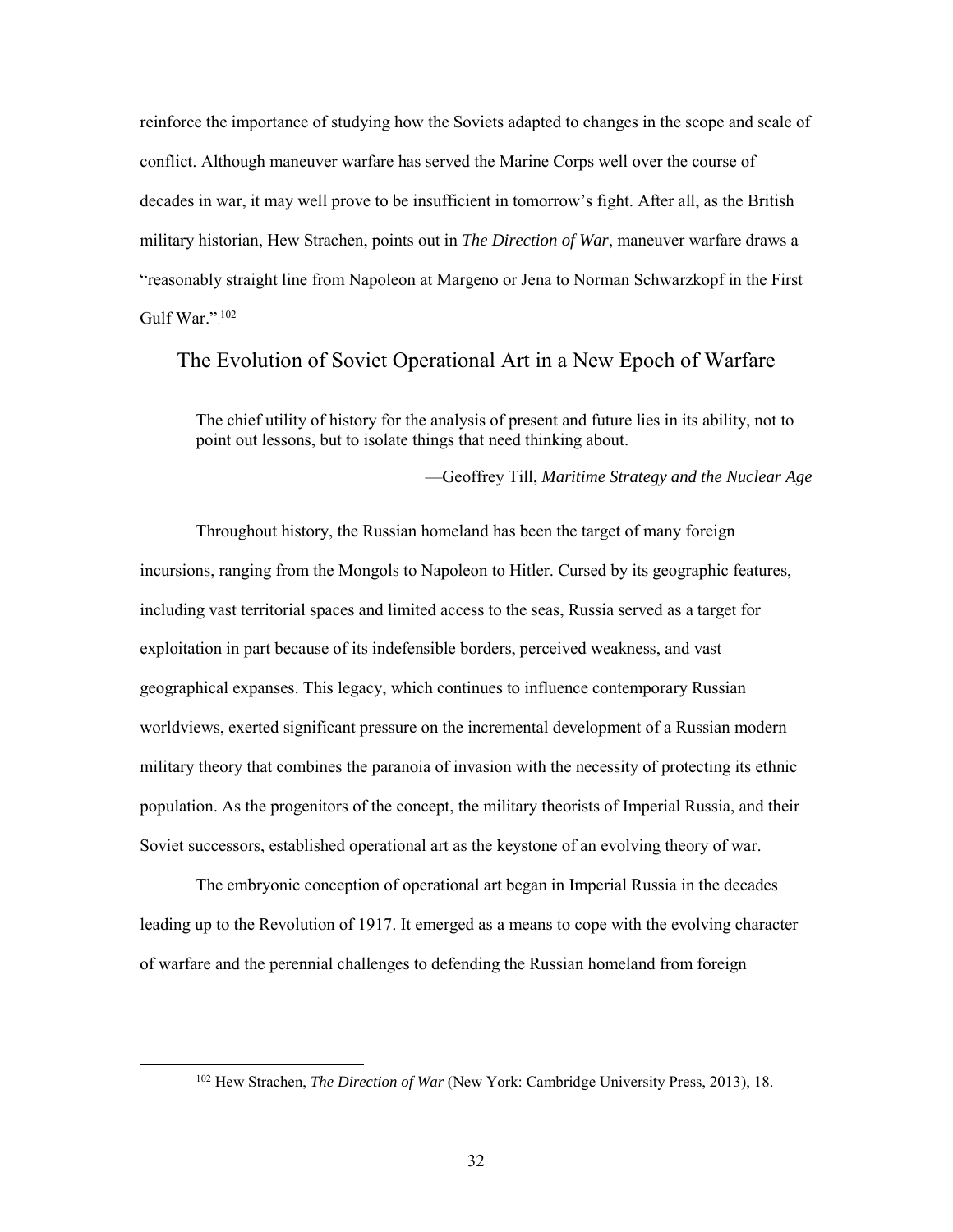invasion.<sup>103</sup> Although observations from foreign wars, such as the Franco-Prussian War and the Wars of German Unification, contributed to the evolution of their theory of operational art, the first-hand lessons learned through Russian military catastrophes exerted an even greater influence in shaping a distinct theory of military art that differed greatly from the legacy of Napoleonic warfare in Western Europe.<sup>104</sup>

The period between the Crimean War (1853-1856) to the Second World War (1939- 1945) exposed the Russians to a number of wars wherein its military repeatedly found itself lagging behind its competitors. These pressures were further compounded by the great societal upheavals resulting from revolutionary, civil conflict. In a similar fashion to the American military in the post-Vietnam Era, the Russians used honest appraisals of their stinging military defeats to learn and theorize about the evolving character of war in the context of significant geopolitical, societal, and technological change.<sup>105</sup>

The latter half of the nineteenth-century and early decades of the twentieth-century ushered in an era of great geostrategic and technological change resulting from the Industrial Revolution. Advancements in military technology and organization, to include the advent of breach-loading artillery, automatic weapon systems, and formalized staffs, had profound impacts on the tactical level of war. Militaries departed from the traditional conception of pitched battles in confined geographic locations when confronted with the exponential increases in battlefield lethality that characterized the new era of industrialized warfare. More importantly, this era witnessed the introduction of civilian sector advances in transportation and communications technology, influencing Russian perceptions of the evolving character of war.  $^{106}$ 

<sup>&</sup>lt;sup>103</sup> Bruce W. Menning, "The Imperial Russian Legacy of Operational Art, 1878–1914," in *Historical Perspectives of the Operational Art*, ed. by Michael D. Krause and R. Cody Phillips (Washington, DC: US Army Center for Military History, 2005), 189.

<sup>104</sup> Menning, 190.

<sup>105</sup> Gray, 28-26.

 $106$  Menning, 190.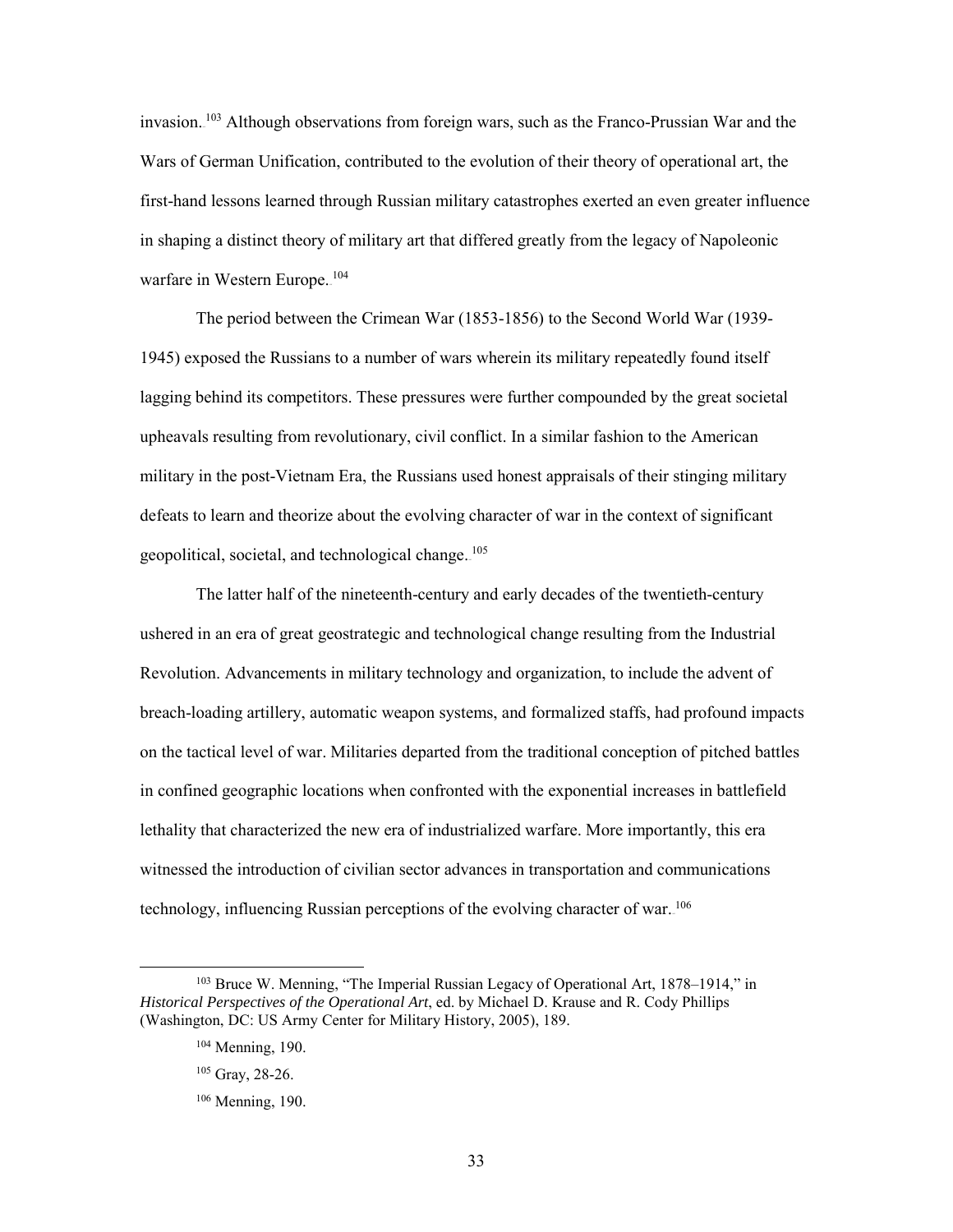The advent of steam power catalyzed a revolution in transportation that changed the character of war by expanding the scale, scope, and space of conflict. The employment of locomotives bolstered the industrial and agricultural capacities of nations, enabling them to finance powerful militaries for self-defense and the pursuance of interests abroad. Rail power also enabled the mass mobilization and subsequent concentration of military forces to achieve decisive results in war as showcased in the Franco Prussian War of  $(1870-1871)$ . <sup>107</sup> Similarly, steam propulsion had profound impacts at sea, bolstering industrial era global commerce on the high seas, while also increasing the operational power projection capacity of the world's naval powers. <sup>108</sup> And while steam-powered ships were employed by the US Navy in the Mexican War (1846-1848), it was the confluence of transportation and communications technology in the Crimean War (1853-1856), a conflict that that foreshadowed the emergence of operational warfare. <sup>109</sup> Yet, while transportation technology led to exponential increases in the ability of nations to mobilize, deploy, and sustain large forces over previously unimagined distances, the advancements in communications technology empowered nations and military headquarters to exert command and control over forces distributed abroad.

The telegraph, when combined with the ever-growing interconnectedness of railroad networks, exerted similar impacts on the conduct of land warfare around the globe, from the American Civil War in North America to the German Wars of Unification in Europe. Advances in telecommunications had similar impacts on the conduct of naval warfare. For example, during the Crimean War, the Royal Navy demonstrated the ability to exert command and control of fleet operations in the Baltic and Black Seas via underwater telegraph lines that connected fleets to higher headquarters command nodes ashore.<sup>110</sup> Consequently, the telegraph demonstrated great

 <sup>107</sup> Wawro, 79-84.

<sup>108</sup> Till, 8-17.

<sup>109</sup> Vego, *Operational Warfare at Sea*, 5.

<sup>110</sup> Vego, *Operational Warfare at Sea*, 5.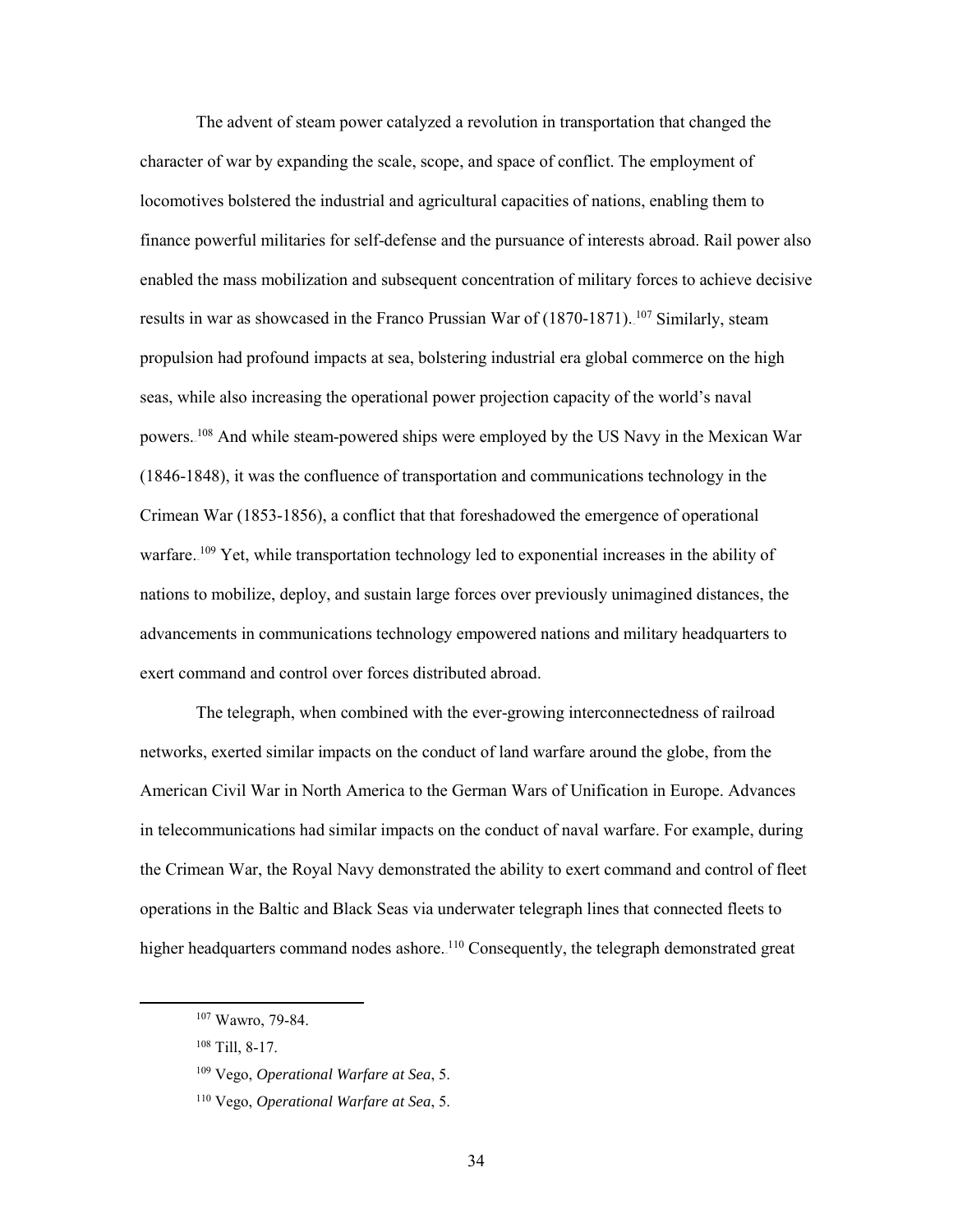utility in both terrestrial and maritime applications in the ability to employ, command, and control during the conduct of widely distributed operations in war and in peace. Yet, the advancements in transportation and communications technology were only part of the changing character of war noted by the Russians. They also recognized the implications of the massive reforms in military administration, organization, and mobilization underway in Western Europe, only serving to increase the anxiety associated with Russia's perennial fears of invasion.

Although the *levee en mass* of the French during the Napoleonic Wars demonstrated the military power available through the mobilization of a nation's populace, it was not until the latter half of the nineteenth-century that the Prussians showcased the mobilization potential of trained national reserves. By combining the planning capacity of the Prussian General Staff and the aforementioned technological advancements, the Prussians were the first to employ a force designed specifically for the conduct of industrial warfare between massed armies deployed by steam propulsion and controlled over great distances by the telegraph.<sup>111</sup> With the administrative, logistical, and communications frameworks in place, the stage was set for a fundamental expansion of the size and scope of warfare by the turn of the century. Unfortunately for the Russians, who had already dealt with several military failures in the decades preceding the twentieth-century, Imperial Japan aimed to continue its pursuit of global recognition and showcase its emerging military might against the Russians.

The Russo-Japanese War (1904-1905) was the next notable military and strategic failure for the Russians. Not only did it allow Imperial Japan to surpass Russia as the preeminent Asian power, it afforded Japan with an opportunity to settle scores on a number of the perceived injustices that she suffered as a result of Russia's involvement in the Triple Intervention during

<sup>&</sup>lt;sup>111</sup> Cinto, 148.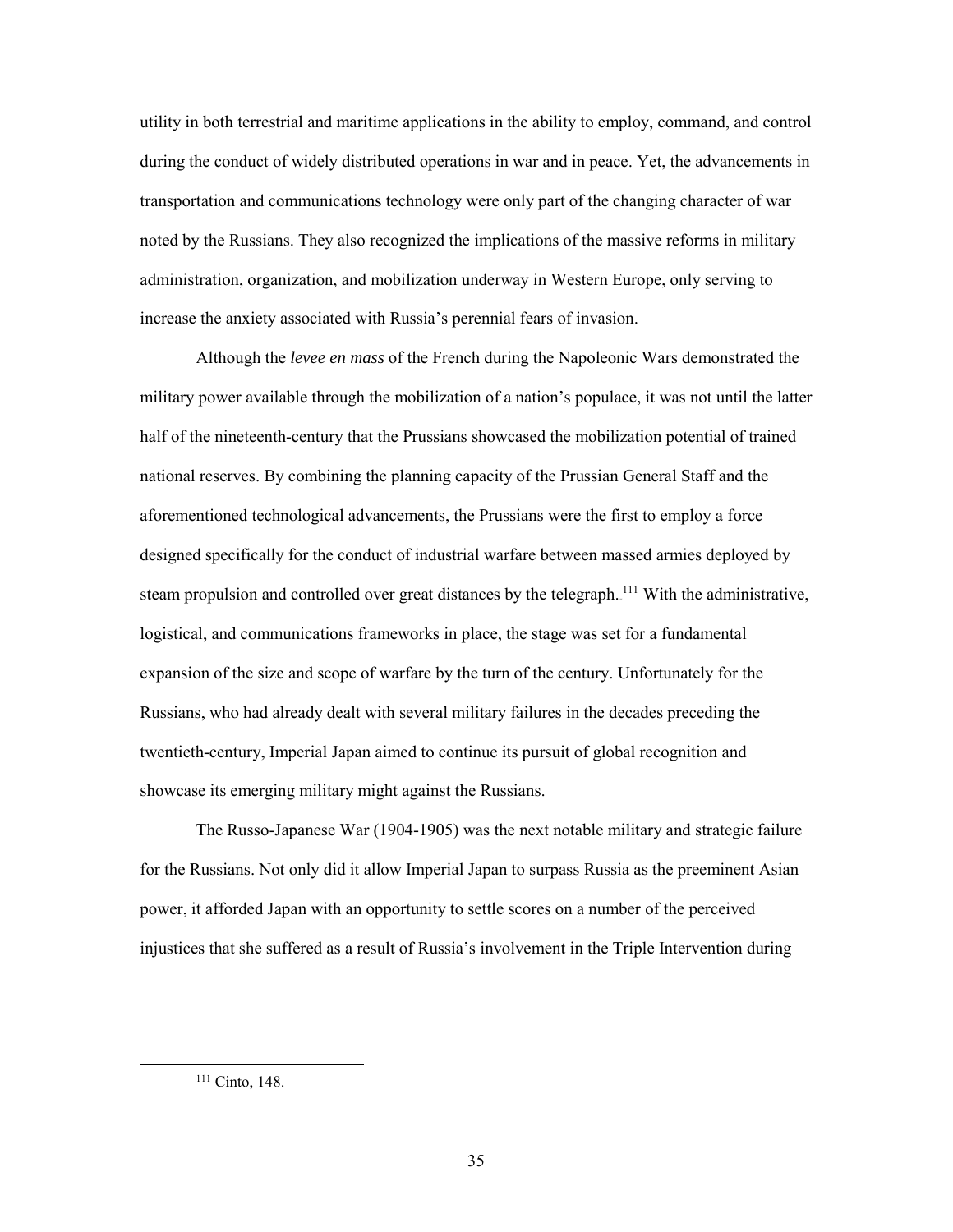the termination of the First Sino-Japanese War (1894-1895). <sup>112</sup> In short, the Russo-Japanese War served as an unmitigated disaster for the Russians. Not only did Russia lose control of the Liaodong Peninsula and a naval base at Port Arthur, they also witnessed a failure of the entire Russian military apparatus at the hands of a rising regional power. <sup>113</sup> First, the Japanese Navy destroyed Russia's naval power potential in the Far East. The Baltic Fleet was destroyed at the battle of Tsushima—the battle that Milan Vego identifies as the last decisive naval battle—and the Russians also lost access to a warm-water base at Port Arthur.<sup>114</sup> The Russians fared similarly ashore, experiencing land warfare on a scope and scale unlike any conflict of the past. Further, Russian forces were subjected to the destruction wrought by the massed effects delivered by a combination of automatic weapons, smokeless powder, and modern artillery. <sup>115</sup> Although Russian theory had already postulated how some of these technologies would impact future wars, the Russo-Japanese War presented them with a paradigmatic crisis as their traditional mainstays of human will, the bayonet, and the intellectual legacy of Napoleonic warfare provided little utility in operational warfare conducted along extensive fronts. <sup>116</sup> The conflict portended coming military disasters in the absence of radical change and adaptation.

In short, the Russians recognized the need for a new intellectual approach to warfare that accounted for the expanding size, scope, and lethality of warfare that began to eclipse the traditional notion of the decisive battles bounded by time and space.<sup>117</sup> Additionally, the Russians understood the threat of invasion, combined with expansive borders, represented a recipe for disaster in modern warfare. Given the changing character of war, the Russians concluded that

 <sup>112</sup> S. C. M. Paine, *The Sino-Japanese War of 1894–1895: Perceptions, Power, and Primacy* (Cambridge, MA: Cambridge University Press, 2005), 288-293.

<sup>113</sup> Paine, 286-287.

<sup>114</sup> Vego, *Operational Warfare at Sea*, 6.

<sup>&</sup>lt;sup>115</sup> Menning, 191.

<sup>116</sup> Ibid., 198.

<sup>&</sup>lt;sup>117</sup> Menning, 198.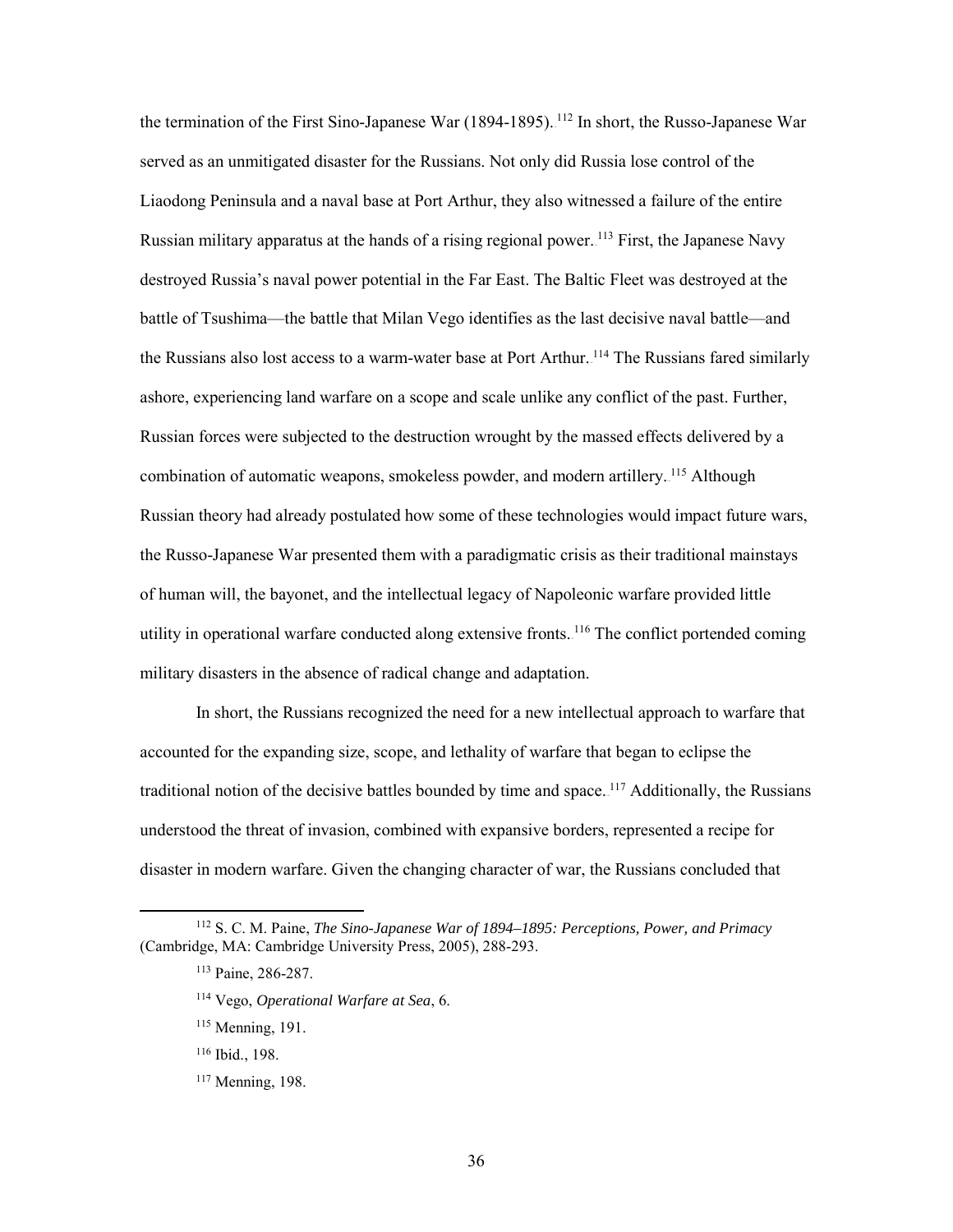their traditional strength in massed manpower—traditionally generated through the institution of Russian serfdom—would no longer suffice to protect the homeland.<sup>118</sup> Where the Germans had applied military theory to develop tactically-focused regulations to govern large-unit employment, the Russians understood the need for an intellectual tool to couple engagements and battles with abstract policy and strategy produced at the highest levels of government. <sup>119</sup> The experiences of the Russians in the First World War and the Bolshevik Revolution only further emphasized the need for change. Necessity being the mother of innovation, Russian theorists began to develop and codify what would become the ideas of operational art and the accompanying concepts of deep battle and deep operations.

To carry on this intellectual revolution, Colonel Aleksandr Gerau combined ideas from both Russian and German military theory to coin the term *operatika* to describe the process by which commanders and staffs could arrange actions in time and space to accomplish specific aims.<sup>120</sup> According to Bruce Menning, Aleksandr Svechin and other Russian military thinkers in the 1920s replaced the term with the concept of *operativnoye iskusstvo*—operational art.<sup>[21</sup>] This recognition coincided with the writings of the military theorist, Mikhail Frunze, the man whom the Red Army's military academy, the Frunze Academy, would be named after.

Frunze recognized the Red Army's need for a unified military doctrine as well as administrative and organizational reforms to cope with the challenges posed by the ever-evolving

 <sup>118</sup> Dima Adamansky, *The Culture of Military Innovation: The Impact of Cultural Factors on the Military Revolution in Military Affairs in Russia, the US, and Israel* (Stanford, CA: Stanford University Press, 2010), 43.

<sup>&</sup>lt;sup>119</sup> Cinto, 150. The Prussians were the first to publish regulations regarding the employment of units on the conduct of war on the operational level. The *Instructions for Large Unit Commanders* was published in 1869 and focused on the achievement of decisive results in rapid conflicts given Prussia's inability to sustain protracted conflict with its neighboring states and competitors. Menning 199.

<sup>120</sup> Menning, 200.

<sup>121</sup> Ibid., 200.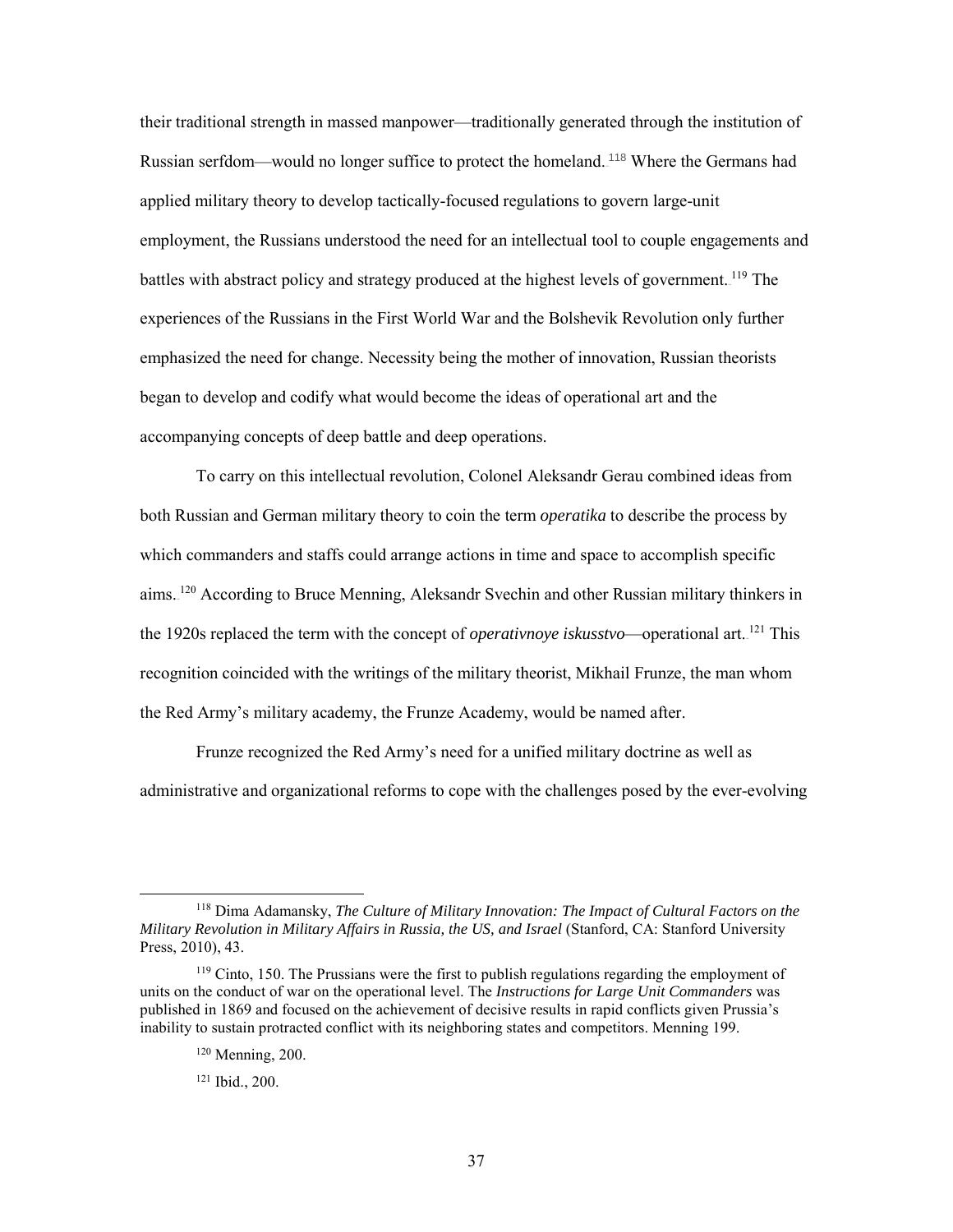character of war.<sup>122</sup> Not only did he recognize the value of leveraging the new generation of military officers in his reform efforts, but he also identified the need to mobilize society as a whole to fight wars rather than rely exclusively on a professional, full-time military.<sup>123</sup> Additionally, Frunze drew conclusions about the interplay between national character and geography as a necessary factor in shaping the nature and doctrine of the Red Army. In support of this point, he identified the rise of telluric Germany as an aggressive capitalist and authoritative land power in contrast to the existence of the British Empire as a colonial maritime power.<sup>124</sup> Given the nature of Russian geography, Frunze saw marginal value in the development of fortifications to protect the massive borders of the homeland. Similarly, he foresaw the need to counter the technological advancements from rivals while developing forces capable of operating over long distances with initiative and independence.<sup>125</sup> Unfortunately, for Frunze and the growing body of military thought in the Soviet Union, he did not survive what some historians have classified as an assassination during a medical procedure in 1925. <sup>126</sup> Yet his ideas impacted future generations of Red Army Officers who were educated in the Frunze Academy and later served as members of the Soviet General Staff created in 1935.<sup>127</sup>

In 1936, prior to his execution during Stalin's purges of the Red Army Officer Corps, a preemptive action to address his fears of a military coup, Isserson characterized the Soviet adoption of operational art as a way to navigate "a new epoch in military art."<sup>128</sup> In his work, *The* 

 <sup>122</sup> Mikhail Frunze, "Unified Military Doctrine and the Red Army," *Armiia i revoliutsiia [Army and Revolution]* 1 (July 1921): 1-2, translated by David R. Stone 2006, accessed 16 December 2019 http://www-personal.k-state.edu/~stone/FrunzeDoctrine.

<sup>123</sup> Ibid., 2.

<sup>124</sup> Ibid., 4.

<sup>&</sup>lt;sup>125</sup> Frunze, "Unified Military Doctrine," 6.

<sup>126</sup> Kimberly Marten Zisk, *Engaging the Enemy: Organization Theory and Soviet Military Innovation 1955-1991* (Princeton, NJ: Princeton University Press, 1993), 39.

<sup>127</sup> Ibid., 39.

<sup>128</sup> Isserson, 48.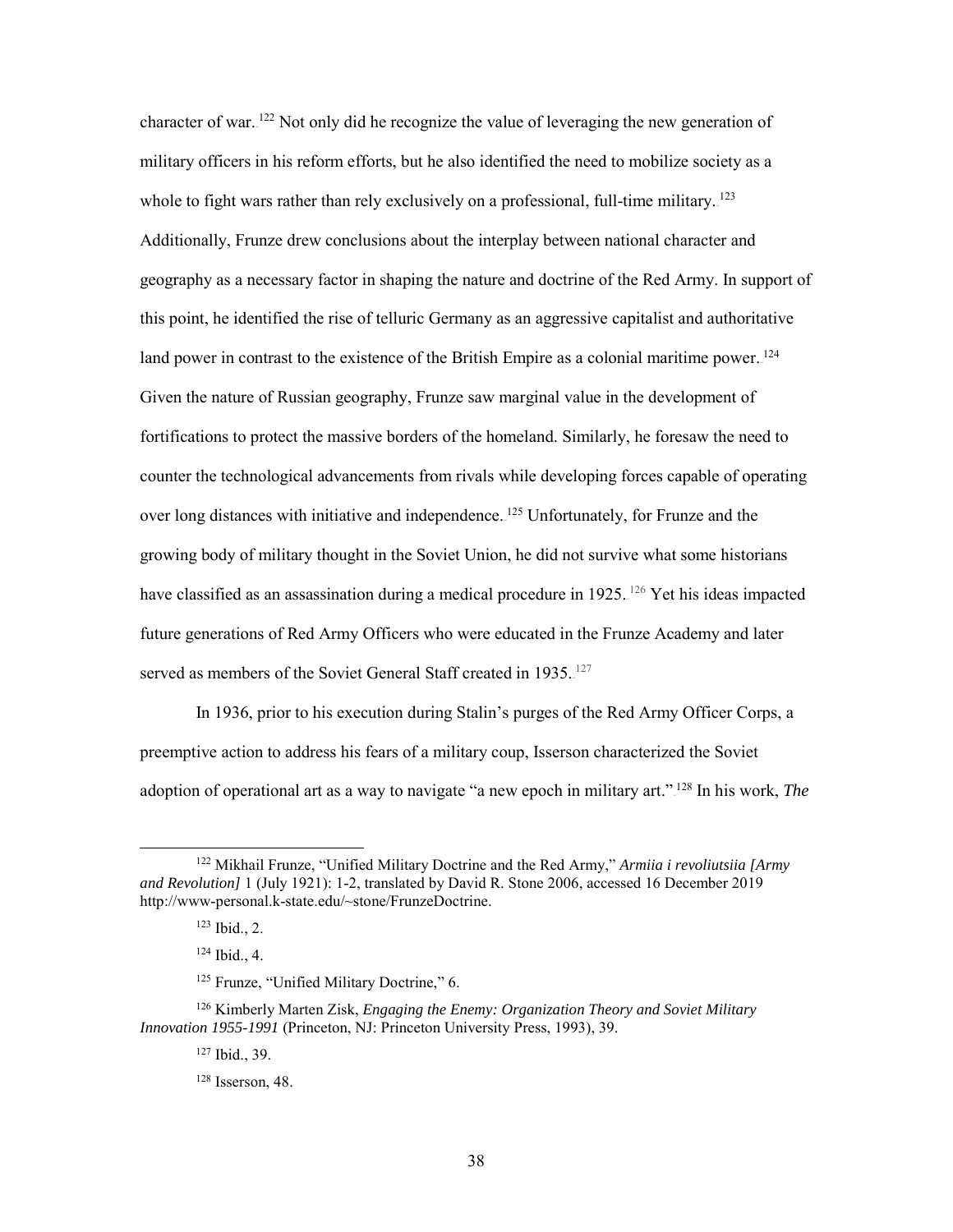*Evolution of Operational Art*, Isserson theorized about the need "to shift from linear strategy to deep strategy," that proved capable of destroying enemy military forces in depth. In a sense, operational art developed in the context of great power competition, societal upheaval, and disruptive technologies that led to the linear expansion of warfare between "multimillion-man armies" equipped with advanced military technology."<sup>129</sup> The expansive nature of conflict was accompanied by the challenge of mobilizing and deploying vast resources provided by national industrial and manpower bases to the correct locations at the right time to support activities on the tactical and operational levels of warfare. 130

Consequently, the prospects of cognitive shock delivered through the execution of deep operations surfaced as a solution to break the stalemates witnessed in the trenches of the First World War.<sup>131</sup> This revolutionary approach to warfare, championed by Soviet theorists such as Mikhail Tuchchevsky—Chief of the Red Army General Staff from 1925 to 1928—required a total militarization of the Soviet Economy to provide the Red Army with the material requirements to mechanize the Red Army and transition it into a capable combined arms force able to conduct multi-echelon offensive operations.  $132$  As opposed to the conception of pitched, linear warfare, the essence of deep operations aimed to fix enemies linearly before penetrating their system in depth with columnar formations and activities that shattered the internal coherence of the enemy system.<sup>133</sup> Not only did the concept call for the isolation and destruction of enemy forces in detail, it also aimed to disintegrate the ability of an enemy system to exert command

 <sup>129</sup> Ibid., 4.

<sup>130</sup> Ibid., 66.

<sup>131</sup> Zisk, *Engaging the Enemy*, 4.

<sup>132</sup> Jacob W. Kipp, "The Origins of Soviet Operational Art 1917–1936," in *Historical Perspectives of the Operational Art*, ed. Michael D. Krause and R. Cody Phillips (Washington, DC: US Army Center for Military History, 2005), 234-235.

<sup>133</sup> Shimon Naveh, *In Pursuit of Military Excellence: The Evolution of Operational Theory* (London, United Kingdom: Frank Cass, 1997), 185.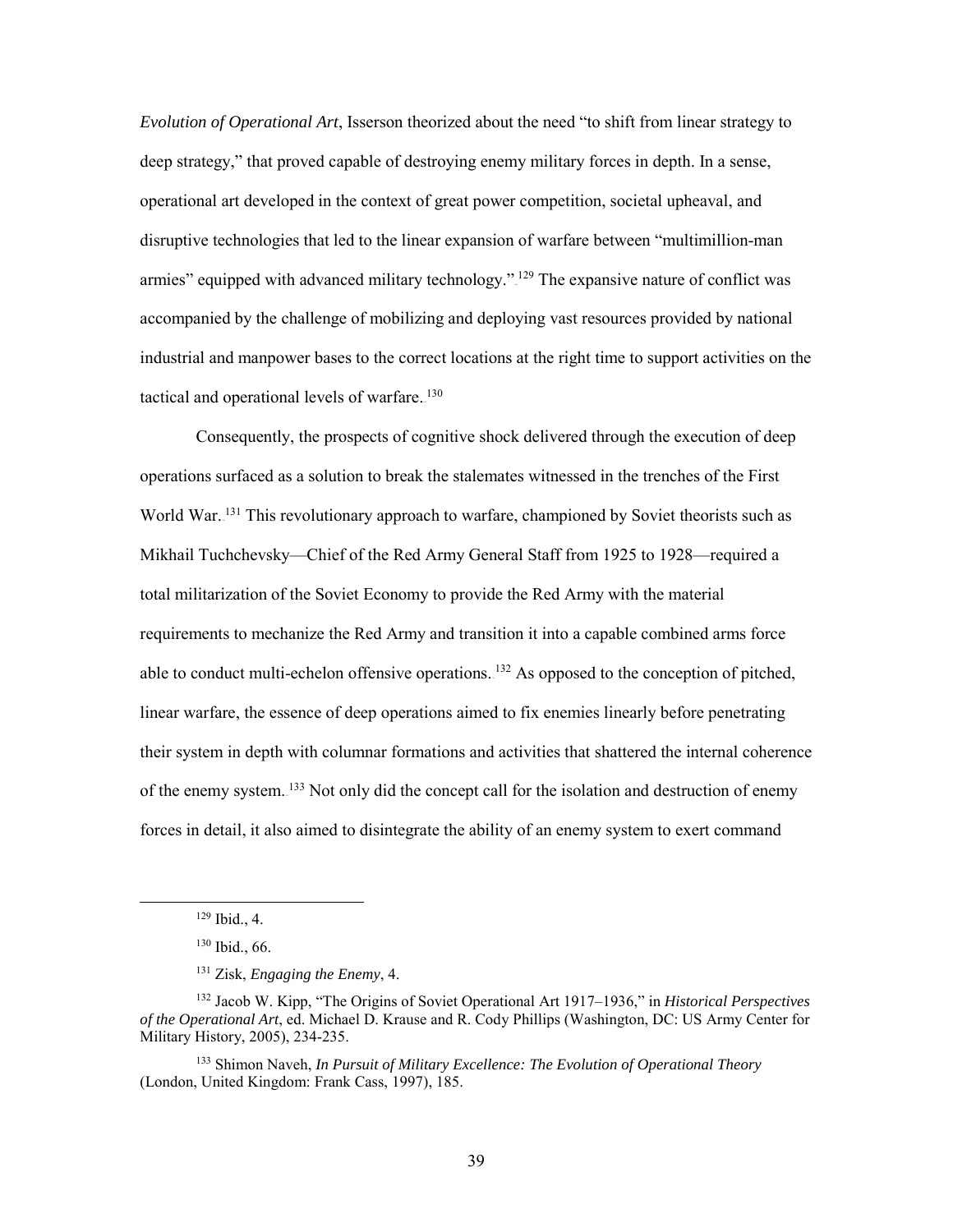control its forces. Most importantly, Soviet deep operations aimed at the total de-coupling of an enemy system from its intended aim, leaving it susceptible to destruction in detail in the absence of capitulation.

While Stalin executed, imprisoned, and discharged up to a third of his officer corps during the purges, depriving him of many of his most talented military officers and theorists, many of the ideas of Soviet military art survived.<sup>134</sup> These ideas, when combined with the technological advancements in armored warfare and aviation, made the execution of deep operations possible in the Second World War  $(1939-1945)$ . <sup>135</sup> As the international security scholar Kimberly Zisk argues, the Red Army's "offensive and defensive doctrines for operations in depth came to be the centerpiece of Soviet efforts in World War II, even though Stalin had silenced those doctrines with Mikhail Tukhachevsky's murder in 1937."<sup>136</sup> Thus, despite the impact of the purges on the development of Soviet military theory, the theorists and operational artists of the Red Army demonstrated the ability to advance the work of their predecessors and construct a theory of victory that accounted for the significant changes in the character of war.

Although the war on the Eastern Front began to shift in favor of the Soviets following the resilient defense of Moscow in 1941 after Hitler's Operation Typhoon, one of the greatest examples of Soviet operational art and operational warfare occurred in Manchuria in the final large maneuvers of the war in Asia. Recognizing the need to recapture and consolidate gains in China and Korea as the Second World War came to a close, the Soviets conducted a massive operation against the occupational Japanese Kwantung Army with a force composed of three fronts that achieved blistering surprise and success in a Cannae-like envelopment.<sup>137</sup> Ironically,

<sup>&</sup>lt;sup>134</sup> Stuart D. Goldman, *Nomonhan 1939: The Red Army's Victory that Shaped World War II*, 29.

<sup>135</sup> Luttwak, 22.

<sup>136</sup> Zisk, 40.

<sup>137</sup> David M. Glantz, "Soviet Operational Art Since 1936," in *Historical Perspectives of the Operational Art,* ed. Michael D. Krause and R. Cody Phillips (Washington, DC: US Army Center for Military History, 2005), 266-267.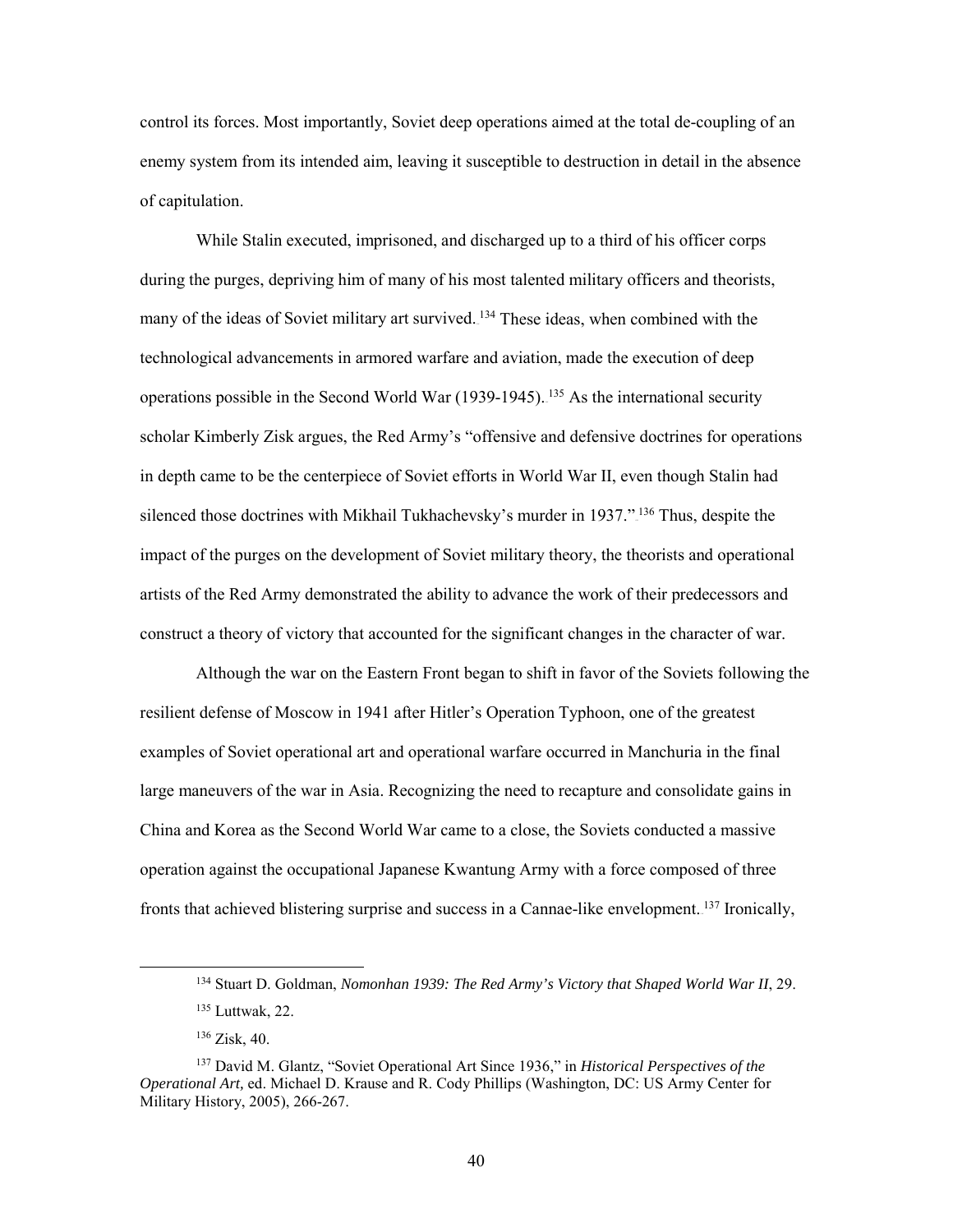this success came against the perennial adversary that had done so much to expose the Soviets to the need for operational art in the Russo-Japanese War and the early maneuvers of the Second World War.

# The Seeds of a New Theory of Action: Completing the Operational Warfare Revolution

<span id="page-50-0"></span>Yet, largely because of this lack of material resources, we learned to use those we had in fresh ways to achieve more than would have been possible had we clung to conventional methods.

—Field Marshal Viscount Slim, *Defeat into Victory*

In his seminal work, *The Structure of Scientific Revolutions*, Thomas S. Kuhn described the process of resolving revolutions as a competition between existing and emerging paradigms when a community is confronted with anomalies that lead to crisis. For the Marine Corps, successive revolutions during the nineteenth and twentieth-centuries spawned paradigms that provided solutions to the crises of different eras—the transition to a steam-powered, professionalized Navy; the complexity of amphibious assault operations in modern warfare; and the development of maneuver warfare in the Cold War. While these examples demonstrate how the Marine Corps designed tactical solutions to solve the crises of the past, today's crisis is fundamentally different. It is, for all intents and purposes, a revolution that requires a focus on joint operational warfare in a globally integrated fashion. Given the context of great power competition, an increasingly complex operating environment, and the emergence of disruptive technologies, the Corps must redesign itself to confront the challenges of a new "epoch of military art" as the nation's naval expeditionary force in readiness. Consequently, there are a number of reasons why the Marine Corps should institutionalize operational art as a critical aspect of bringing closure to the current revolution.

First and foremost, operational art will provide the Corps with an important tool that will allow it—in conjunction with its partners in the Joint Force—to design, plan, and organize

41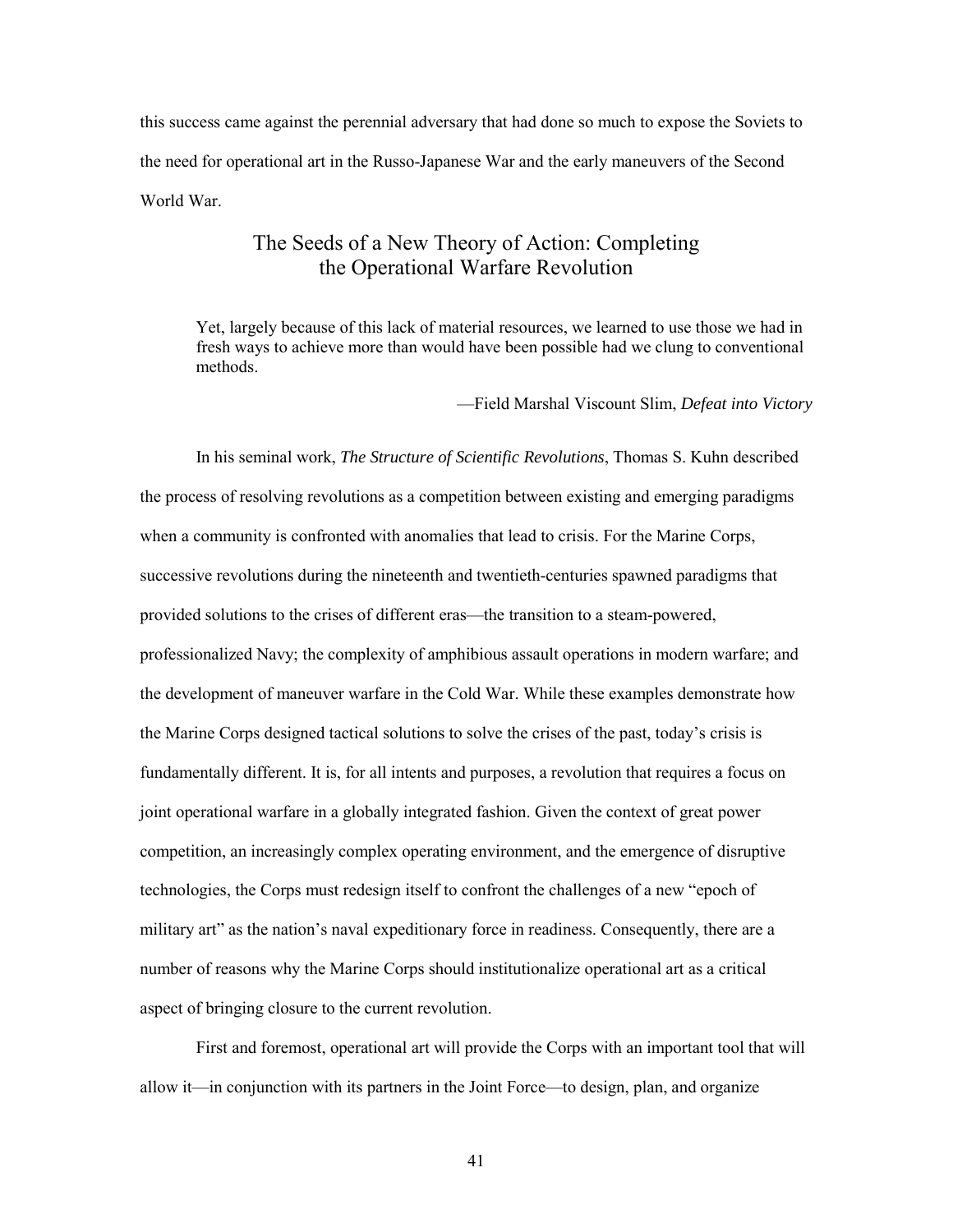tactical actions in a manner that delivers desired operational and strategic effects during naval campaigns conducted in conjunction with all-domain, globally integrated operations that span the competition continuum. This is essential in the conduct of twenty-first-century warfare wherein "joint force commanders and component commanders [must] use operational art to determine when, where, and for what purpose major forces will be employed and to influence the adversary's disposition before combat." <sup>138</sup> Additionally, the institutionalization of operational art will contribute to optimizing current and future force design efforts as a means to enable the Marine Corps to adapt and structure itself to operate in fundamentally different and disruptive ways, as an integral member of the naval services. <sup>139</sup> Finally, operational art, and its ability to force Marines to think beyond tactics, will prepare the Marine Corps to resolve some of the most pertinent issues of the current crisis, including the revision of the organization's doctrinal, conceptual, and educational enterprise; prepare the Corps for the future of joint operational warfare; and foster effective naval integration that enables meaningful contributions during the conduct of naval campaigns and fleet operations.

As General Charles C. Krulak, the 31st Commandant of the Marine Corps, wrote in his introduction to the 1997 edition of MCDP 1, "Military doctrine cannot be allowed to stagnate, especially an adaptive doctrine like maneuver warfare."<sup>140</sup> Given the wide acceptance of operational art across the Joint Force, the time has come for the Marine Corps to introduce the concept into its own service-level doctrinal hierarchy. Not only will this provide a bridging mechanism that can join ideas horizontally and vertically across the levels of warfare, but will also ensure that the Marine Corps shares a common, operational warfare lexicon that is accepted across the Joint Force.

 <sup>138</sup> US Department of Defense, JP 1, I-12.

<sup>139</sup> US Department of Defense, *Description of the National Military Strategy 2018* (Washington, DC: Government Printing Office, 2018), 4; US Marine Corps, *Commandant's Planning Guidance*, 1.

<sup>140</sup> US Marine Corp, MCDP 1, 4.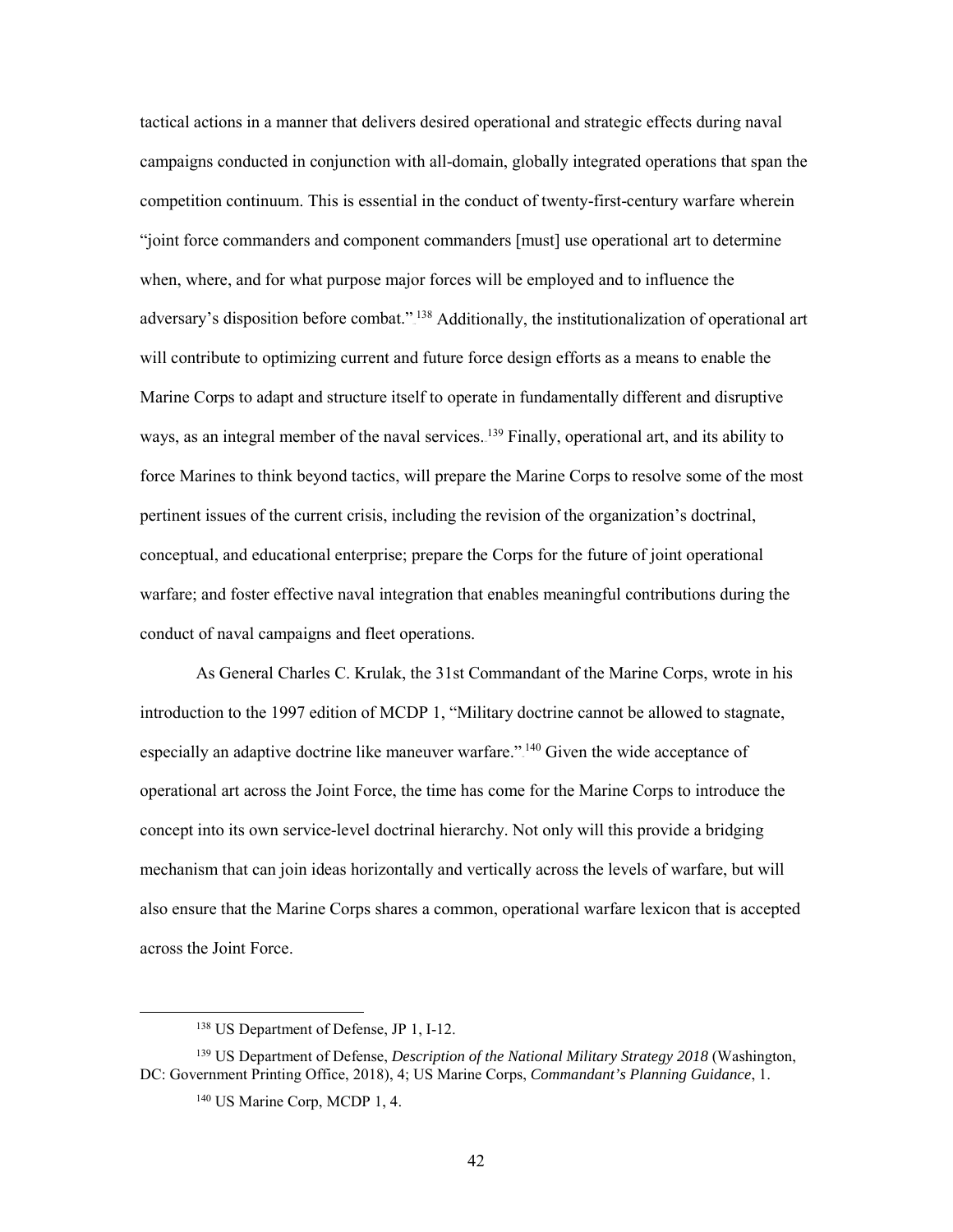While many field grade officers receive exposure to the concept during professional military education experiences, operational art must be part of the doctrine that the Corps uses as a foundation to everything the organization does. After all, while every Marine is expected to read, understand, and act upon the guidance contained within MCDP 1, neither Joint Doctrine nor maritime service doctrine, such as NDP-1, *Naval Warfare*, will ever have the same penetration power or relevance as service-oriented doctrine.<sup>141</sup> As Vego contests:

There should be some agreement within a naval service and among sister services about the meanings of key operational terms; otherwise, it is difficult to write sound service or joint doctrine. … The lack of common terms, the abuse of commonly understood terms, or the use of existing terms interchangeably also greatly complicates discussion among theoreticians of various aspects of operational warfare at sea.<sup>142</sup>

As a result, the Marine Corps runs significant risk in its ability to make relevant contributions to the Joint Force and combatant commanders if it does not institutionalize operational art as a common mental model. In an era wherein the dispersion of forces across the various layers of the global operating model will remain a necessity in operations ranging from cooperation to armed conflict, the Corps needs agile company-grade leaders and non-commissioned officers capable of thinking beyond tactics. The same holds true for senior leaders and their staffs in the conduct of joint operational warfare. The development of Marine Corps leaders at all levels—through education, training, and socialization—must therefore include deliberate, long-term exposure to the concept of operational art if the service desires to fight above its weight class.

Yet, the Corps need not simply adopt wholesale concepts of operational art or operational design from the Joint Force. After all, the development of operational art for the Soviet Red Army and US Army were conceived in the context of organizations focused on the conduct of terrestrial large scale combat operations. Given the Marine Corps statutory role as the nation's naval expeditionary force-in-readiness, coupled with the need to achieve new levels of naval

 <sup>141</sup> US Marine Corps, MCDP 1, 4.

<sup>142</sup> Vego, *Operational Warfare at Sea,* 205.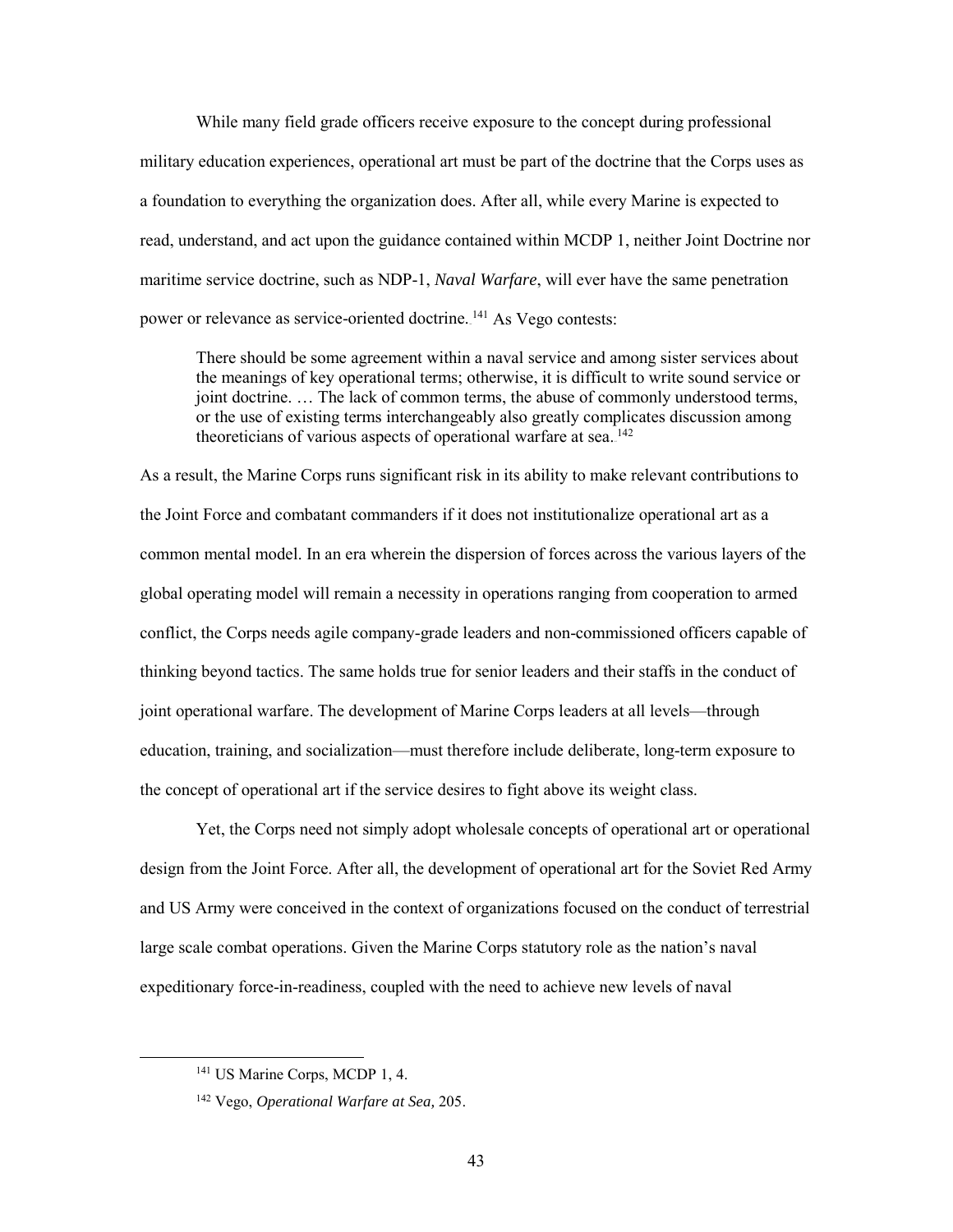integration, the service must take a deliberate approach in developing a theory of operational art that prepares the organization for conflict in the littorals. Instead, the organization, should design its own service-specific version of the idea through exploration, experimentation, dialogue, and reflection. Doing so will allow the service to optimize its conception of operational art while providing greater value to the Joint Force. After all, the naval warfare theorist, Geoffrey Till, captures this sentiment when he states that "effective jointery is a tremendous advantage in military operations, but only if it is based on a clear recognition of the differences between the services as well as their similarities." $143$  As a service built to bridge the gap between operations at sea and operations ashore, it is particularly important for the Marine Corps to incorporate applicable aspects and nuances of operational art from each of the services insofar as they apply to the conduct of naval campaigning in all domains. Doing so will provide the Corps with a service-tailored concept of operational art that not only enables the organization to think on the operational level, but also allows it to maximize unity of effort and interoperability with the rest of the Joint Force.

Further, Marine commanders, and, perhaps more importantly, their staffs, must be capable of leading and coordinating the employment of joint, combined, or coalition forces to advance American interests and generate strategic results. After all, just as a Marine Air Ground Task Force can serve as the nucleus of a joint task force, Marine Corps service components must also be prepared to lead other operational warfare organizations. These responsibilities range from leading combined marine components and joint maritime components to the establishment of marine logistics commands to manage operational-level sustainment in support of joint and multinational operations. <sup>144</sup> In any of these cases, it is vital for commanders and their staffs to speak a similar language as the rest of the Joint Force. A continued reluctance to embrace the idea

 <sup>143</sup> Till, 31.

<sup>144</sup> US Marine Corps, MCWP 7-10, 2-10 – 2-12.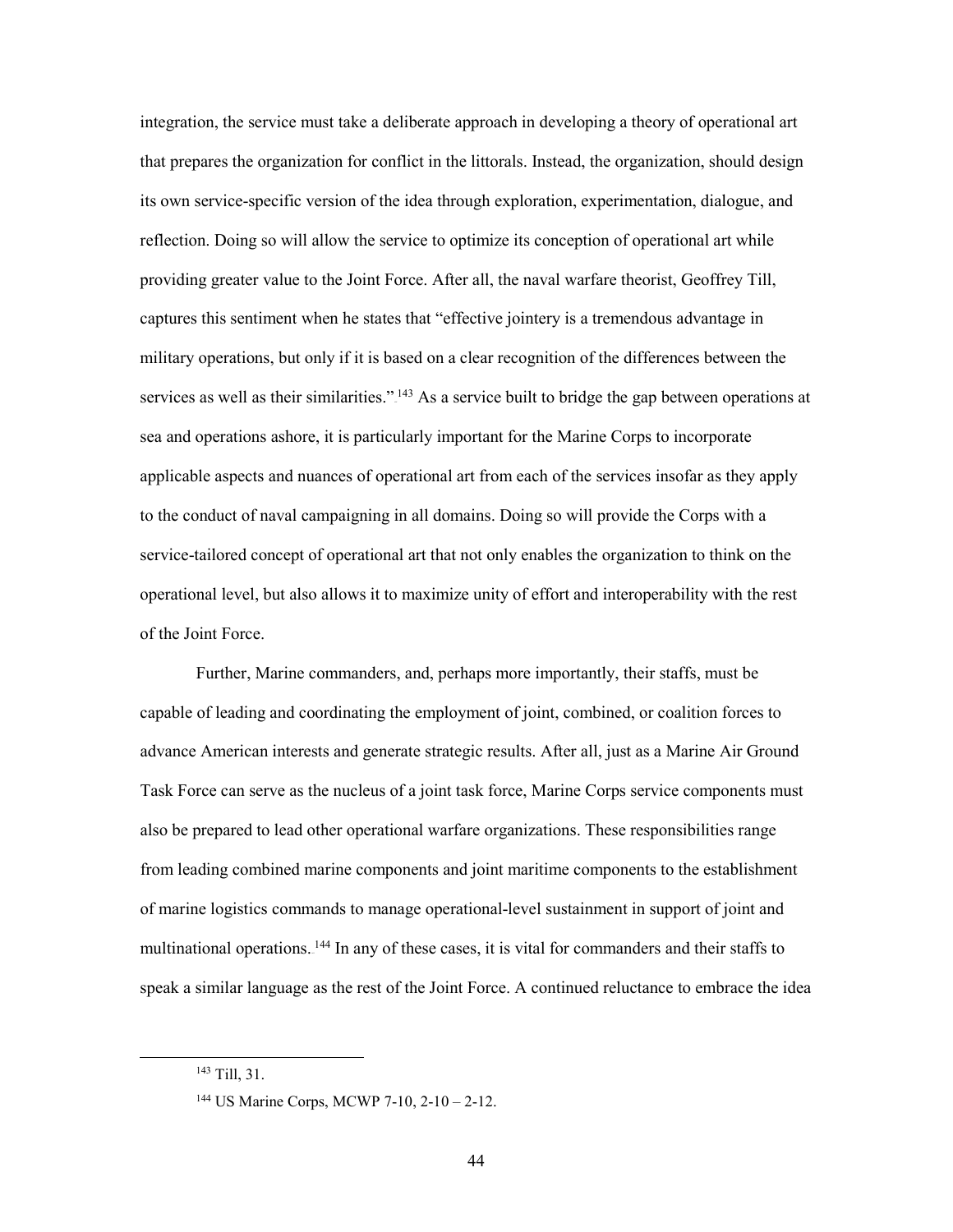of operational art in the Corps' doctrine and lexicon risks the ability of Marines to contribute to and lead military activities on the operational level.

Finally, operational art can also go far in realizing the future of naval integration. In an era wherein sea control and naval supremacy can no longer be assumed, the Marine Corps has an obligation to assist the maritime services in taking a comprehensive approach in preparing for a future in support of naval operations and campaigning. <sup>145</sup> After all, "Maritime campaigns and major naval operations cannot be successfully conducted unless the naval operational commanders [Marines included] and their staffs have a common view of the fundamentals of operational warfare at sea.".<sup>146</sup> This requires the Marine Corps to achieve a new consensus on future employment of Marine forces as an integral part of the maritime services since, according to Vego, the absence of such agreement "complicates the planning, preparation, and execution of a maritime campaign or major naval operations." $147$  Thus, when applied appropriately, operational art can help build consensus and shared mental models across the maritime services while also helping to guide them in advancing beyond their traditional conceptions of warfare and preference for the tactical level of warfare. In this regard, the effective application of operational art in the maritime domain requires imagination and creativity that allows operational commanders to overcome service parochialism and the inertia of tradition.<sup>148</sup>

This is particularly important since maritime services often struggle to think on the abstract and emergent levels of strategy and operations—focusing instead on new applications of military technology, "targeteering," and the idealized concept of decisive naval battle. <sup>149</sup> This, of course, makes sense with a history steeped in the great, decisive naval battles of centuries past, to

<sup>145</sup> Till, 58 -59.

<sup>146</sup> Vego, *Operational Warfare at Sea*, 205.

<sup>147</sup> Vego, *Operational Warfare at Sea*, 205.

<sup>148</sup> Ibid., 195.

<sup>149</sup> Vego, *Operational Warfare at Sea,* xii.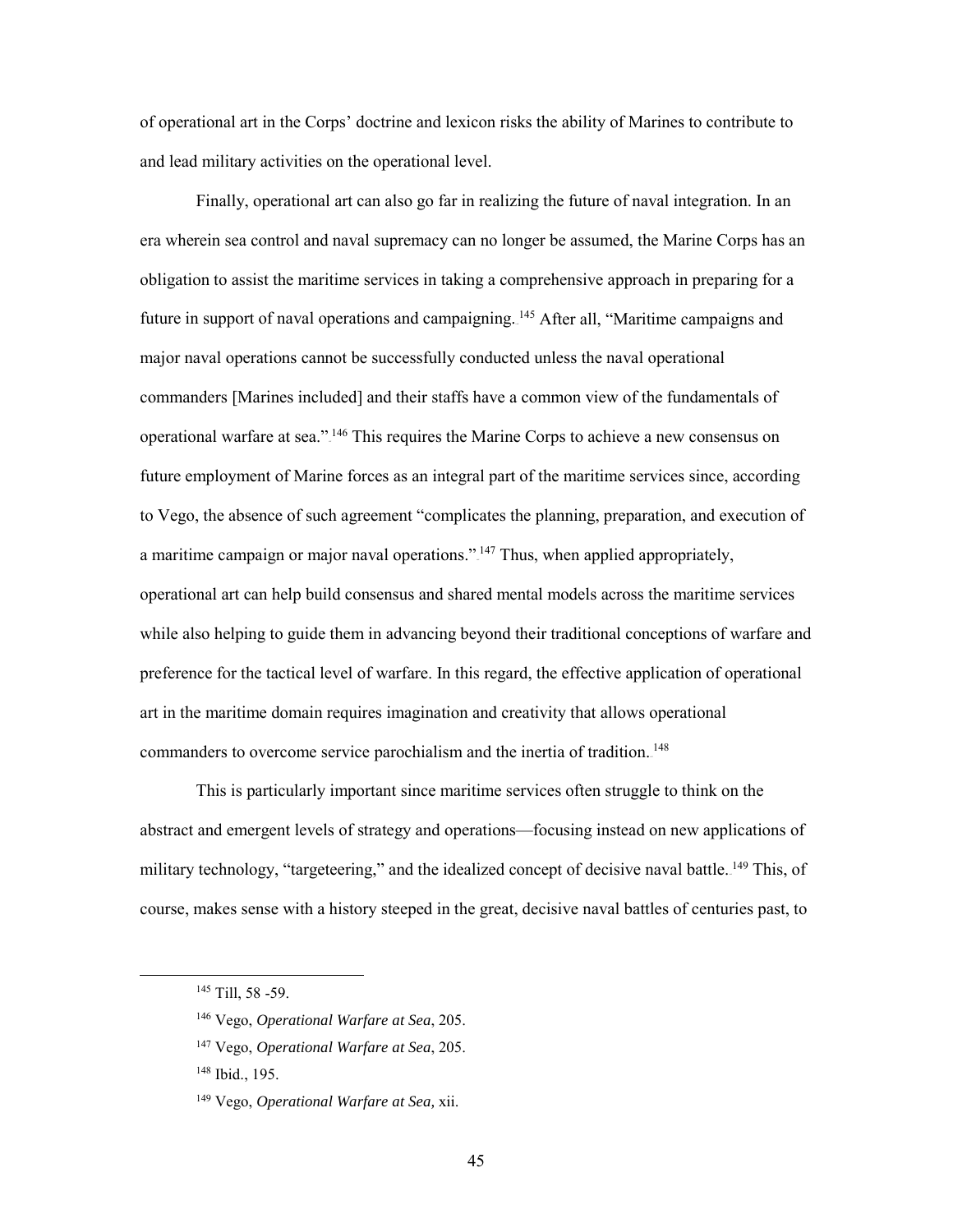include Quiberon Bay, Trafalgar, Tsushima, and Midway. Yet, given the evolutionary changes in telecommunications, area denial capabilities, precision guided munitions, and the global dispersion of military capabilities, the prospects of decisive naval battles that destroy the entirety of an enemy's combatant fleet appear are little more than wishful thinking, if not suicidal, in the twenty-first-century. In this regard, the concentration of forces at sea in traditional naval warfare continues to lose relevance with the passage of time despite its allure.<sup>150</sup> Given all of the competing tensions in the conduct of future naval operations—service parochialism, institutional inertia, and resource priorities—operational art will enable greater interservice cooperation in the drive toward naval integration. As Vego states,

operational warfare at sea is the only means of orchestrating and tying together naval tactical actions within a larger design that directly contributes to the objectives set by strategy. A tactical concept for the employment of one's maritime forces cannot lead to victory if it is not an integral part of a broader operational concept.<sup>151</sup>

Ultimately, the success of tomorrow's joint combined operations and campaigns will depend on each of the services to generate operational and strategic effects through the orchestration of harmonious and coherent actions and activities on the tactical level of warfare. In an effort to prepare the organization for the challenges of great power competition and the global integration of operations, the Marine Corps must institutionalize operational art as a means to drive effective force design and enable the organization to play a critical role in designing, planning, and executing naval campaigns in the future. Operational art exists in the cognitive domain, and it represents a human-centric creative activity. Given the Marine Corps' continued focus on the centrality of human capital—as opposed to technology, weapons, or material resources—as the organization's key competitive advantage, success in the future will rest on the

 <sup>150</sup> Cathal J. Nolan, *The Allure of Battle: A History of How Wars Have Been Won and Lost* (New York: Oxford University Press, 2017), 511.

<sup>151</sup> Vego, *Operational Warfare at Sea,* 20.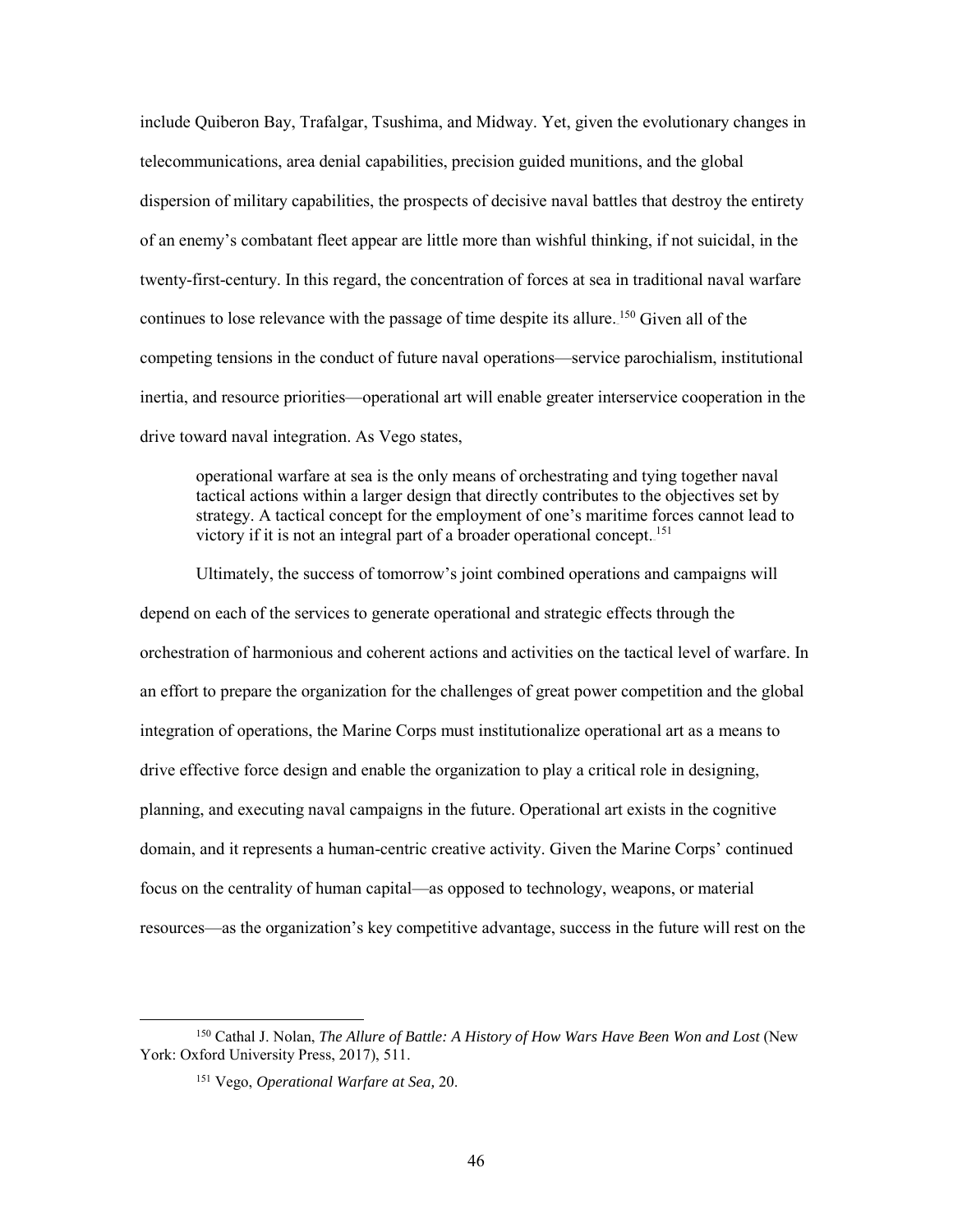ability to harness the power of thought and ideas. <sup>152</sup> Operational art is an essential element of the Operational Warfare Revolution, and its incorporation into the organization's doctrine, culture, and lexicon offers the Corps the opportunity to bolster the its ability to "out-think, outmaneuver, and out-fight any adversary under conditions of disruptive change."<sup>153</sup>

 <sup>152</sup> US Department of Defense, *Description of the National Military Strategy 2018*, 5.

<sup>153</sup> US Department of Defense, *Description of the National Military Strategy 2018*, 5.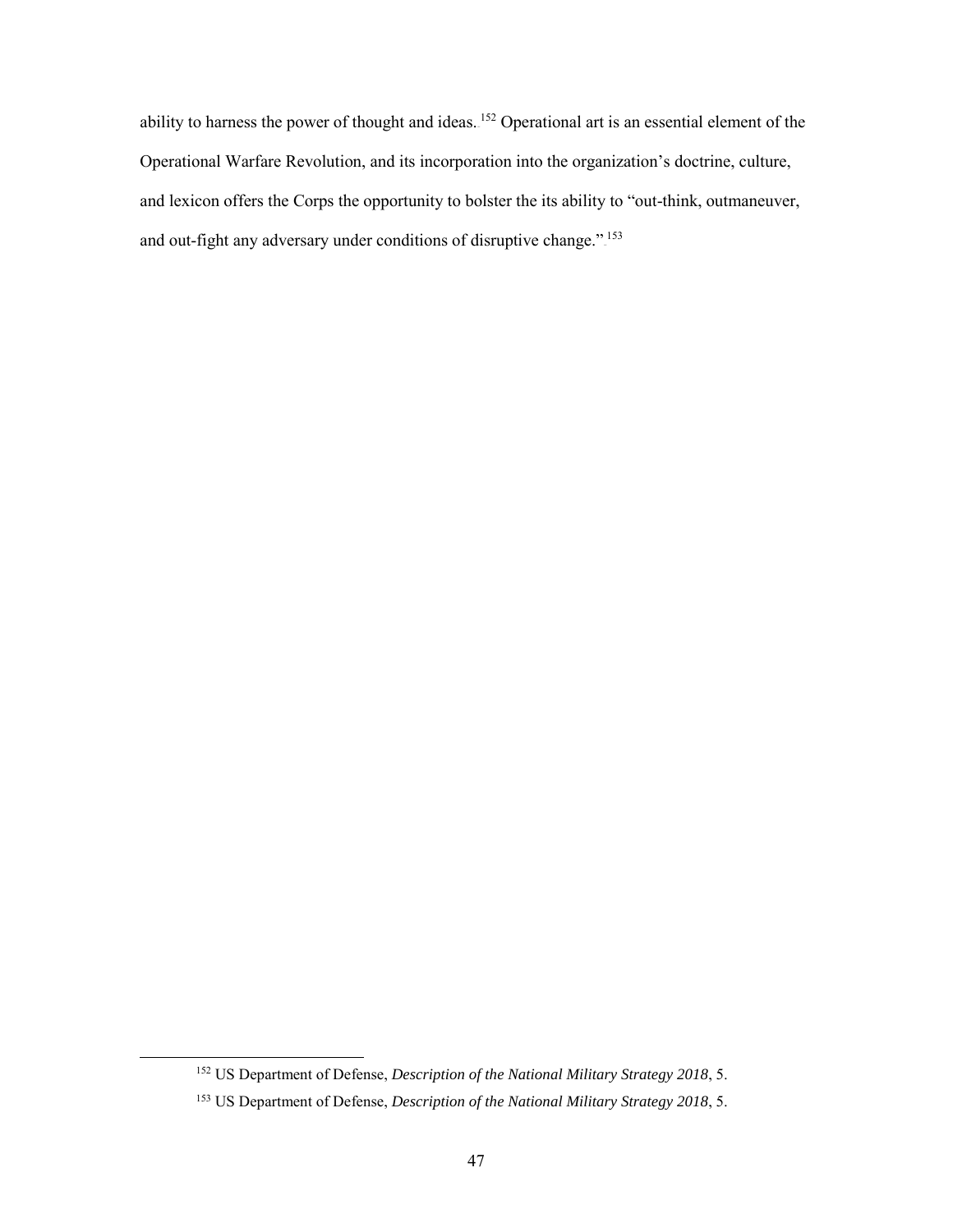### Bibliography

- <span id="page-57-0"></span>Adamansky, Dima. *The Culture of Military Innovation: The Impact of Cultural Factors on the Military Revolution in Military Affairs in Russia, the US, and Israel*. Stanford, CA: Stanford University Press, 2010.
- Allison, Graham. "The Thucydides Trap: Are the U.S. and China Headed for War?" *The Atlantic*. 24 September 2015. Accessed 8 August 2019. https://www.theatlantic .com/international/ archive/2015/09/united-states-china-warthucydides-trap/406756/.
- Anderson, Terry H. *Bush's Wars*. New York: Oxford University Press, 2011.
- Arena, Michael J. *Adaptive Space: How GM and Other Companies are Positively Disrupting Themselves and Transforming into Agile Organizations.* New York: McGraw Hill, 2018.
- Axelrod, Robert and Michael D. Cohen. *Harnessing Complexity: Organizational Implications of a Scientific Frontier*. New York: The Free Press, 1999.
- Berger, Peter L. and Thomas Luckmann. *The Social Construction of Reality: A Treatise in the Sociology of Knowledge*. New York: Doubleday, 1966.
- Betts, Richard K. "Is Strategy an Illusion?" *International Security* 25, no. 2 (Fall 2000): 5-50.
- Beyerchen, Alan. "Clausewitz, Nonlinearity, and the Unpredictability of War." *International Security* 17, no. 3 (Winter 1992/93): 59-90.
- Blythe, Wilson. "A History of Operational Art." *Military Review* (November-December 2018): 37-49. Accessed 16 December 2019. https://www.armyupress.army.mil/Journals/ Military-Review/English-Edition-Archives/November-December-2018/Blythe-Operational-Art/.
- Boyd, John R. *A Discourse on Winning and Losing*. Maxwell Air Force Base, AL: Air University Press, 2018.
- Brown, Ian T. *A New Conception of War: John Boyd, the U.S. Marines, and Maneuver Warfare*. Quantico, VA: Marine Corps University Press, 2018.
- Cinto, Robert M. *The German Way of War: From the Thirty Years War to the Third Reich*. Lawrence, KS: University Press of Kansas, 2005.
- Clausewitz, Carl von. *On War*. Edited and translated by Peter Paret and Michael Howard. Princeton, NJ: Princeton University Press, 1976.
- Creveld, Martin van, Steven Canby, and Kenneth Brower. *Air Power and Maneuver Warfare*. Maxwell Air Force Base, AL: Air University Press, 1994.
- Dolman, Everett C. *Pure Strategy: Power and Principles in the Space and Information Age*. New York: Frank Cass, 2005.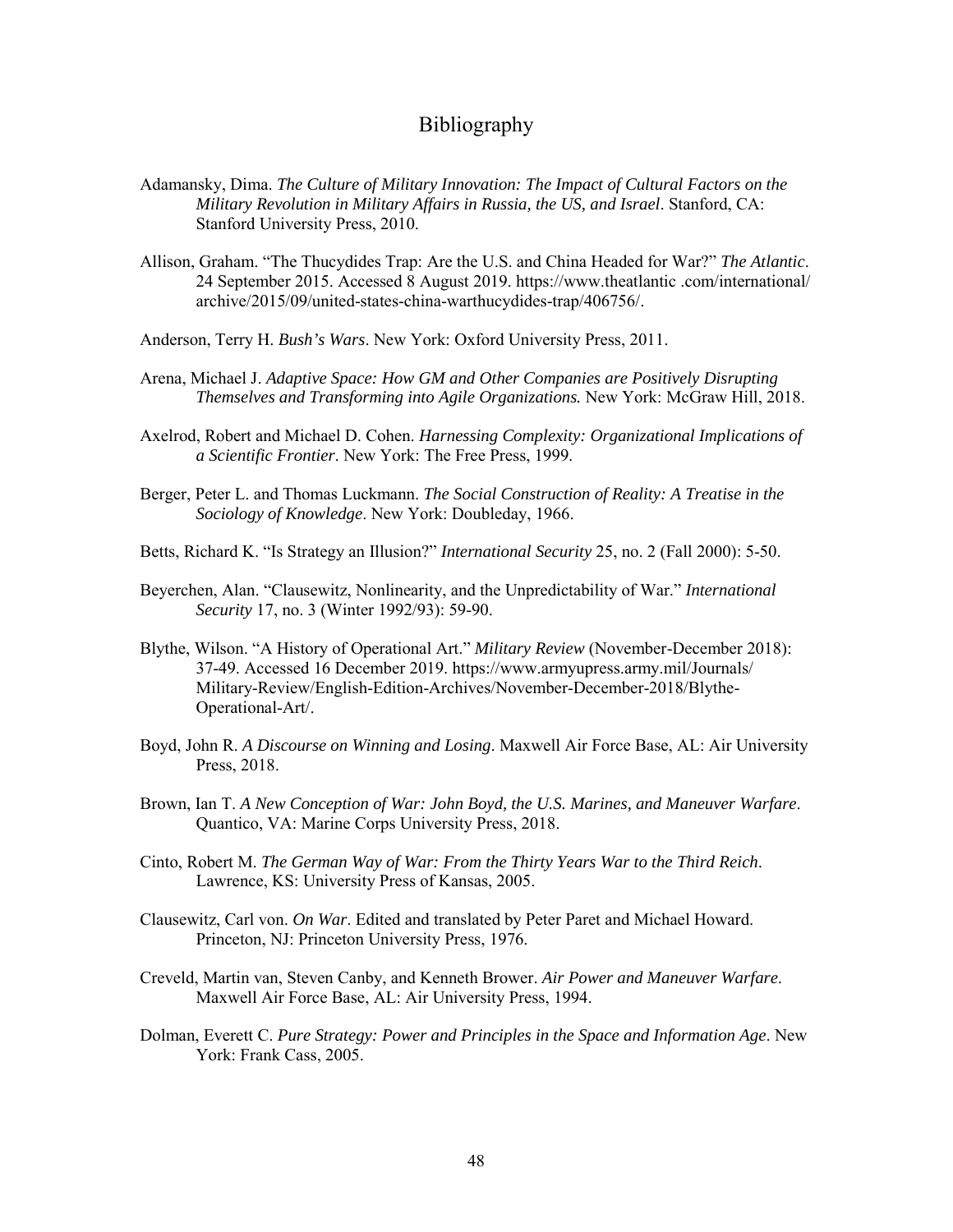- Frunze, Mikhail. "Unified Military Doctrine and the Red Army." *Armiia i revoliutsiia* [Army and Revolution], 1 (July 1921). Translated by David R. Stone 2006. Accessed 16 December 2019. http://www-personal.k-state.edu/~stone/FrunzeDoctrine.
- Gaddis, John Lewis. *The Landscape of History: How Historians Map the Past*. New York: Oxford University Press, 2002.
- Glantz, David M. "Soviet Operational Art Since 1936." In *Historical Perspectives of the Operational Art.* Edited by Michael D. Krause and R. Cody Phillips. Washington, DC: US Army Center for Military History, 2005.
- Goldman, Stuart D. *Nomonhan 1939: The Red Army's Victory that Shaped World War II*. Annapolis, MD: Naval Institute Press, 2012.
- Gray, Colin S. "The American Way of War: Critique and Implications." In *Rethinking the Principles of War*. Edited by Anthony D. McIvor, 13-40. Annapolis, MD: Naval Institute Press, 2005.
- Haidt, Johnathan. *The Righteous Mind: Why Good People Are Divided by Politics and Religion*. New York: Pantheon Books, 2012.
- Hughes, Wayne P. *Fleet Tactics and Naval Operations*. 3d ed. Annapolis, MD: Naval Institute Press, 2018.
- Ip, Greg. *The Little Book of Economics: How the Economy Works in the Real World*. Hoboken, NJ: John Wiley and Sons, 2013.
- Isserson, Georgii Samoilovich. *The Evolution of Operational Art*. Ft Leavenworth, KS: Combat Studies Institute Press, 2013.
- Jomini, Henri Antoine. *The Art of War*. Translated by G.H. Mendell and W. P. Craighill. Philadelphia, PA: J. B. Lippencott and Co., 1862.
- Jullien, Francois. *The Propensity of Things: Toward a History of Efficacy in China*. New York: Urzone, 1995.
- Kahneman, Daniel. *Thinking, Fast and Slow*. New York: Farrar, Straus, and Giroux, 2011.
- Kipp, Jacob W. "The Origins of Soviet Operational Art 1917-1936." In *Historical Perspectives of the Operational Art.* Edited by Michael D. Krause and R. Cody Phillips. Washington, DC: US Army Center for Military History, 2005).
- Kissinger, Henry. *World Order*. New York: Penguin, 2014.
- Krulak, Victor H. *First to Fight: An Inside View of the U.S. Marine Corps*. Annapolis, MD: Naval Institute Press, 1984.
- Kuhn, Thomas S. *The Structure of Scientific Revolutions*. Chicago, IL: University of Chicago Press, 1970.
- Lawson, Bryan. *How Designers Think: The Design Process Demystified*. 4th ed. Oxford, United Kingdom: Architectural Press, 2006.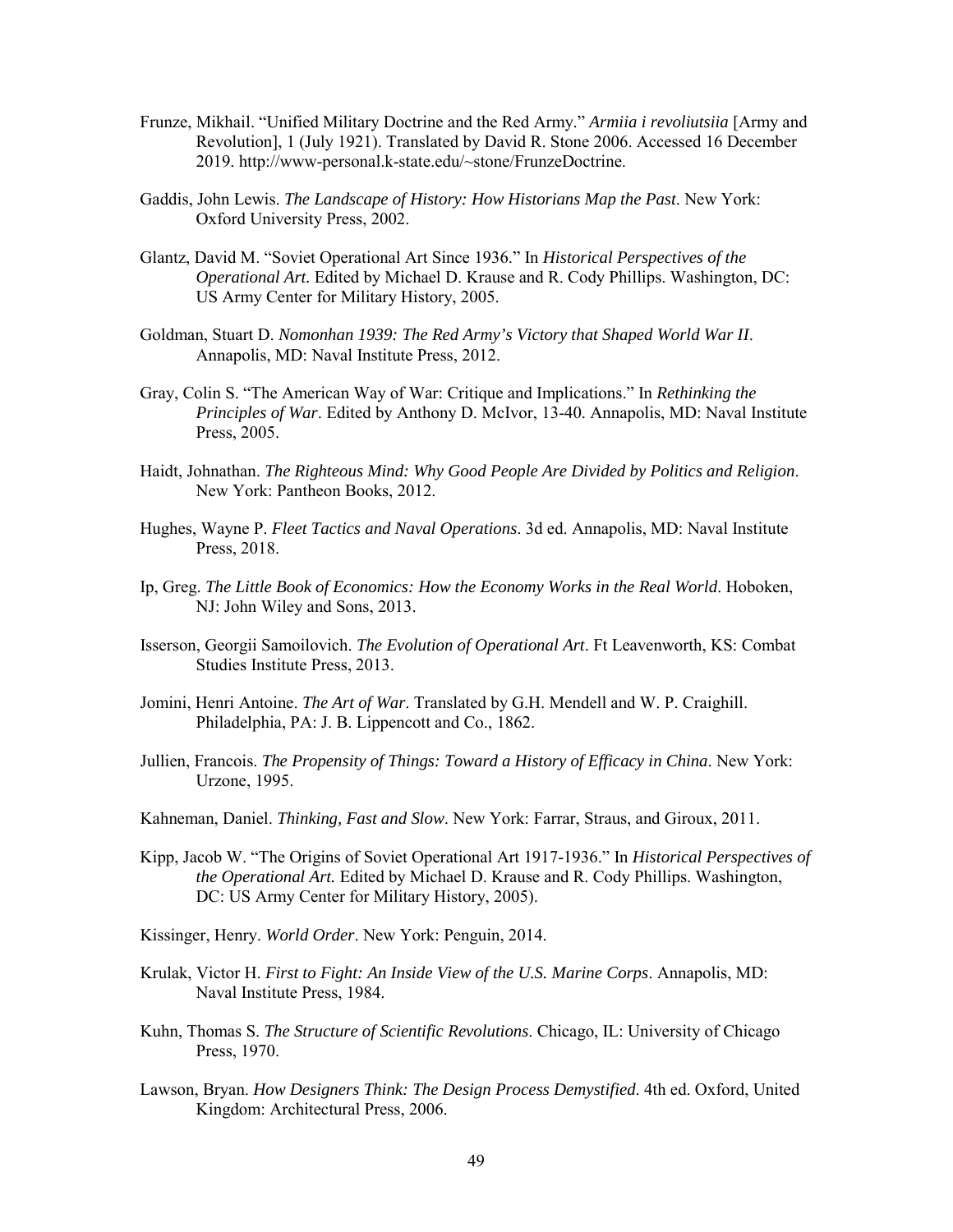Luttwak, Edward. *Strategy: The Logic of War and Peace*. Cambridge, MA: Belknap Press, 2001.

MacLean, Norman. *Young Men and Fire*. Chicago, IL: University of Chicago Press, 1992.

- Mao Tse-tung. "On Protracted War." Marxists Internet Archive. 2019. Accessed 8 July 2019. https://www.marxists.org/reference/archive/mao/selected-works/volume-2/mswv2\_09.htm.
- Marine Corps University. "School of Advanced Warfighting." Accessed 19 November 2019. [https://www.usmcu.edu/saw/.](https://www.usmcu.edu/saw/)
- Marine Corps University. "Maneuver Warfare Panel." Last modified 29 May 2019. Accessed 19 November 2019. https://grc-usmcu.libguides.com/ld.php?content\_id=37713249.
- McLeary, Paul. "Commandant: Marines 'Not Optimized for Great Power Competition.'" Breaking Defense. Accessed 12 October 2019. https://breakingdefense.com/2019/10/ commandant-marine-not-optimized-for-great-power-competition-or/?\_ga=2.195578924. 1441897989.1570123282-474025783.1569942937&utm\_campaign=Breaking%20News &utm\_source=hs\_email&utm\_medium=email&utm\_content=77652236&\_hsenc=p2ANq tz-8-UkfD1-6zuRYwRp5Vyn1xoli2r0EoTE0wSJIfHYeyQiWwiZGb3gnUGwUOGcy GKEjDP\_f26-f\_bDtRZVeraciowWXFNg&\_hsmi=77652236.
- Menning, Bruce W. "The Imperial Russian Legacy of Operational Art, 1878–1914." In *Historical Perspectives of the Operational Art*. Edited by Michael D. Krause and R. Cody Phillips. Washington, DC: US Army Center for Military History, 2005.
- Mintzberg, Henry. *The Rise and Fall of Strategic Planning: Reconceiving Roles for Planning*, Plans, Planners. New York: The Free Press, 1994.
- Naveh, Shimon. *In Pursuit of Military Excellence: The Evolution of Operational Theory*. London, United Kingdom: Frank Cass, 1997.
- Noe, Raymond A. *Employee Training and Development*. New York: McGraw-Hill, 2010.
- Nolan, Cathal J. *The Allure of Battle: A History of How Wars Have Been Won and Lost*. New York: Oxford University Press, 2017.
- Paine, S C M. *The Sino-Japanese War of 1894–1895: Perceptions, Power, and Primacy*. Cambridge, MA: Cambridge University Press, 2005.
- Pichichero, Christy. *The Military Enlightenment: War and Culture in the French Empire from Louis XIV to Napoleon*. Ithaca, NY: Cornell University Press, 2017.
- Prados, John. *Islands of Destiny: The Solomons Campaign and the Eclipse of the Rising Sun*. New York: New American Library Caliber, 2012.
- School of Advanced Warfighting, "USMC School of Advanced Warfighting: Academic Year 2019-2020." Marine Corps University. Accessed 19 November 2019. https://www.usmcu.edu/Portals/218/SAW%20Inbrief-9%20Jul%2019%20%281%29.pdf.

Senge, Peter M. *The Fifth Discipline*. New York: Doubleday, 1990.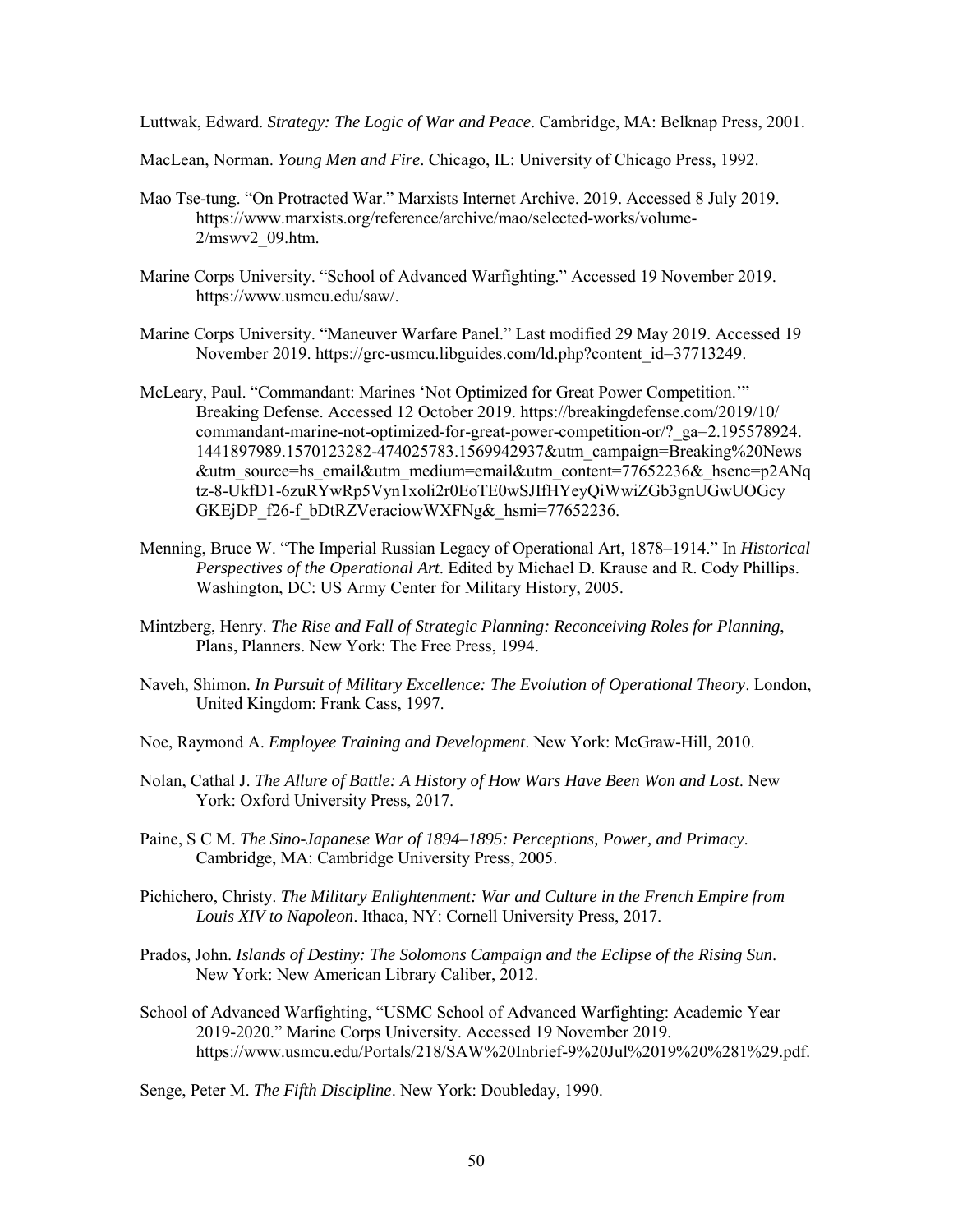- Slim, Viscount William. *Defeat into Victory: Battling Japan in Burma and India, 1942–1945*. New York: Cooper Square Press, 1956.Strachen, Hew. *The Direction of War*. New York: Cambridge University Press, 2013.
- Svechin, Aleksandr A. *Strategy*. Edited by Kent D. Lee. Minneapolis, MN: East View Publications, 1992. Original printing 1927. Pages 67-73.
- Thompson, Julian. *The Lifeblood of War: Logistics in Armed Conflict*. London, United Kingdom: Brassey's, 1991.
- Thucydides, Robert B. Strassler, and Richard Crawley. *The Landmark Thucydides: A Comprehensive Guide to the Peloponnesian War*. New York: Touchstone, 1998.
- Till, Geoffrey. *Maritime Strategy and the Nuclear Age*. London, United Kingdom: Macmillan, 1982.
- US Air Force. Annex 3-0. *Operations and Planning*. Maxwell Air Force Base, AL: Lemay Center for Doctrine, 2019.
- US Congress, Senate Armed Services Committee. "Senate Armed Services Committee Holds Hearing on the Nomination of Gen. James F. Amos to be Marine Corps Commandant. Marines. 10 September 2010. Accessed 16 December 2019. https://www.hqmc.marines. mil/Portals/142/Docs/100921%20Gen%20Amos%20Senate%20Confirmation%20Hearin g.doc.
- US Department of Defense. *Description of the National Military Strategy 2018*. Washington, DC: Government Printing Office, 2018.
	- ———. *Joint Concept of Integrated Campaigning*. Washington, DC: Government Printing Office, 2018.
- ———. Joint Doctrine Note 1-19, *Competition Continuum*. Washington, DC: Government Printing Office, 2017.
- ———. Joint Publication 1. *Doctrine for the Armed Forces of the United States*. Washington, DC: Government Printing Office, 2017.

———. Joint Publication 5-0. *Joint Planning*. Washington, DC: Government Printing Office, 2017.

- ———. *Summary of the 2018 National Defense Strategy of the United States of America: Sharpening the American Military's Competitive Edge*. Washington, DC: US Department of Defense, 2018. Accessed 3 November 2019. https://dod.defense.gov/ Portals/1/Documents/pubs/2018-National-Defense-Strategy-Summary.pdf.
- US Department of the Army. Army Doctrine Publication 5-0. *The Operations Process.* Washington, DC: Government Publishing Directorate**,** July 2019.
- ———. Army Techniques Publication 5-0.1. *Army Design Methodology.* Washington, DC: Government Publishing Directorate**,** July 2015.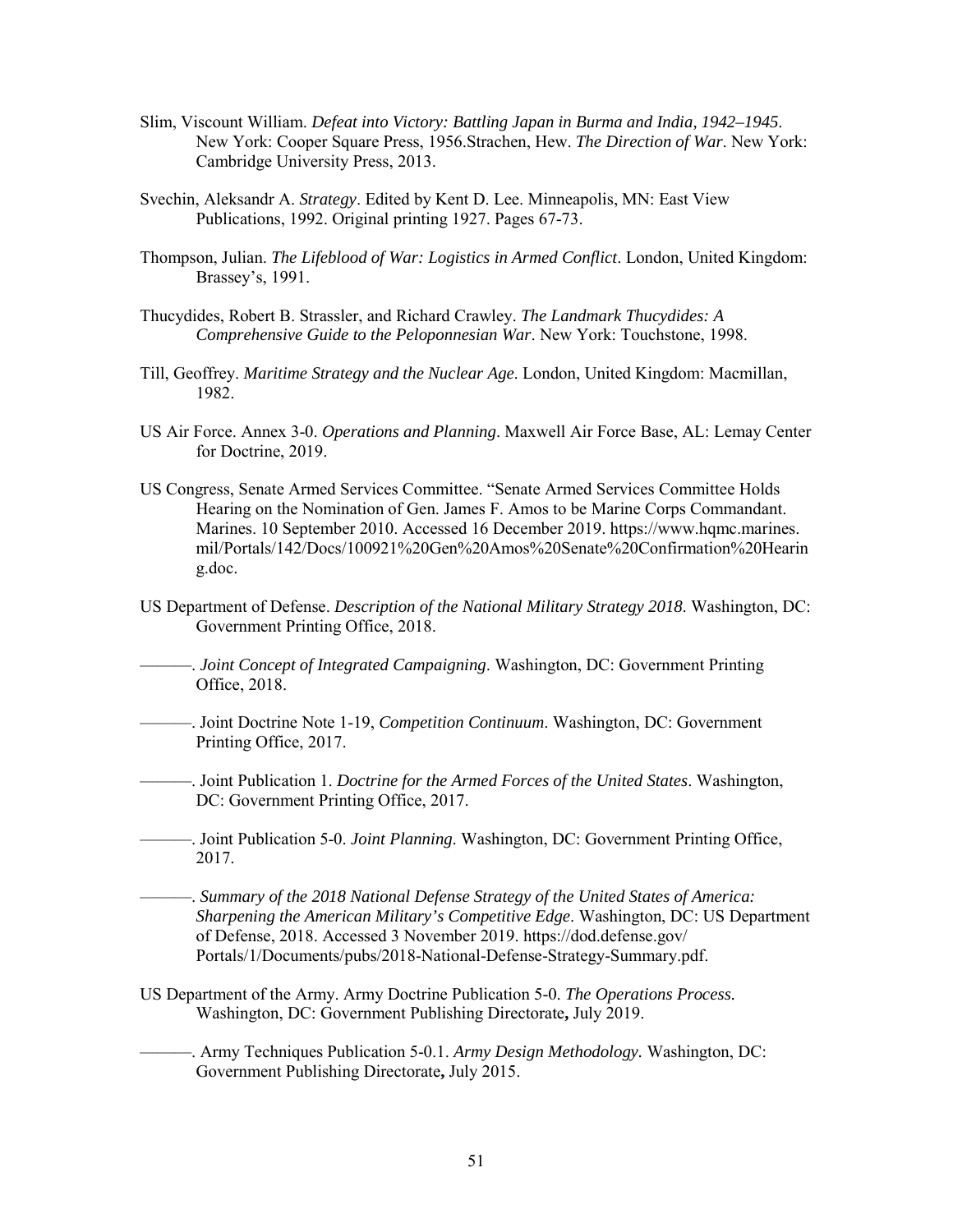- ———. Field Manual 100-5. *Operations*. Fort Leavenworth, KS: Combined Arms Doctrine Directorate, 1986.
- US Government. *National Security Strategy of the United States of America*. Washington, DC: Government Printing Office, 2017.
- US Marine Corps. "MINE RESISTANT AMBUSH PROTECTED (MRAP) VEHICLES." 2019. Accessed 3 November 2019. https://www.candp.marines.mil/Programs/Focus-Area-4- Modernization-Technology/Part-3-Ground-Combat-Tactical-Vehicles/Mine-Resistant-Ambush-Protected-Vehicles/.
	- ———. "Revision of Commandant's Professional Reading List." 4 March 2019. Accessed November 19, 2019. https://www.marines.mil/News/Messages/Messages-Display/Article/1773787/revision-of-the-commandants-professional-reading-list/.
- ———. *Commandant's Planning Guidance: 38th Commandant of the Marine Corps*. Washington, DC: Government Printing Office, 2019.
- ———. Fleet Marine Force Manual 1. *Warfighting*. Washington, DC: Government Printing Office, 1989.
- ———. Marine Corps Doctrinal Publication 1. *Warfighting*. Washington, DC: Government Printing Office, 1997.
- ———. Marine Corps Doctrinal Publication 1-0. *Marine Corps Operations*. Washington, DC: Government Printing Office, 2017.
- ———. Marine Corps Doctrinal Publication 1-1. *Strategy*. Washington, DC: Government Printing Office, 1997.
- ———. Marine Corps Doctrinal Publication 1-2. *Campaigning*. Washington, DC: Government Printing Office, 1997.
- ———. Marine Corps Doctrinal Publication 1-3. *Tactics*. Washington, DC: Government Printing Office, 1997.
	- ———. Marine Corps Doctrinal Publication 3. *Expeditionary Operations*. Washington, DC: Government Printing Office, 1998.
- ———. Marine Corps Doctrinal Publication 5. *Planning*. Washington, DC: Government Printing Office, 1997.
- ———. Marine Corps Operating Concept. *How an Expeditionary Force Operates in the 21st Century*. Washington, DC: Government Printing Office, 2016.
- ———. Marine Corps Warfighting Publication 5-10. *Marine Corps Planning Process*. Washington, DC: Government Printing Office, 2016.
- ———. Marine Corps Warfighting Publication 7-10. *Marine Corps Componency*. Washington, DC: Government Printing Office, 2018.